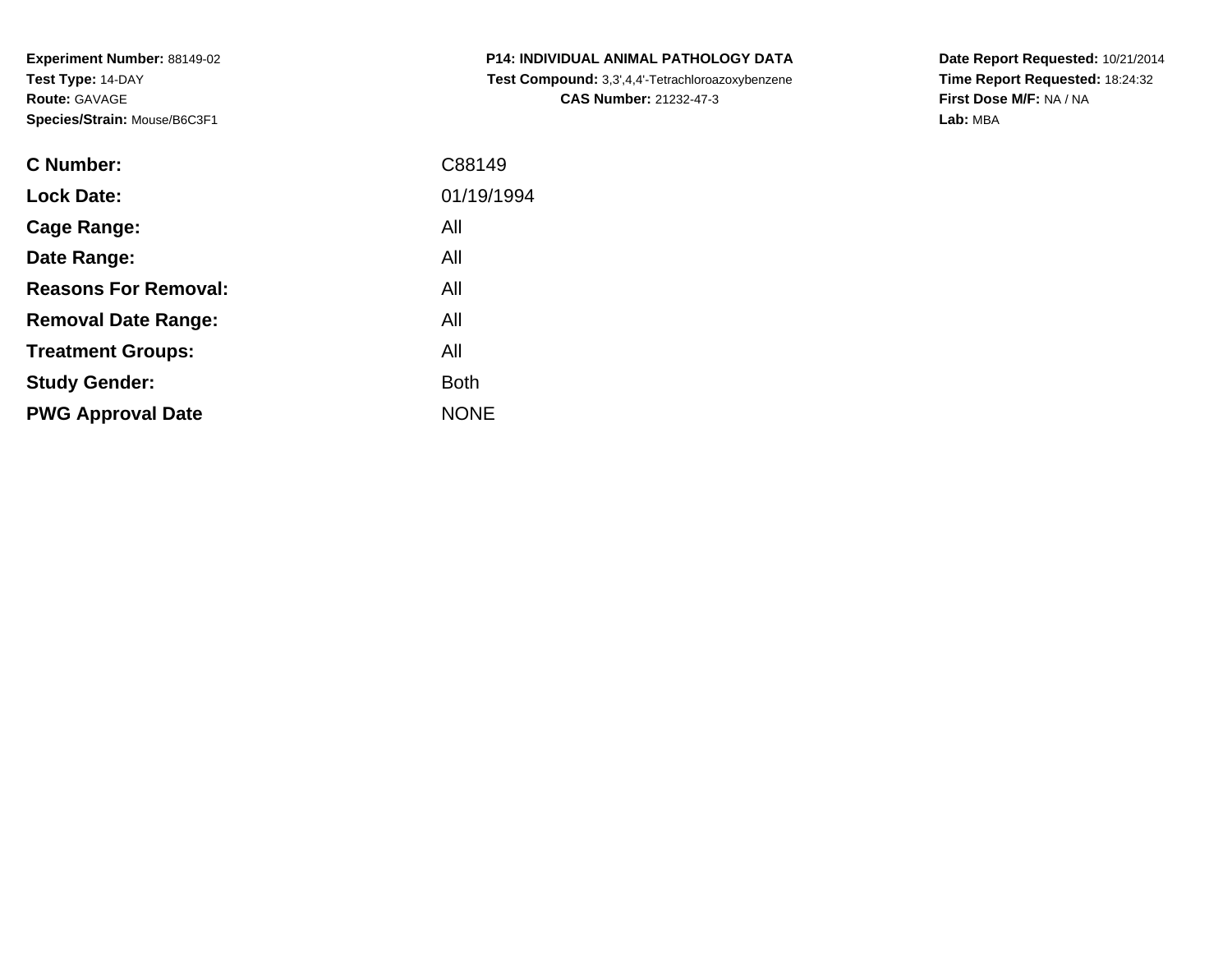| Experiment Number: 88149-02<br>Test Type: 14-DAY<br><b>Route: GAVAGE</b><br>Species/Strain: Mouse/B6C3F1 |                      | <b>P14: INDIVIDUAL ANIMAL PATHOLOGY DATA</b><br>Test Compound: 3,3',4,4'-Tetrachloroazoxybenzene<br><b>CAS Number: 21232-47-3</b> | Date Report Requested: 10/21/2014<br>Time Report Requested: 18:24:32<br>First Dose M/F: NA / NA<br>Lab: MBA |
|----------------------------------------------------------------------------------------------------------|----------------------|-----------------------------------------------------------------------------------------------------------------------------------|-------------------------------------------------------------------------------------------------------------|
| <b>ANIMAL ID: 1</b>                                                                                      | <b>TRT#: 1</b>       | <b>SEX: Male</b>                                                                                                                  | <b>DAY ON TEST: 17</b>                                                                                      |
|                                                                                                          | DOSE: 0 MG/KG        | <b>DISP:</b> Terminal Sacrifice                                                                                                   | <b>HISTO: MB177G-1</b>                                                                                      |
|                                                                                                          |                      | ORGAN AND ACCOUNTABLE SITE STATUS                                                                                                 |                                                                                                             |
| <b>NORMAL</b>                                                                                            |                      |                                                                                                                                   |                                                                                                             |
| * Gallbladder                                                                                            | * Kidney             | * Lymph Node, Mesenteric                                                                                                          | * Spleen                                                                                                    |
| * Stomach, Forestomach                                                                                   | * Stomach, Glandular | * Thymus                                                                                                                          |                                                                                                             |
| <b>OBSERVATIONS</b>                                                                                      |                      |                                                                                                                                   |                                                                                                             |
| * Liver<br>Note: INFLAMMATION IS SUBACUTE.                                                               | Hepatocyte           | Inflammation                                                                                                                      | Focal, Minimal                                                                                              |
| PRIMARY CAUSE OF DEATH                                                                                   |                      |                                                                                                                                   |                                                                                                             |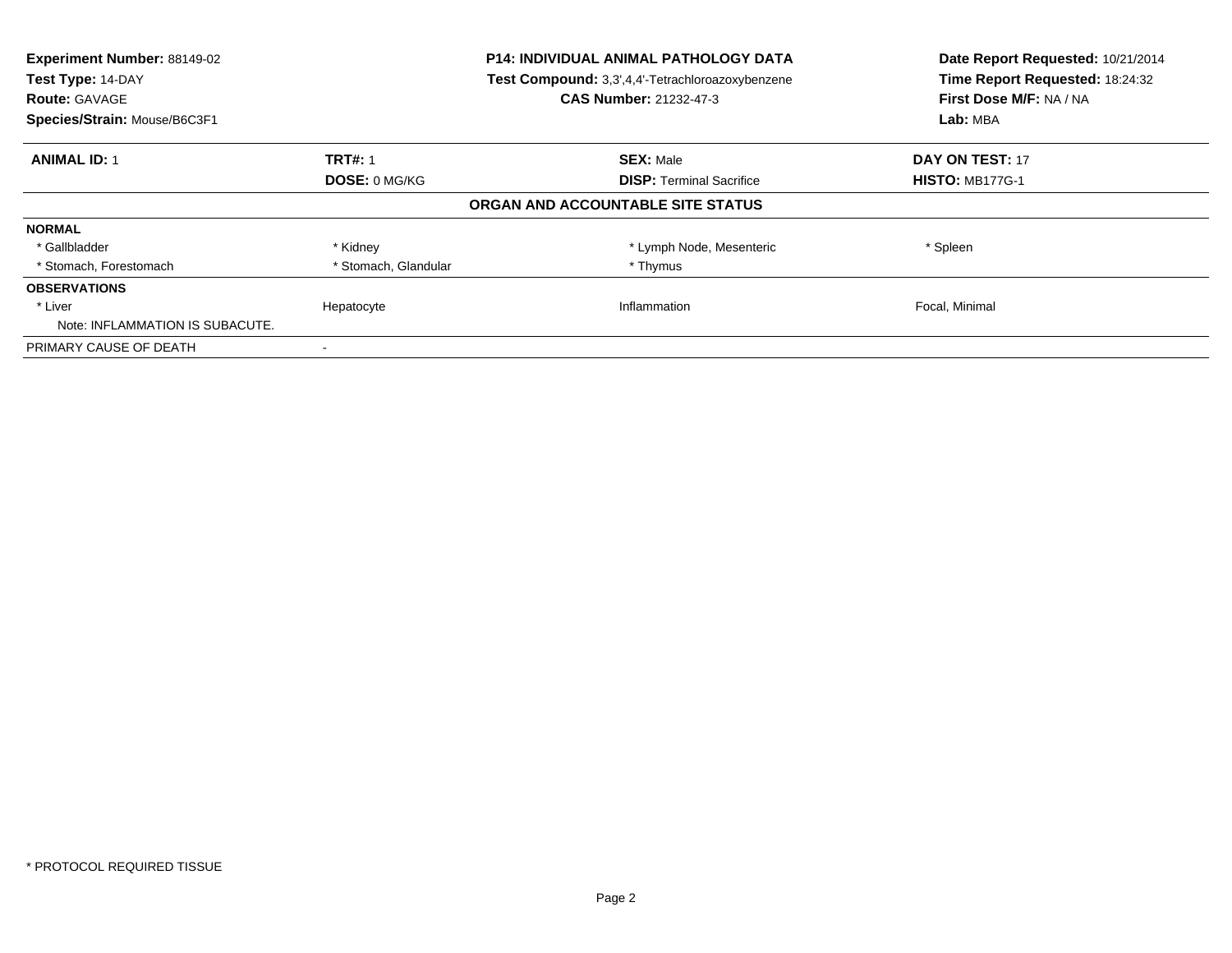| Experiment Number: 88149-02<br>Test Type: 14-DAY<br><b>Route: GAVAGE</b><br>Species/Strain: Mouse/B6C3F1 |                      | <b>P14: INDIVIDUAL ANIMAL PATHOLOGY DATA</b><br>Test Compound: 3,3',4,4'-Tetrachloroazoxybenzene<br><b>CAS Number: 21232-47-3</b> | Date Report Requested: 10/21/2014<br>Time Report Requested: 18:24:32<br>First Dose M/F: NA / NA<br>Lab: MBA |
|----------------------------------------------------------------------------------------------------------|----------------------|-----------------------------------------------------------------------------------------------------------------------------------|-------------------------------------------------------------------------------------------------------------|
| <b>ANIMAL ID: 2</b>                                                                                      | <b>TRT#: 1</b>       | <b>SEX: Male</b>                                                                                                                  | <b>DAY ON TEST: 17</b>                                                                                      |
|                                                                                                          | <b>DOSE: 0 MG/KG</b> | <b>DISP:</b> Terminal Sacrifice                                                                                                   | <b>HISTO: MB177G-2</b>                                                                                      |
|                                                                                                          |                      | ORGAN AND ACCOUNTABLE SITE STATUS                                                                                                 |                                                                                                             |
| <b>NORMAL</b>                                                                                            |                      |                                                                                                                                   |                                                                                                             |
| * Gallbladder                                                                                            | * Kidney             | * Lymph Node, Mesenteric                                                                                                          | * Spleen                                                                                                    |
| * Stomach, Forestomach                                                                                   | * Stomach, Glandular | * Thymus                                                                                                                          |                                                                                                             |
| <b>OBSERVATIONS</b>                                                                                      |                      |                                                                                                                                   |                                                                                                             |
| * Liver                                                                                                  | Hepatocyte           | Inflammation                                                                                                                      | Focal, Minimal                                                                                              |
|                                                                                                          | Hepatocyte           | Necrosis                                                                                                                          | Focal, Minimal                                                                                              |
| Note: INFLAMMATION IS SUBACUTE.                                                                          |                      |                                                                                                                                   |                                                                                                             |
| PRIMARY CAUSE OF DEATH                                                                                   |                      |                                                                                                                                   |                                                                                                             |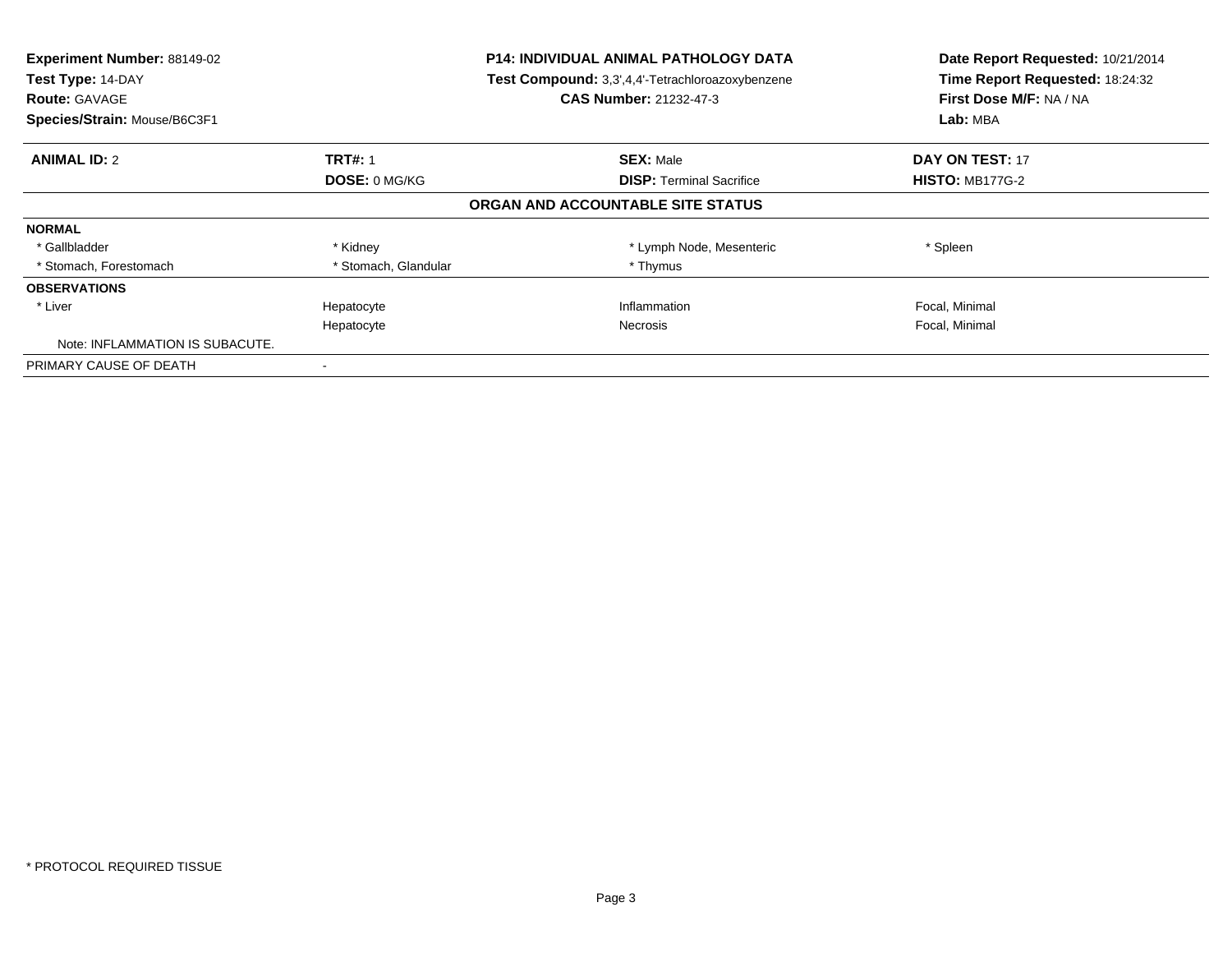| Experiment Number: 88149-02  |                                                  | <b>P14: INDIVIDUAL ANIMAL PATHOLOGY DATA</b> | Date Report Requested: 10/21/2014 |
|------------------------------|--------------------------------------------------|----------------------------------------------|-----------------------------------|
| Test Type: 14-DAY            | Test Compound: 3,3',4,4'-Tetrachloroazoxybenzene |                                              | Time Report Requested: 18:24:32   |
| <b>Route: GAVAGE</b>         |                                                  | <b>CAS Number: 21232-47-3</b>                | First Dose M/F: NA / NA           |
| Species/Strain: Mouse/B6C3F1 |                                                  |                                              | Lab: MBA                          |
| <b>ANIMAL ID: 3</b>          | <b>TRT#: 1</b>                                   | <b>SEX: Male</b>                             | DAY ON TEST: 17                   |
|                              | <b>DOSE: 0 MG/KG</b>                             | <b>DISP:</b> Terminal Sacrifice              | <b>HISTO: MB177G-3</b>            |
|                              |                                                  | ORGAN AND ACCOUNTABLE SITE STATUS            |                                   |
| <b>NORMAL</b>                |                                                  |                                              |                                   |
| * Gallbladder                | * Kidney                                         | * Liver                                      | * Lymph Node, Mesenteric          |
| * Spleen                     | * Stomach, Forestomach                           | * Stomach, Glandular                         | * Thymus                          |
| PRIMARY CAUSE OF DEATH       |                                                  |                                              |                                   |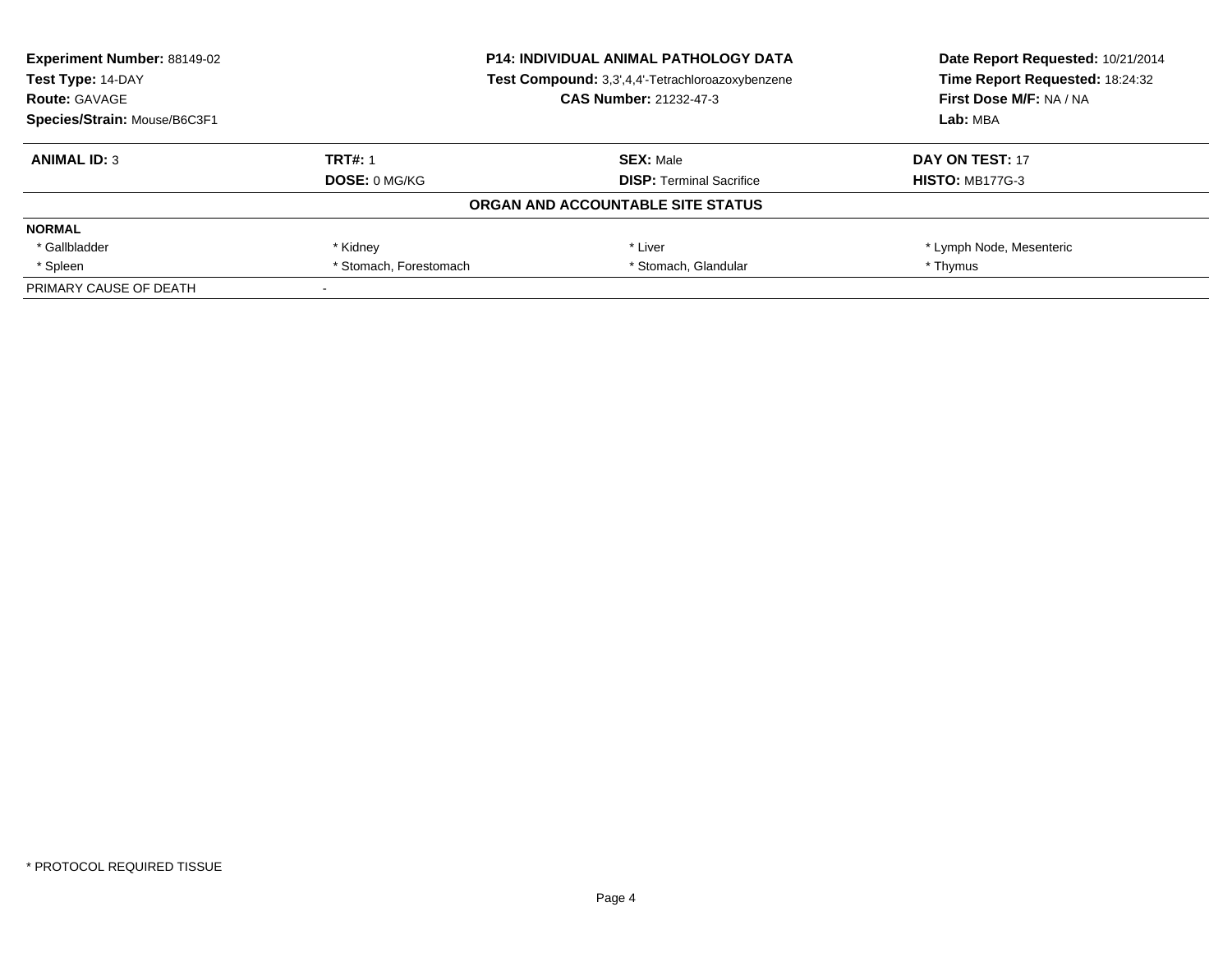| Experiment Number: 88149-02<br><b>P14: INDIVIDUAL ANIMAL PATHOLOGY DATA</b> |                        |                                                  | Date Report Requested: 10/21/2014 |
|-----------------------------------------------------------------------------|------------------------|--------------------------------------------------|-----------------------------------|
| Test Type: 14-DAY                                                           |                        | Test Compound: 3,3',4,4'-Tetrachloroazoxybenzene |                                   |
| <b>Route: GAVAGE</b>                                                        |                        | <b>CAS Number: 21232-47-3</b>                    | First Dose M/F: NA / NA           |
| Species/Strain: Mouse/B6C3F1                                                |                        |                                                  | Lab: MBA                          |
| <b>ANIMAL ID: 4</b>                                                         | <b>TRT#: 1</b>         | <b>SEX: Male</b>                                 | DAY ON TEST: 17                   |
|                                                                             | <b>DOSE: 0 MG/KG</b>   | <b>DISP:</b> Terminal Sacrifice                  | <b>HISTO: MB177G-4</b>            |
|                                                                             |                        | ORGAN AND ACCOUNTABLE SITE STATUS                |                                   |
| <b>NORMAL</b>                                                               |                        |                                                  |                                   |
| * Gallbladder                                                               | * Kidney               | * Liver                                          | * Lymph Node, Mesenteric          |
| * Spleen                                                                    | * Stomach, Forestomach | * Stomach, Glandular                             | * Thymus                          |
| PRIMARY CAUSE OF DEATH                                                      |                        |                                                  |                                   |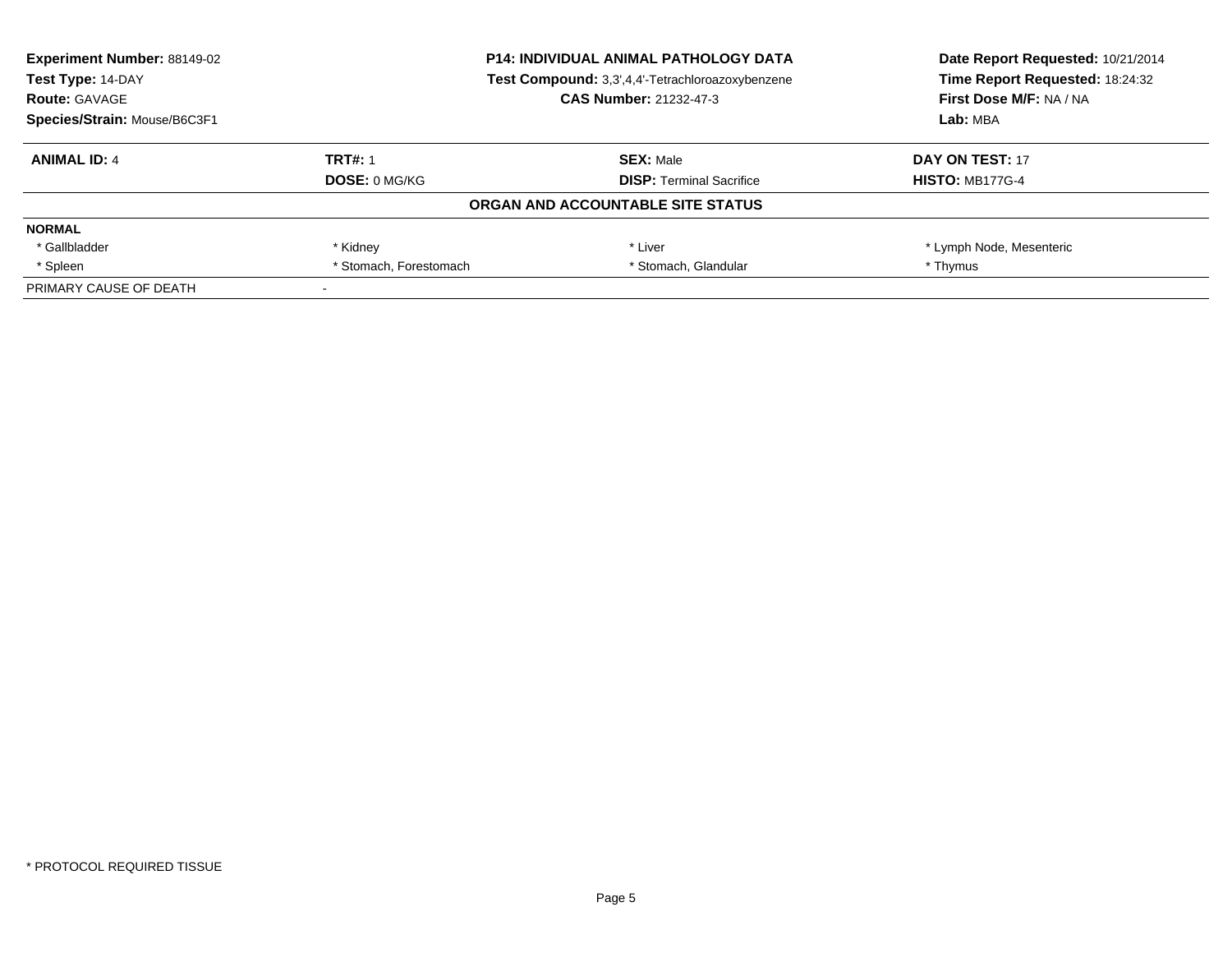| Experiment Number: 88149-02<br>Test Type: 14-DAY<br><b>Route: GAVAGE</b> |                      | P14: INDIVIDUAL ANIMAL PATHOLOGY DATA<br>Test Compound: 3,3',4,4'-Tetrachloroazoxybenzene<br>CAS Number: 21232-47-3 | Date Report Requested: 10/21/2014<br>Time Report Requested: 18:24:32<br>First Dose M/F: NA / NA |
|--------------------------------------------------------------------------|----------------------|---------------------------------------------------------------------------------------------------------------------|-------------------------------------------------------------------------------------------------|
| Species/Strain: Mouse/B6C3F1                                             |                      |                                                                                                                     | Lab: MBA                                                                                        |
| <b>ANIMAL ID: 5</b>                                                      | <b>TRT#: 1</b>       | <b>SEX: Male</b>                                                                                                    | DAY ON TEST: 17                                                                                 |
|                                                                          | DOSE: 0 MG/KG        | <b>DISP:</b> Terminal Sacrifice                                                                                     | <b>HISTO: MB177G-5</b>                                                                          |
|                                                                          |                      | ORGAN AND ACCOUNTABLE SITE STATUS                                                                                   |                                                                                                 |
| <b>NORMAL</b>                                                            |                      |                                                                                                                     |                                                                                                 |
| * Gallbladder                                                            | * Kidney             | * Liver                                                                                                             | * Lymph Node, Mesenteric                                                                        |
| * Stomach, Forestomach                                                   | * Stomach, Glandular | * Thymus                                                                                                            |                                                                                                 |
| <b>OBSERVATIONS</b>                                                      |                      |                                                                                                                     |                                                                                                 |
| * Spleen                                                                 | Red Pulp             | Hematopoietic Cell Proliferation                                                                                    | Minimal                                                                                         |
| PRIMARY CAUSE OF DEATH                                                   |                      |                                                                                                                     |                                                                                                 |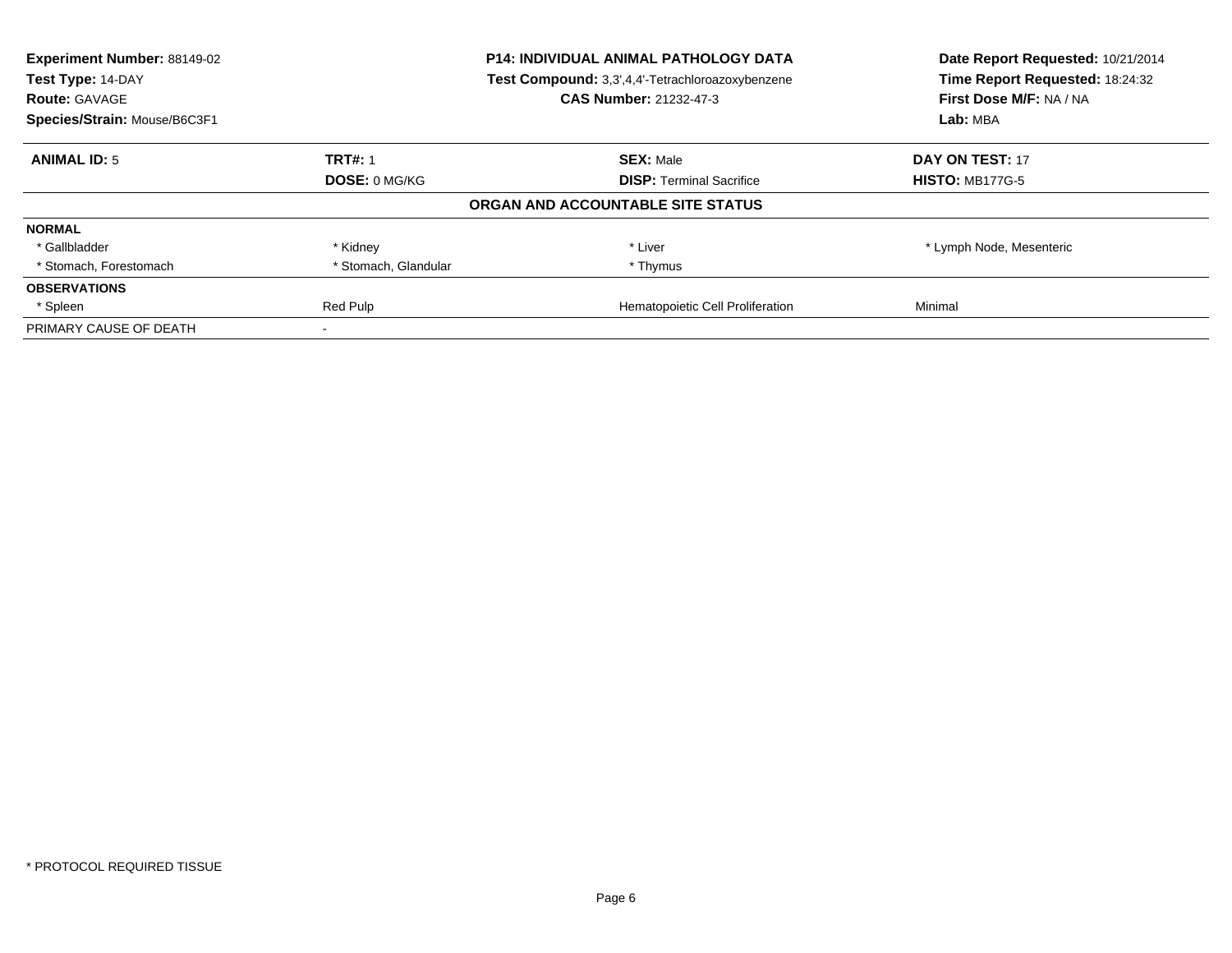| Experiment Number: 88149-02<br>Test Type: 14-DAY<br><b>Route: GAVAGE</b> |               | <b>P14: INDIVIDUAL ANIMAL PATHOLOGY DATA</b><br>Test Compound: 3,3',4,4'-Tetrachloroazoxybenzene<br><b>CAS Number: 21232-47-3</b> | Date Report Requested: 10/21/2014<br>Time Report Requested: 18:24:32<br>First Dose M/F: NA / NA |
|--------------------------------------------------------------------------|---------------|-----------------------------------------------------------------------------------------------------------------------------------|-------------------------------------------------------------------------------------------------|
| Species/Strain: Mouse/B6C3F1                                             |               |                                                                                                                                   | Lab: MBA                                                                                        |
| <b>ANIMAL ID: 6</b>                                                      | TRT#: 2       | <b>SEX: Male</b>                                                                                                                  | DAY ON TEST: 17                                                                                 |
|                                                                          | DOSE: 1 MG/KG | <b>DISP:</b> Terminal Sacrifice                                                                                                   | <b>HISTO: MB177G-6</b>                                                                          |
|                                                                          |               | ORGAN AND ACCOUNTABLE SITE STATUS                                                                                                 |                                                                                                 |
| <b>NORMAL</b>                                                            |               |                                                                                                                                   |                                                                                                 |
| Liver                                                                    | Thymus        |                                                                                                                                   |                                                                                                 |
| <b>OBSERVATIONS</b>                                                      |               |                                                                                                                                   |                                                                                                 |
| Spleen                                                                   | Red Pulp      | Hematopoietic Cell Proliferation                                                                                                  | Minimal                                                                                         |
| PRIMARY CAUSE OF DEATH                                                   |               |                                                                                                                                   |                                                                                                 |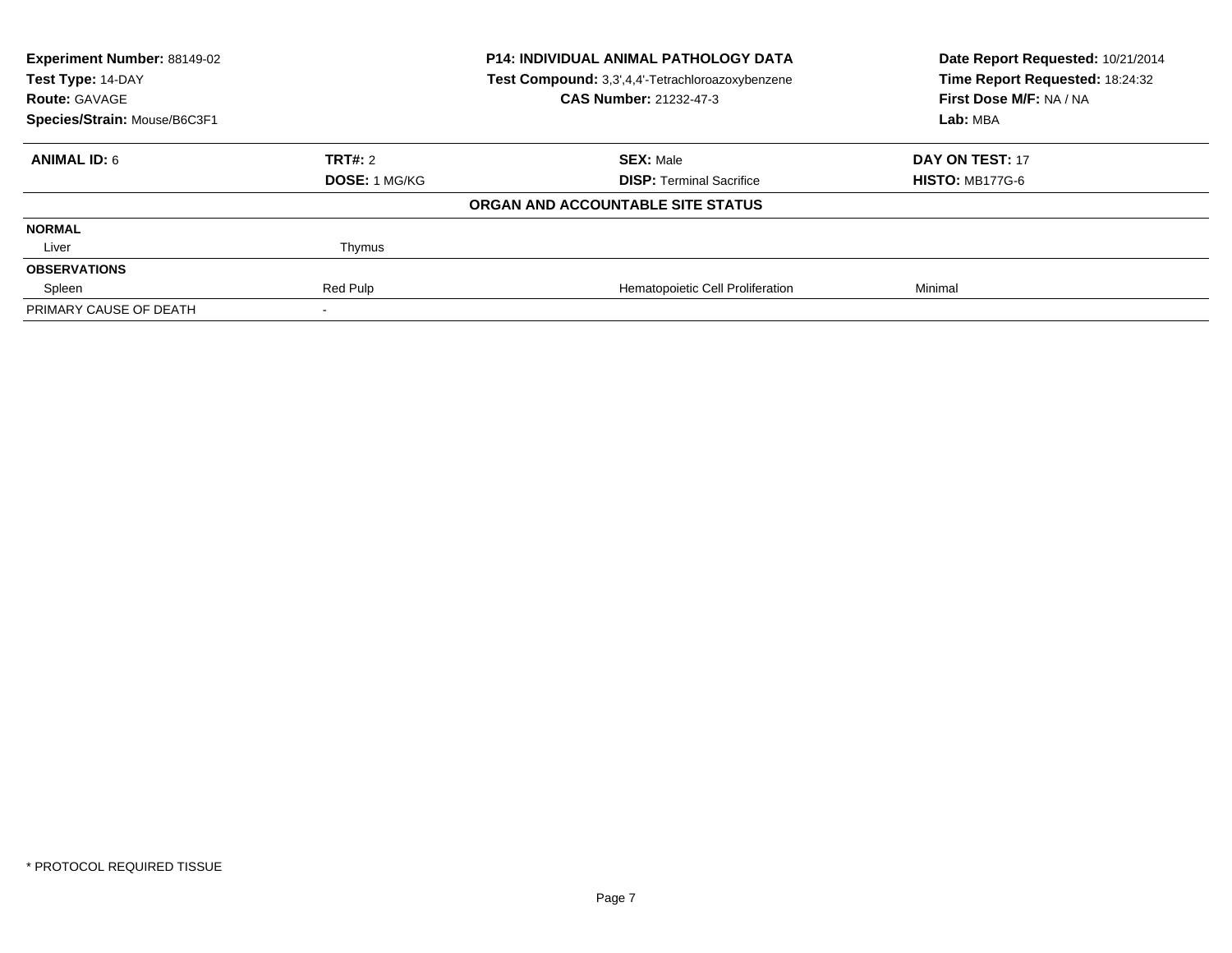| Experiment Number: 88149-02<br>Test Type: 14-DAY<br><b>Route: GAVAGE</b><br>Species/Strain: Mouse/B6C3F1 |                      | <b>P14: INDIVIDUAL ANIMAL PATHOLOGY DATA</b><br>Test Compound: 3,3',4,4'-Tetrachloroazoxybenzene<br><b>CAS Number: 21232-47-3</b> | Date Report Requested: 10/21/2014<br>Time Report Requested: 18:24:32<br>First Dose M/F: NA / NA<br>Lab: MBA |
|----------------------------------------------------------------------------------------------------------|----------------------|-----------------------------------------------------------------------------------------------------------------------------------|-------------------------------------------------------------------------------------------------------------|
| <b>ANIMAL ID: 7</b>                                                                                      | <b>TRT#:</b> 2       | <b>SEX: Male</b>                                                                                                                  | <b>DAY ON TEST: 17</b>                                                                                      |
|                                                                                                          | <b>DOSE: 1 MG/KG</b> | <b>DISP:</b> Terminal Sacrifice                                                                                                   | <b>HISTO: MB177G-7</b>                                                                                      |
|                                                                                                          |                      | ORGAN AND ACCOUNTABLE SITE STATUS                                                                                                 |                                                                                                             |
| <b>NORMAL</b>                                                                                            |                      |                                                                                                                                   |                                                                                                             |
| Liver                                                                                                    |                      |                                                                                                                                   |                                                                                                             |
| <b>MISSING</b>                                                                                           |                      |                                                                                                                                   |                                                                                                             |
| Thymus                                                                                                   |                      |                                                                                                                                   |                                                                                                             |
| <b>OBSERVATIONS</b>                                                                                      |                      |                                                                                                                                   |                                                                                                             |
| Spleen                                                                                                   | Red Pulp             | Hematopoietic Cell Proliferation                                                                                                  | Mild                                                                                                        |
| PRIMARY CAUSE OF DEATH                                                                                   |                      |                                                                                                                                   |                                                                                                             |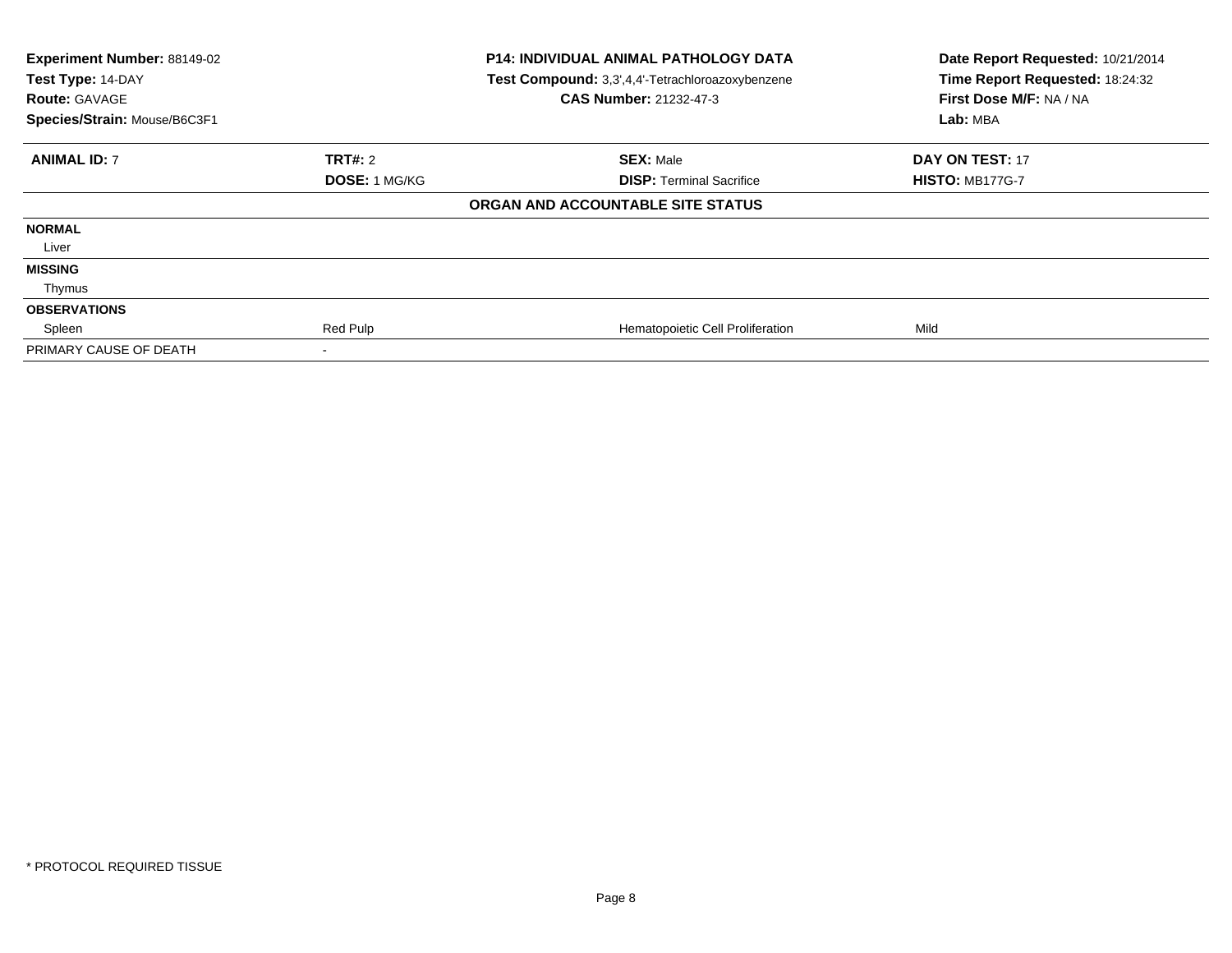| Experiment Number: 88149-02<br>Test Type: 14-DAY<br><b>Route: GAVAGE</b><br>Species/Strain: Mouse/B6C3F1 |                | <b>P14: INDIVIDUAL ANIMAL PATHOLOGY DATA</b><br>Test Compound: 3,3',4,4'-Tetrachloroazoxybenzene<br><b>CAS Number: 21232-47-3</b> | Date Report Requested: 10/21/2014<br>Time Report Requested: 18:24:32<br>First Dose M/F: NA / NA<br>Lab: MBA |
|----------------------------------------------------------------------------------------------------------|----------------|-----------------------------------------------------------------------------------------------------------------------------------|-------------------------------------------------------------------------------------------------------------|
| <b>ANIMAL ID: 8</b>                                                                                      | <b>TRT#: 2</b> | <b>SEX: Male</b>                                                                                                                  | <b>DAY ON TEST: 17</b>                                                                                      |
|                                                                                                          | DOSE: 1 MG/KG  | <b>DISP: Terminal Sacrifice</b>                                                                                                   | <b>HISTO: MB177G-8</b>                                                                                      |
|                                                                                                          |                | ORGAN AND ACCOUNTABLE SITE STATUS                                                                                                 |                                                                                                             |
| <b>NORMAL</b>                                                                                            |                |                                                                                                                                   |                                                                                                             |
| Thymus                                                                                                   |                |                                                                                                                                   |                                                                                                             |
| <b>OBSERVATIONS</b>                                                                                      |                |                                                                                                                                   |                                                                                                             |
| Liver                                                                                                    | Hepatocyte     | Inflammation                                                                                                                      | Focal, Minimal                                                                                              |
|                                                                                                          | Hepatocyte     | Necrosis                                                                                                                          | Focal, Minimal                                                                                              |
| Note: INFLAMMATION IS SUBACUTE                                                                           |                |                                                                                                                                   |                                                                                                             |
| Spleen                                                                                                   | Red Pulp       | Hematopoietic Cell Proliferation                                                                                                  | Minimal                                                                                                     |
| PRIMARY CAUSE OF DEATH                                                                                   |                |                                                                                                                                   |                                                                                                             |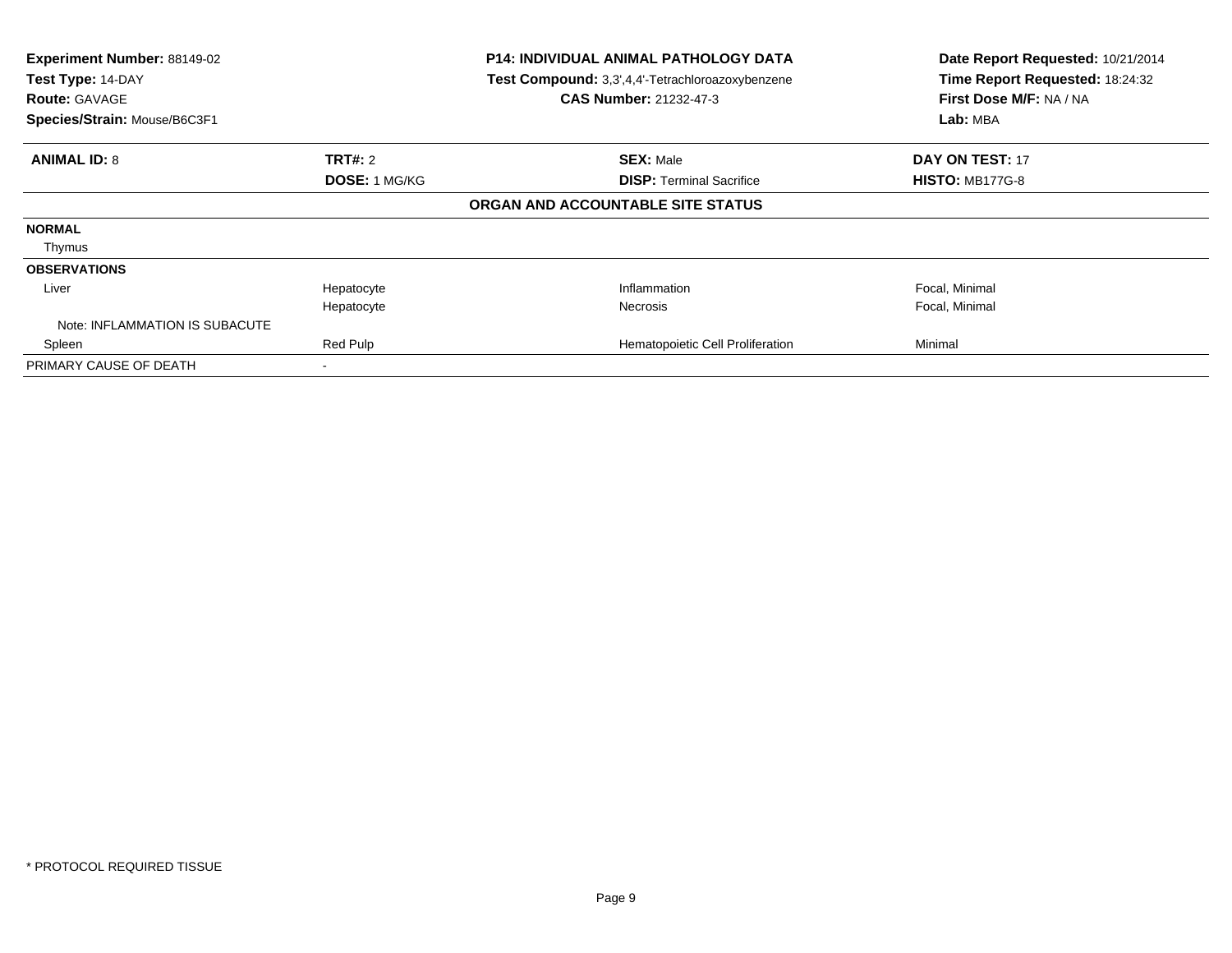| Experiment Number: 88149-02<br>Test Type: 14-DAY<br><b>Route: GAVAGE</b><br>Species/Strain: Mouse/B6C3F1 |               | <b>P14: INDIVIDUAL ANIMAL PATHOLOGY DATA</b><br>Test Compound: 3,3',4,4'-Tetrachloroazoxybenzene<br><b>CAS Number: 21232-47-3</b> | Date Report Requested: 10/21/2014<br>Time Report Requested: 18:24:32<br>First Dose M/F: NA / NA<br>Lab: MBA |
|----------------------------------------------------------------------------------------------------------|---------------|-----------------------------------------------------------------------------------------------------------------------------------|-------------------------------------------------------------------------------------------------------------|
| <b>ANIMAL ID: 9</b>                                                                                      | TRT#: 2       | <b>SEX: Male</b>                                                                                                                  | <b>DAY ON TEST: 17</b>                                                                                      |
|                                                                                                          | DOSE: 1 MG/KG | <b>DISP:</b> Terminal Sacrifice                                                                                                   | <b>HISTO: MB177G-9</b>                                                                                      |
|                                                                                                          |               | ORGAN AND ACCOUNTABLE SITE STATUS                                                                                                 |                                                                                                             |
| <b>NORMAL</b>                                                                                            |               |                                                                                                                                   |                                                                                                             |
| Thymus                                                                                                   |               |                                                                                                                                   |                                                                                                             |
| <b>OBSERVATIONS</b>                                                                                      |               |                                                                                                                                   |                                                                                                             |
| Liver                                                                                                    | Hepatocyte    | Inflammation                                                                                                                      | Focal, Minimal                                                                                              |
| Note: INFLAMMATION IS SUBACUTE.                                                                          |               |                                                                                                                                   |                                                                                                             |
| Spleen                                                                                                   | Red Pulp      | Hematopoietic Cell Proliferation                                                                                                  | Minimal                                                                                                     |
| PRIMARY CAUSE OF DEATH                                                                                   |               |                                                                                                                                   |                                                                                                             |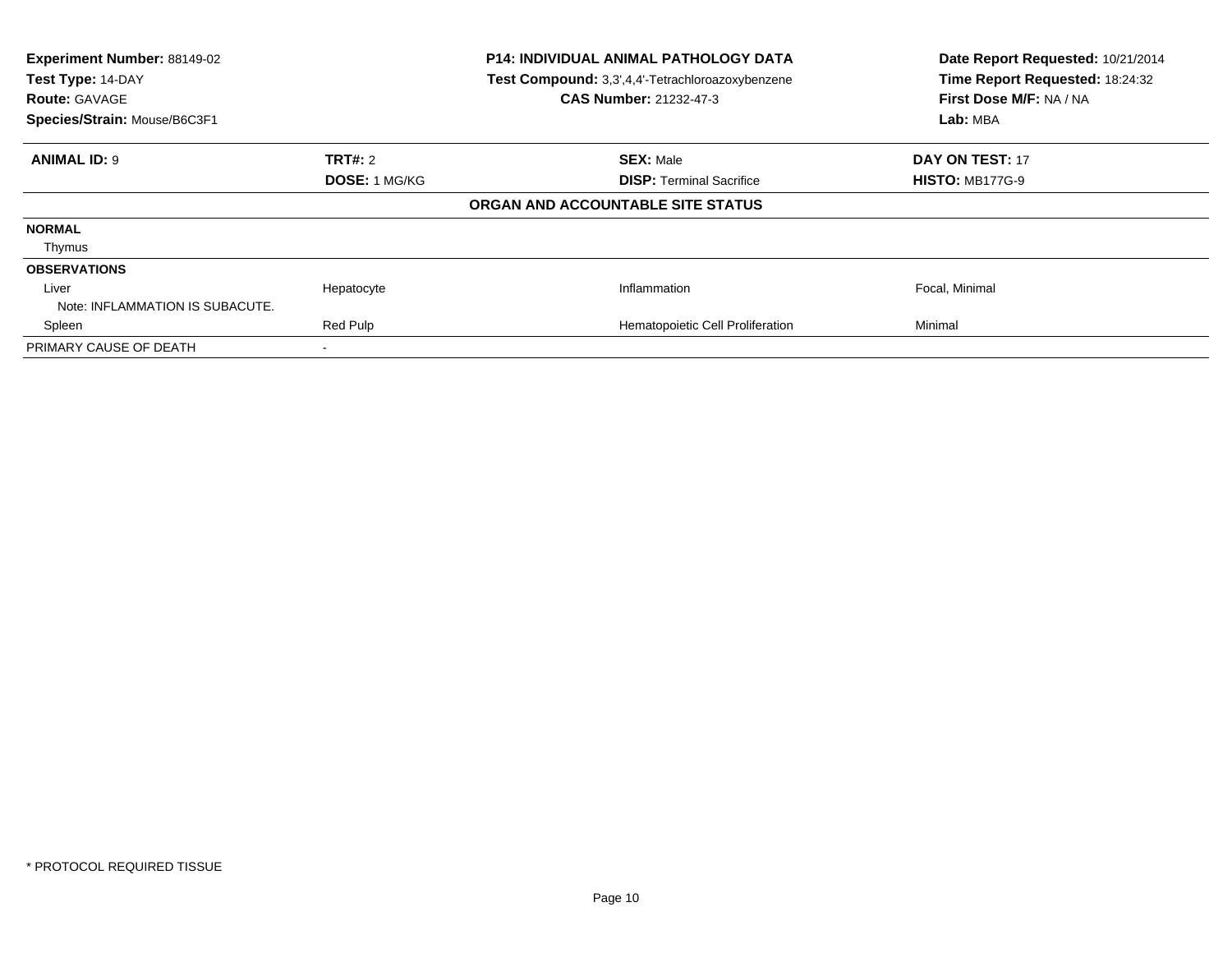| <b>Experiment Number: 88149-02</b><br>Test Type: 14-DAY |                      | <b>P14: INDIVIDUAL ANIMAL PATHOLOGY DATA</b>     | Date Report Requested: 10/21/2014 |  |
|---------------------------------------------------------|----------------------|--------------------------------------------------|-----------------------------------|--|
|                                                         |                      | Test Compound: 3,3',4,4'-Tetrachloroazoxybenzene | Time Report Requested: 18:24:32   |  |
| <b>Route: GAVAGE</b>                                    |                      | <b>CAS Number: 21232-47-3</b>                    | First Dose M/F: NA / NA           |  |
| Species/Strain: Mouse/B6C3F1                            |                      |                                                  | Lab: MBA                          |  |
| <b>ANIMAL ID: 10</b>                                    | TRT#: 2              | <b>SEX: Male</b>                                 | DAY ON TEST: 17                   |  |
|                                                         | <b>DOSE: 1 MG/KG</b> | <b>DISP: Terminal Sacrifice</b>                  | <b>HISTO: MB177G-10</b>           |  |
|                                                         |                      | ORGAN AND ACCOUNTABLE SITE STATUS                |                                   |  |
| <b>NORMAL</b>                                           |                      |                                                  |                                   |  |
| Liver                                                   | Spleen               | Thymus                                           |                                   |  |
| PRIMARY CAUSE OF DEATH                                  |                      |                                                  |                                   |  |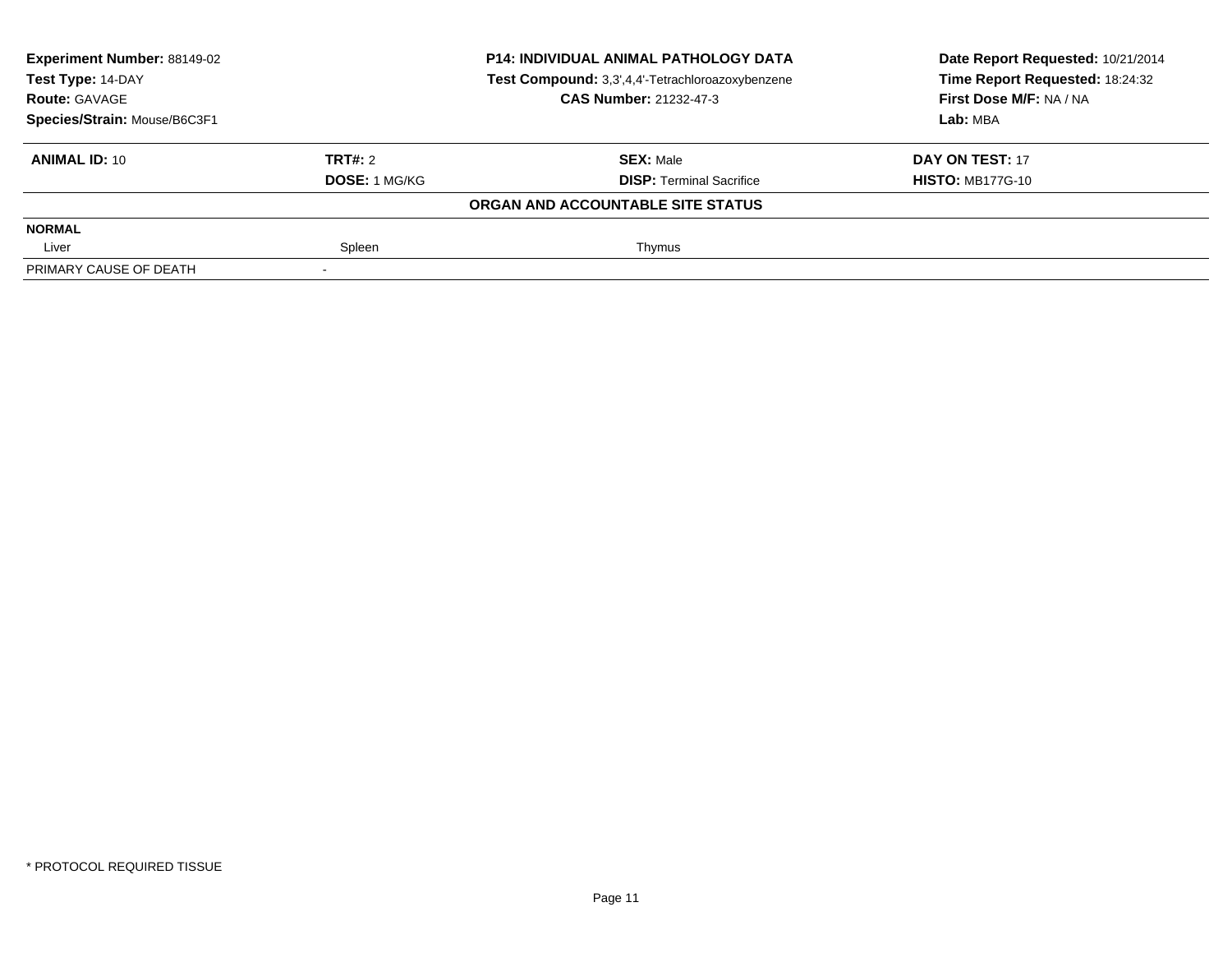| <b>Experiment Number: 88149-02</b> |                        | <b>P14: INDIVIDUAL ANIMAL PATHOLOGY DATA</b>     | Date Report Requested: 10/21/2014 |
|------------------------------------|------------------------|--------------------------------------------------|-----------------------------------|
| Test Type: 14-DAY                  |                        | Test Compound: 3,3',4,4'-Tetrachloroazoxybenzene | Time Report Requested: 18:24:32   |
| <b>Route: GAVAGE</b>               |                        | <b>CAS Number: 21232-47-3</b>                    | First Dose M/F: NA / NA           |
| Species/Strain: Mouse/B6C3F1       |                        |                                                  | Lab: MBA                          |
| <b>ANIMAL ID: 11</b>               | TRT#: 3                | <b>SEX: Male</b>                                 | DAY ON TEST: 17                   |
|                                    | <b>DOSE: 3.2 MG/KG</b> | <b>DISP: Terminal Sacrifice</b>                  | <b>HISTO: MB177G-11</b>           |
|                                    |                        | ORGAN AND ACCOUNTABLE SITE STATUS                |                                   |
| <b>NORMAL</b>                      |                        |                                                  |                                   |
| Liver                              | Spleen                 | Thymus                                           |                                   |
| PRIMARY CAUSE OF DEATH             |                        |                                                  |                                   |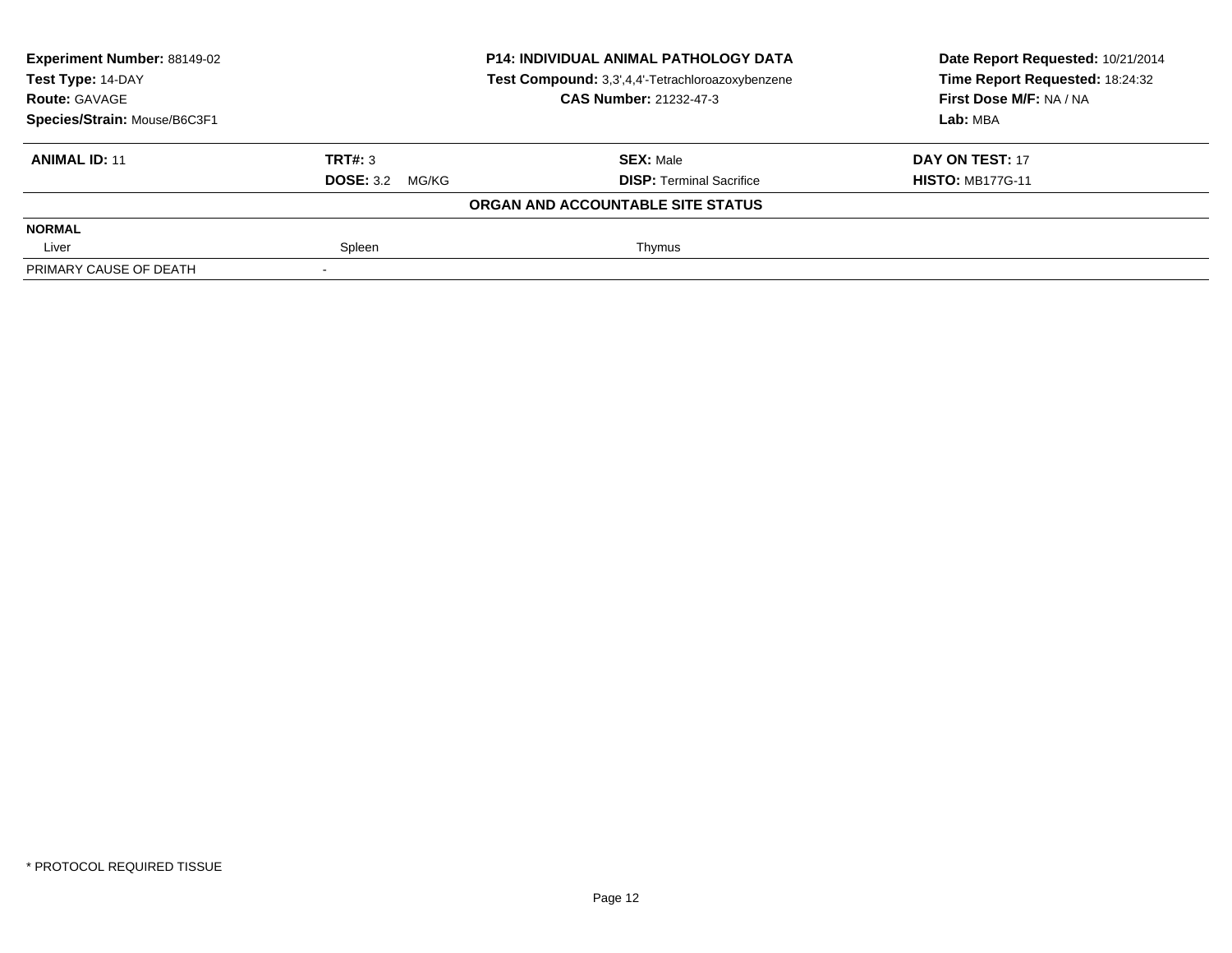| Experiment Number: 88149-02<br>Test Type: 14-DAY<br><b>Route: GAVAGE</b><br>Species/Strain: Mouse/B6C3F1 |                           | <b>P14: INDIVIDUAL ANIMAL PATHOLOGY DATA</b><br>Test Compound: 3,3',4,4'-Tetrachloroazoxybenzene<br><b>CAS Number: 21232-47-3</b> | Date Report Requested: 10/21/2014<br>Time Report Requested: 18:24:32<br>First Dose M/F: NA / NA<br>Lab: MBA |
|----------------------------------------------------------------------------------------------------------|---------------------------|-----------------------------------------------------------------------------------------------------------------------------------|-------------------------------------------------------------------------------------------------------------|
| <b>ANIMAL ID: 12</b>                                                                                     | TRT#: 3                   | <b>SEX: Male</b>                                                                                                                  | DAY ON TEST: 17                                                                                             |
|                                                                                                          | <b>DOSE: 3.2</b><br>MG/KG | <b>DISP:</b> Terminal Sacrifice                                                                                                   | <b>HISTO: MB177G-12</b>                                                                                     |
|                                                                                                          |                           | ORGAN AND ACCOUNTABLE SITE STATUS                                                                                                 |                                                                                                             |
| <b>NORMAL</b>                                                                                            |                           |                                                                                                                                   |                                                                                                             |
| Spleen                                                                                                   | Thymus                    |                                                                                                                                   |                                                                                                             |
| <b>OBSERVATIONS</b>                                                                                      |                           |                                                                                                                                   |                                                                                                             |
| Liver                                                                                                    | Hepatocyte                | Inflammation                                                                                                                      | Focal, Minimal                                                                                              |
| Note: INFLAMMATION IS SUBACUTE.                                                                          |                           |                                                                                                                                   |                                                                                                             |
| PRIMARY CAUSE OF DEATH                                                                                   |                           |                                                                                                                                   |                                                                                                             |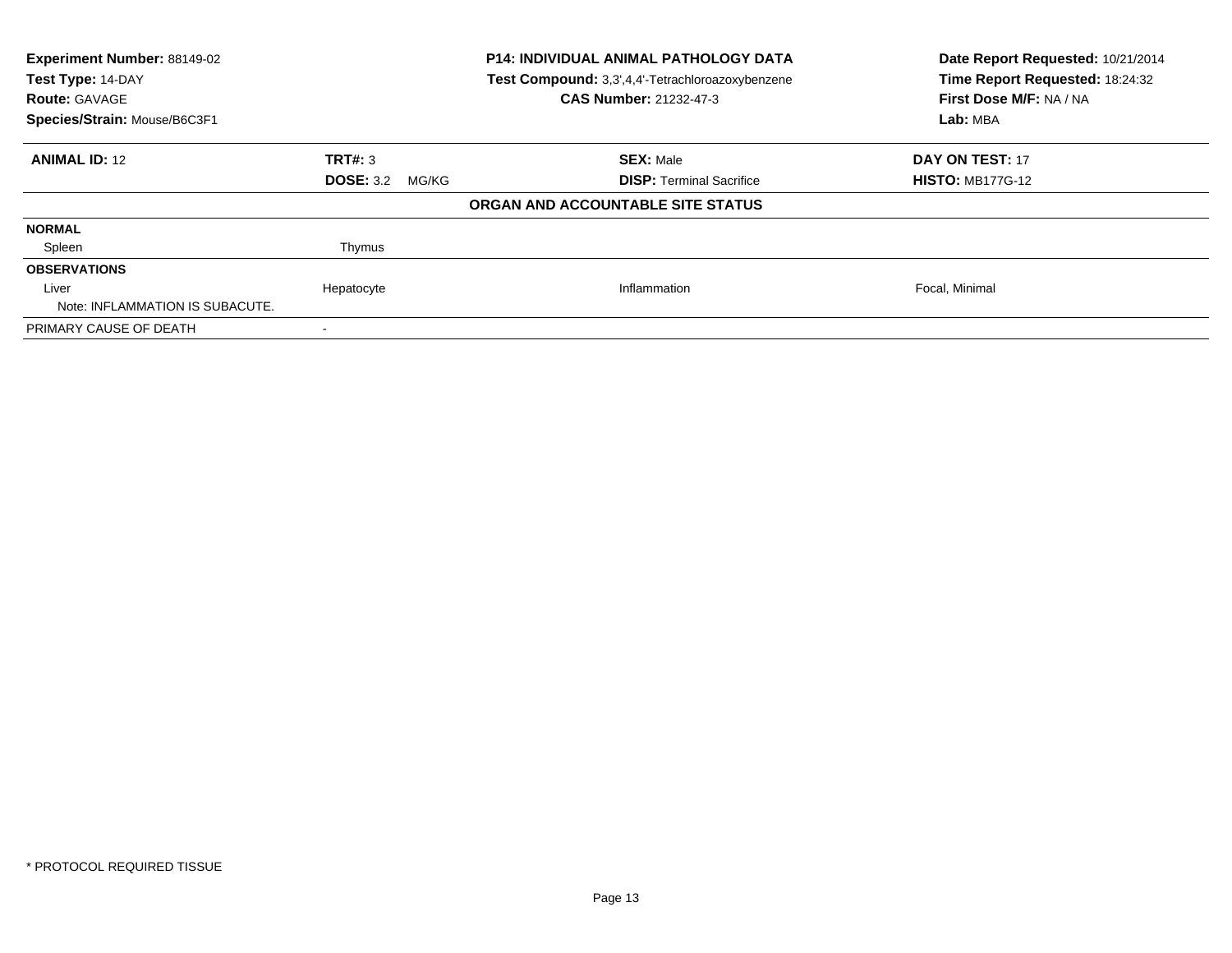| Experiment Number: 88149-02<br>Test Type: 14-DAY<br><b>Route: GAVAGE</b><br>Species/Strain: Mouse/B6C3F1 |                           | <b>P14: INDIVIDUAL ANIMAL PATHOLOGY DATA</b><br>Test Compound: 3,3',4,4'-Tetrachloroazoxybenzene<br><b>CAS Number: 21232-47-3</b> | Date Report Requested: 10/21/2014<br>Time Report Requested: 18:24:32<br>First Dose M/F: NA / NA<br>Lab: MBA |
|----------------------------------------------------------------------------------------------------------|---------------------------|-----------------------------------------------------------------------------------------------------------------------------------|-------------------------------------------------------------------------------------------------------------|
| <b>ANIMAL ID: 13</b>                                                                                     | TRT#: 3                   | <b>SEX: Male</b>                                                                                                                  | <b>DAY ON TEST: 17</b>                                                                                      |
|                                                                                                          | <b>DOSE: 3.2</b><br>MG/KG | <b>DISP: Terminal Sacrifice</b>                                                                                                   | <b>HISTO: MB177G-13</b>                                                                                     |
|                                                                                                          |                           | ORGAN AND ACCOUNTABLE SITE STATUS                                                                                                 |                                                                                                             |
| <b>NORMAL</b>                                                                                            |                           |                                                                                                                                   |                                                                                                             |
| Thymus                                                                                                   |                           |                                                                                                                                   |                                                                                                             |
| <b>OBSERVATIONS</b>                                                                                      |                           |                                                                                                                                   |                                                                                                             |
| Liver                                                                                                    | Hepatocyte                | Inflammation                                                                                                                      | Focal, Minimal                                                                                              |
|                                                                                                          | Hepatocyte                | <b>Necrosis</b>                                                                                                                   | Focal, Minimal                                                                                              |
| Note: INFLAMMATION IS SUBACUTE.                                                                          |                           |                                                                                                                                   |                                                                                                             |
| Spleen                                                                                                   | Red Pulp                  | Hematopoietic Cell Proliferation                                                                                                  | Minimal                                                                                                     |
| PRIMARY CAUSE OF DEATH                                                                                   |                           |                                                                                                                                   |                                                                                                             |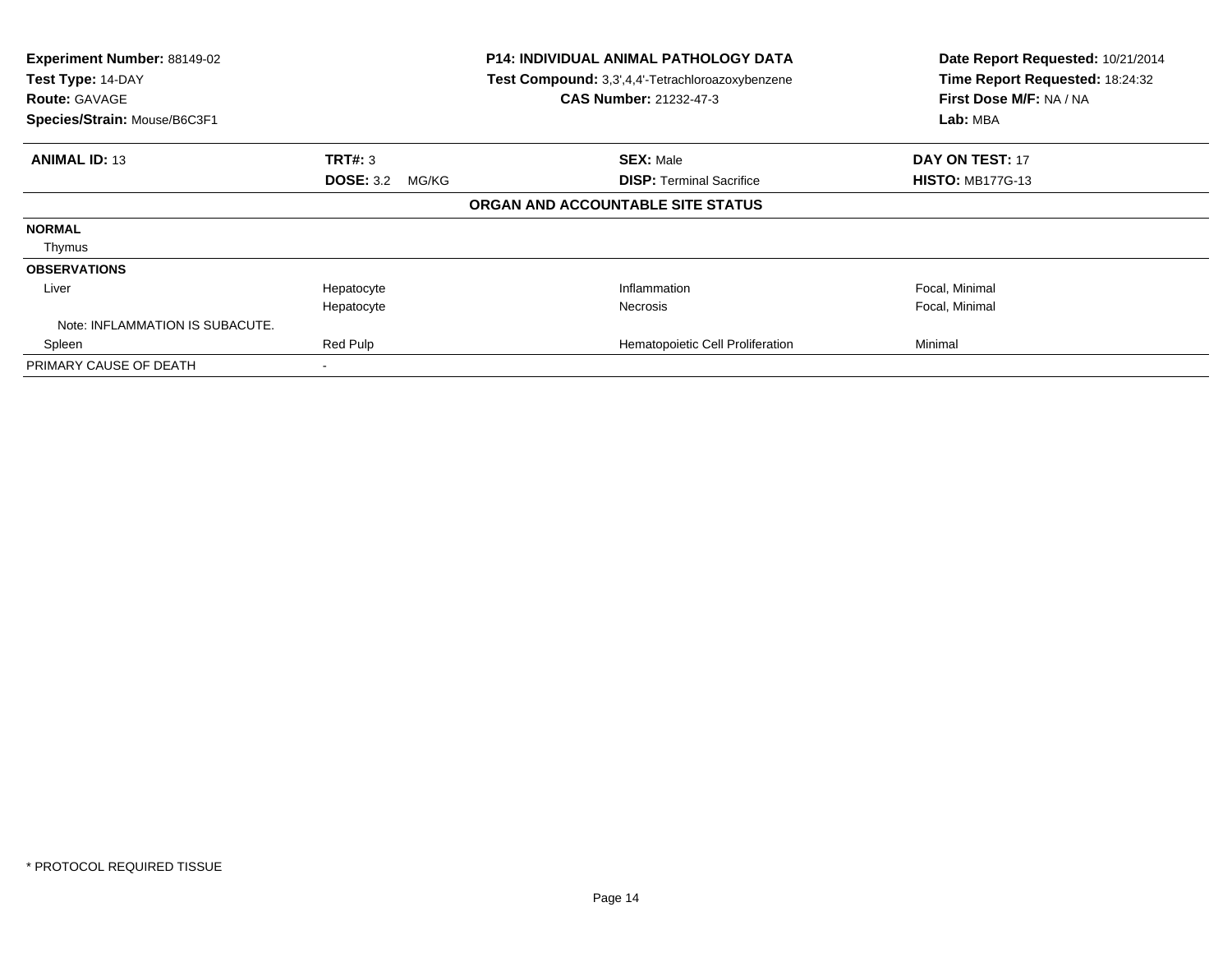| Experiment Number: 88149-02<br>Test Type: 14-DAY<br><b>Route: GAVAGE</b><br>Species/Strain: Mouse/B6C3F1 |                           | <b>P14: INDIVIDUAL ANIMAL PATHOLOGY DATA</b><br>Test Compound: 3,3',4,4'-Tetrachloroazoxybenzene<br><b>CAS Number: 21232-47-3</b> | Date Report Requested: 10/21/2014<br>Time Report Requested: 18:24:32<br>First Dose M/F: NA / NA<br>Lab: MBA |
|----------------------------------------------------------------------------------------------------------|---------------------------|-----------------------------------------------------------------------------------------------------------------------------------|-------------------------------------------------------------------------------------------------------------|
| <b>ANIMAL ID: 14</b>                                                                                     | TRT#: 3                   | <b>SEX: Male</b>                                                                                                                  | <b>DAY ON TEST: 17</b>                                                                                      |
|                                                                                                          | <b>DOSE: 3.2</b><br>MG/KG | <b>DISP: Terminal Sacrifice</b>                                                                                                   | <b>HISTO: MB177G-14</b>                                                                                     |
|                                                                                                          |                           | ORGAN AND ACCOUNTABLE SITE STATUS                                                                                                 |                                                                                                             |
| <b>NORMAL</b>                                                                                            |                           |                                                                                                                                   |                                                                                                             |
| Thymus                                                                                                   |                           |                                                                                                                                   |                                                                                                             |
| <b>OBSERVATIONS</b>                                                                                      |                           |                                                                                                                                   |                                                                                                             |
| Liver                                                                                                    | Hepatocyte                | Inflammation                                                                                                                      | Focal, Minimal                                                                                              |
|                                                                                                          | Hepatocyte                | <b>Necrosis</b>                                                                                                                   | Focal, Minimal                                                                                              |
| Note: INFLAMMATION IS SUBACUTE.                                                                          |                           |                                                                                                                                   |                                                                                                             |
| Spleen                                                                                                   | Red Pulp                  | Hematopoietic Cell Proliferation                                                                                                  | Minimal                                                                                                     |
| PRIMARY CAUSE OF DEATH                                                                                   |                           |                                                                                                                                   |                                                                                                             |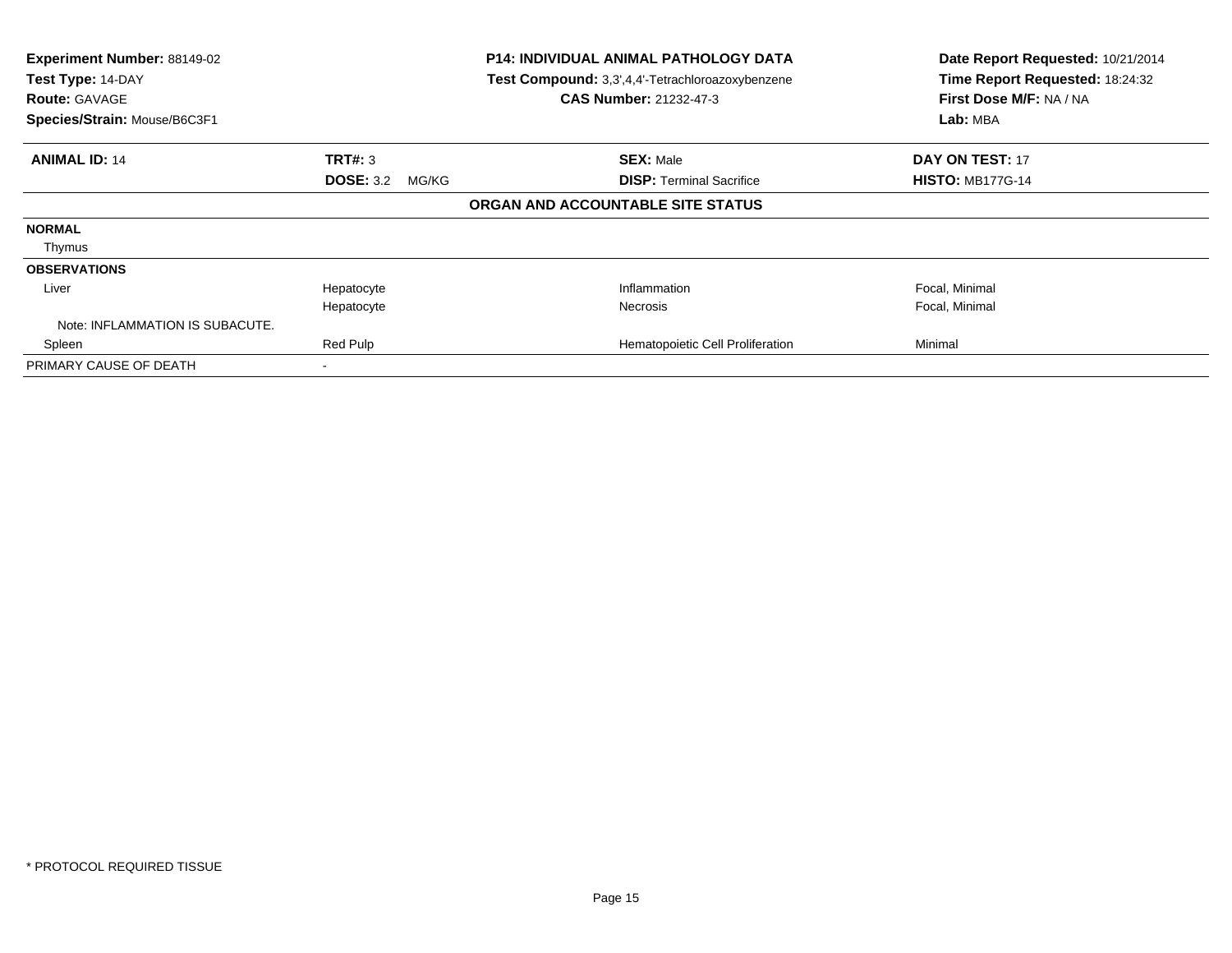| <b>Experiment Number: 88149-02</b> |                        | <b>P14: INDIVIDUAL ANIMAL PATHOLOGY DATA</b>     | Date Report Requested: 10/21/2014 |
|------------------------------------|------------------------|--------------------------------------------------|-----------------------------------|
| Test Type: 14-DAY                  |                        | Test Compound: 3,3',4,4'-Tetrachloroazoxybenzene | Time Report Requested: 18:24:32   |
| <b>Route: GAVAGE</b>               |                        | <b>CAS Number: 21232-47-3</b>                    | First Dose M/F: NA / NA           |
| Species/Strain: Mouse/B6C3F1       |                        | Lab: MBA                                         |                                   |
| <b>ANIMAL ID: 15</b>               | TRT#: 3                | <b>SEX: Male</b>                                 | DAY ON TEST: 17                   |
|                                    | <b>DOSE: 3.2 MG/KG</b> | <b>DISP: Terminal Sacrifice</b>                  | <b>HISTO: MB177G-15</b>           |
|                                    |                        | ORGAN AND ACCOUNTABLE SITE STATUS                |                                   |
| <b>NORMAL</b>                      |                        |                                                  |                                   |
| Liver                              | Spleen                 | Thymus                                           |                                   |
| PRIMARY CAUSE OF DEATH             |                        |                                                  |                                   |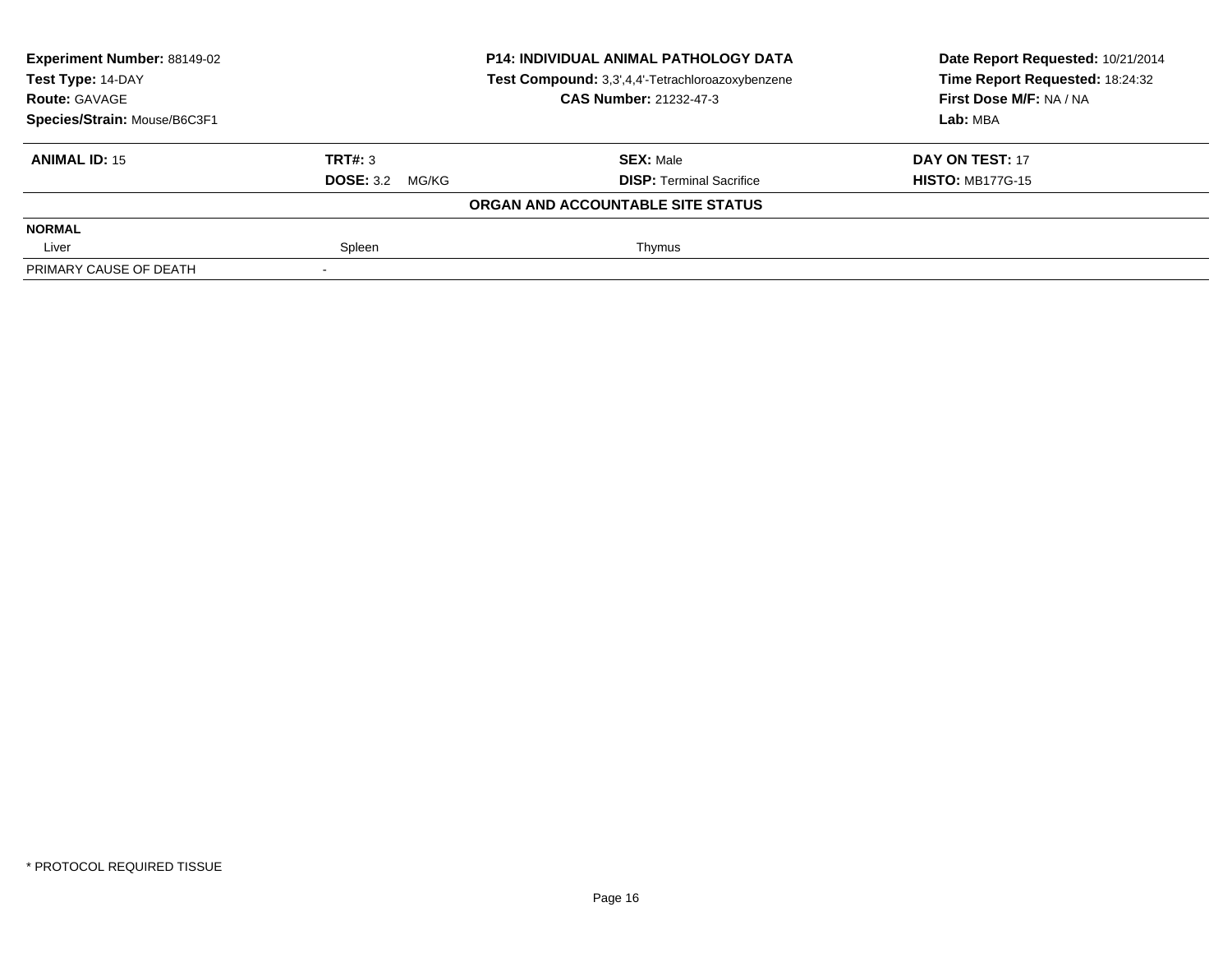| Experiment Number: 88149-02<br>Test Type: 14-DAY<br><b>Route: GAVAGE</b> | <b>P14: INDIVIDUAL ANIMAL PATHOLOGY DATA</b><br>Test Compound: 3,3',4,4'-Tetrachloroazoxybenzene<br><b>CAS Number: 21232-47-3</b> |                                   | Date Report Requested: 10/21/2014<br>Time Report Requested: 18:24:32<br>First Dose M/F: NA / NA |
|--------------------------------------------------------------------------|-----------------------------------------------------------------------------------------------------------------------------------|-----------------------------------|-------------------------------------------------------------------------------------------------|
| Species/Strain: Mouse/B6C3F1                                             |                                                                                                                                   |                                   | Lab: MBA                                                                                        |
| <b>ANIMAL ID: 16</b>                                                     | <b>TRT#: 4</b>                                                                                                                    | <b>SEX: Male</b>                  | DAY ON TEST: 17                                                                                 |
|                                                                          | <b>DOSE: 10 MG/KG</b>                                                                                                             | <b>DISP: Terminal Sacrifice</b>   | <b>HISTO: MB177G-16</b>                                                                         |
|                                                                          |                                                                                                                                   | ORGAN AND ACCOUNTABLE SITE STATUS |                                                                                                 |
| <b>NORMAL</b>                                                            |                                                                                                                                   |                                   |                                                                                                 |
| Liver                                                                    | Thymus                                                                                                                            |                                   |                                                                                                 |
| <b>OBSERVATIONS</b>                                                      |                                                                                                                                   |                                   |                                                                                                 |
| Spleen                                                                   | Red Pulp                                                                                                                          | Hematopoietic Cell Proliferation  | Minimal                                                                                         |
| PRIMARY CAUSE OF DEATH                                                   |                                                                                                                                   |                                   |                                                                                                 |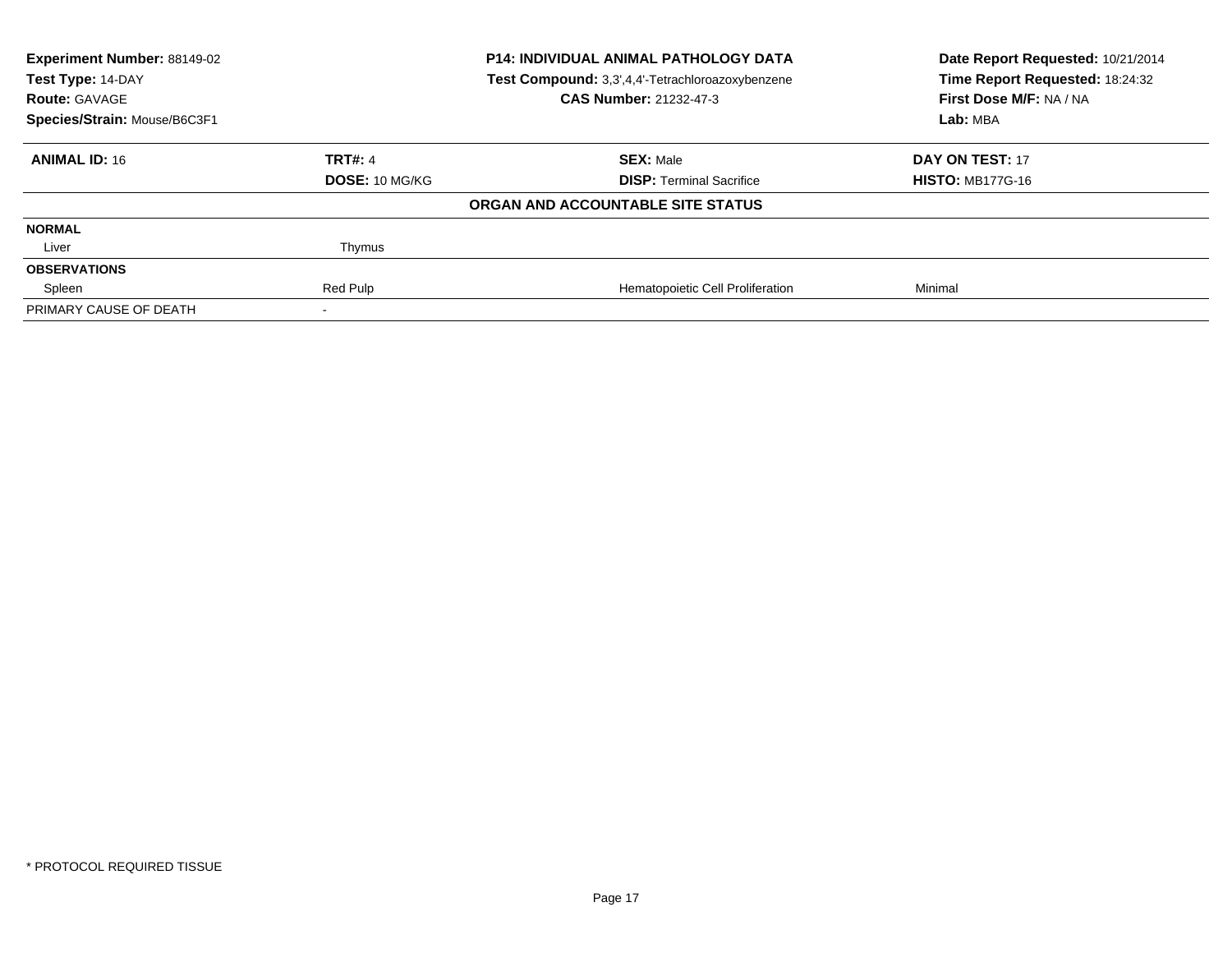| Experiment Number: 88149-02<br>Test Type: 14-DAY<br><b>Route: GAVAGE</b><br>Species/Strain: Mouse/B6C3F1 |                                  | <b>P14: INDIVIDUAL ANIMAL PATHOLOGY DATA</b><br>Test Compound: 3,3',4,4'-Tetrachloroazoxybenzene<br>CAS Number: 21232-47-3 | Date Report Requested: 10/21/2014<br>Time Report Requested: 18:24:32<br>First Dose M/F: NA / NA<br>Lab: MBA |
|----------------------------------------------------------------------------------------------------------|----------------------------------|----------------------------------------------------------------------------------------------------------------------------|-------------------------------------------------------------------------------------------------------------|
| <b>ANIMAL ID: 17</b>                                                                                     | <b>TRT#: 4</b><br>DOSE: 10 MG/KG | <b>SEX: Male</b><br><b>DISP: Terminal Sacrifice</b>                                                                        | DAY ON TEST: 17<br><b>HISTO: MB177G-17</b>                                                                  |
|                                                                                                          |                                  | ORGAN AND ACCOUNTABLE SITE STATUS                                                                                          |                                                                                                             |
| <b>NORMAL</b><br>Thymus                                                                                  |                                  |                                                                                                                            |                                                                                                             |
| <b>OBSERVATIONS</b>                                                                                      |                                  |                                                                                                                            |                                                                                                             |
| Liver                                                                                                    | Hepatocyte<br>Hepatocyte         | Inflammation<br><b>Necrosis</b>                                                                                            | Focal, Mild<br>Focal, Mild                                                                                  |
| Note: INFLAMMATION IS SUBACUTE.                                                                          |                                  |                                                                                                                            |                                                                                                             |
| Spleen                                                                                                   | Red Pulp                         | Hematopoietic Cell Proliferation                                                                                           | Minimal                                                                                                     |
| PRIMARY CAUSE OF DEATH                                                                                   |                                  |                                                                                                                            |                                                                                                             |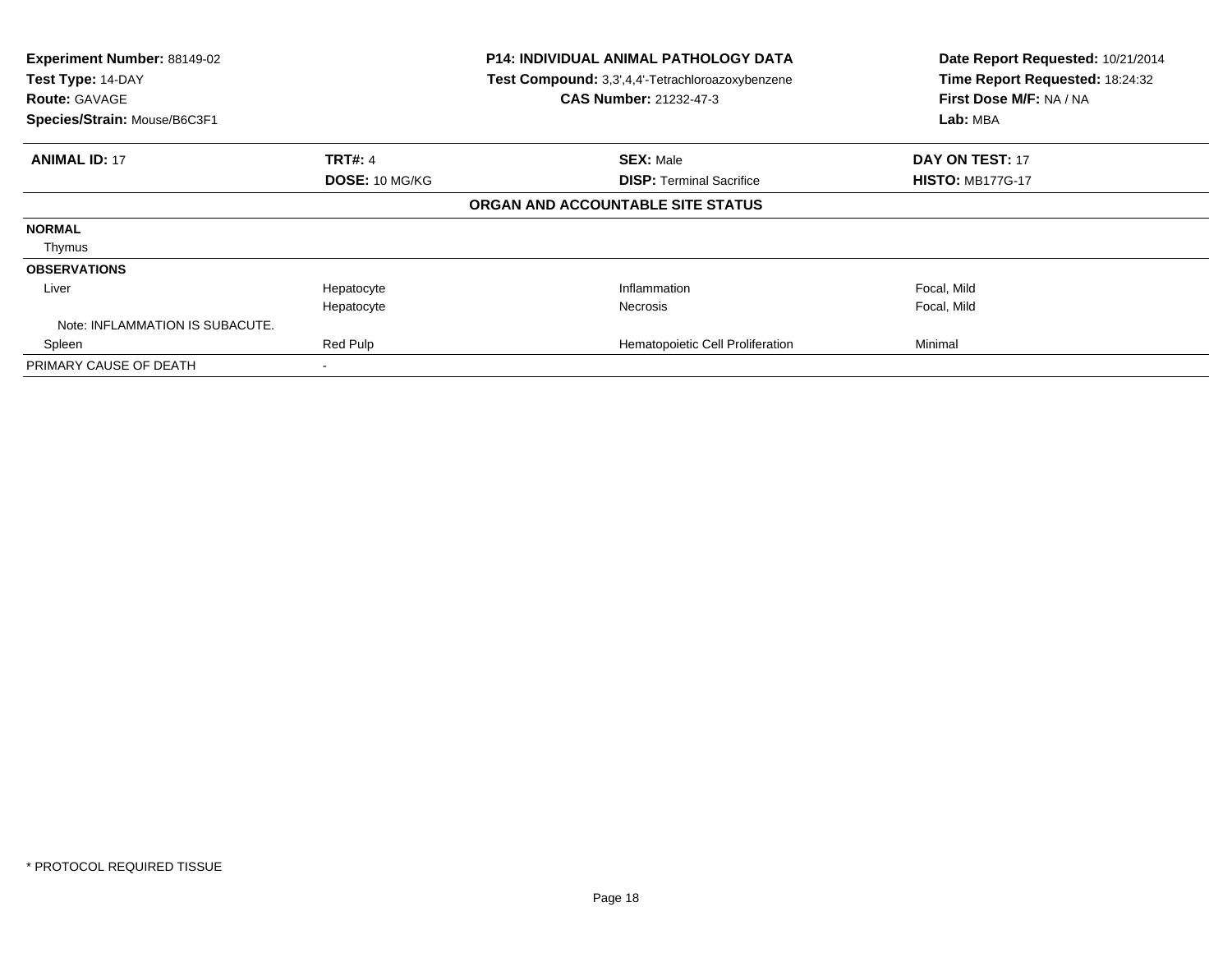| Experiment Number: 88149-02<br>Test Type: 14-DAY<br><b>Route: GAVAGE</b> | <b>P14: INDIVIDUAL ANIMAL PATHOLOGY DATA</b><br>Test Compound: 3,3',4,4'-Tetrachloroazoxybenzene<br><b>CAS Number: 21232-47-3</b> |                                   | Date Report Requested: 10/21/2014<br>Time Report Requested: 18:24:32<br>First Dose M/F: NA / NA |
|--------------------------------------------------------------------------|-----------------------------------------------------------------------------------------------------------------------------------|-----------------------------------|-------------------------------------------------------------------------------------------------|
| Species/Strain: Mouse/B6C3F1                                             |                                                                                                                                   |                                   | Lab: MBA                                                                                        |
| <b>ANIMAL ID: 18</b>                                                     | <b>TRT#: 4</b>                                                                                                                    | <b>SEX: Male</b>                  | DAY ON TEST: 17                                                                                 |
|                                                                          | <b>DOSE: 10 MG/KG</b>                                                                                                             | <b>DISP: Terminal Sacrifice</b>   | <b>HISTO: MB177G-18</b>                                                                         |
|                                                                          |                                                                                                                                   | ORGAN AND ACCOUNTABLE SITE STATUS |                                                                                                 |
| <b>NORMAL</b>                                                            |                                                                                                                                   |                                   |                                                                                                 |
| Liver                                                                    | Thymus                                                                                                                            |                                   |                                                                                                 |
| <b>OBSERVATIONS</b>                                                      |                                                                                                                                   |                                   |                                                                                                 |
| Spleen                                                                   | Red Pulp                                                                                                                          | Hematopoietic Cell Proliferation  | Minimal                                                                                         |
| PRIMARY CAUSE OF DEATH                                                   |                                                                                                                                   |                                   |                                                                                                 |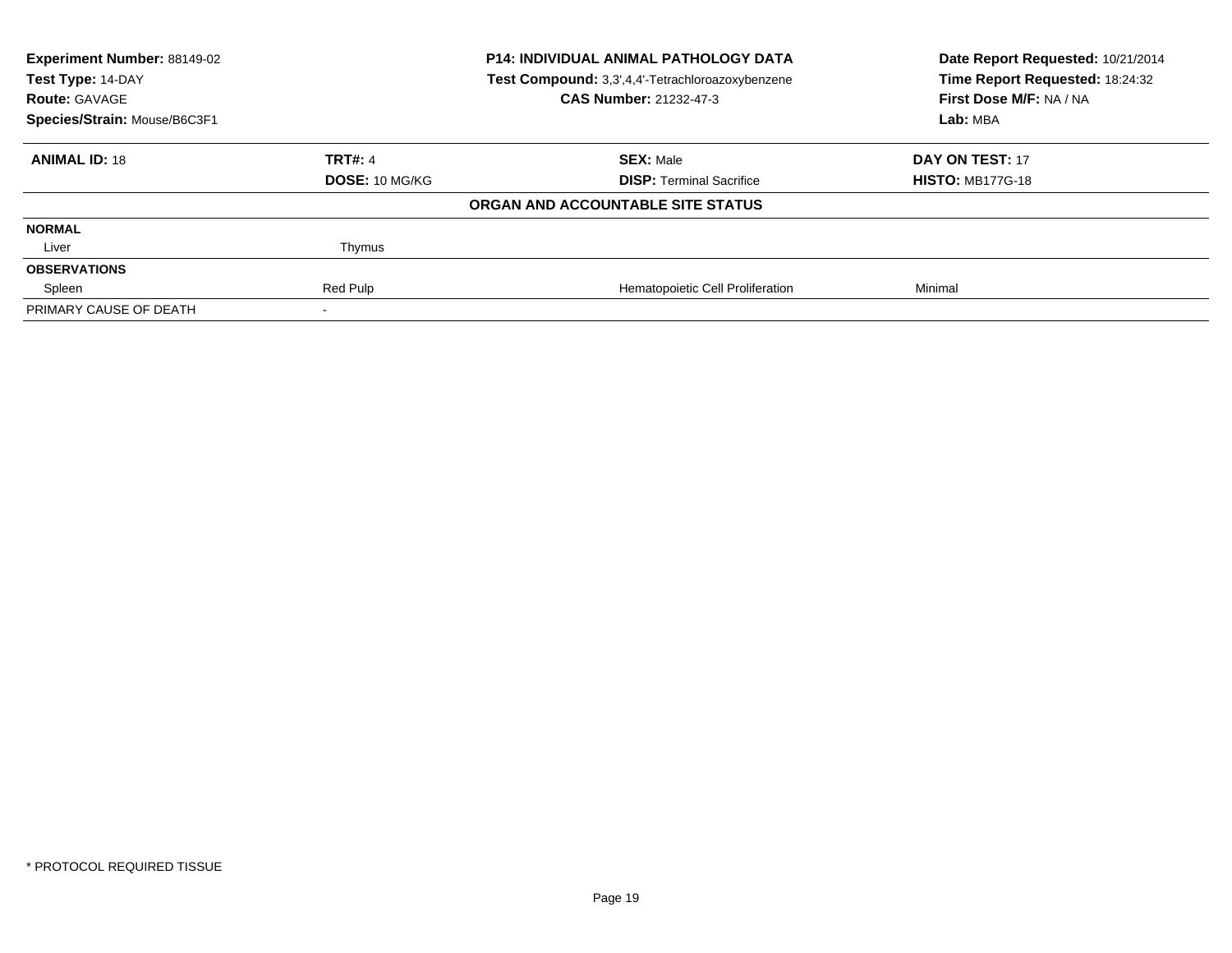| Experiment Number: 88149-02<br>Test Type: 14-DAY<br><b>Route: GAVAGE</b><br>Species/Strain: Mouse/B6C3F1 |                | <b>P14: INDIVIDUAL ANIMAL PATHOLOGY DATA</b><br>Test Compound: 3,3',4,4'-Tetrachloroazoxybenzene<br><b>CAS Number: 21232-47-3</b> | Date Report Requested: 10/21/2014<br>Time Report Requested: 18:24:32<br>First Dose M/F: NA / NA<br>Lab: MBA |
|----------------------------------------------------------------------------------------------------------|----------------|-----------------------------------------------------------------------------------------------------------------------------------|-------------------------------------------------------------------------------------------------------------|
| <b>ANIMAL ID: 19</b>                                                                                     | <b>TRT#: 4</b> | <b>SEX: Male</b>                                                                                                                  | <b>DAY ON TEST: 17</b>                                                                                      |
|                                                                                                          | DOSE: 10 MG/KG | <b>DISP:</b> Terminal Sacrifice                                                                                                   | <b>HISTO: MB177G-19</b>                                                                                     |
|                                                                                                          |                | ORGAN AND ACCOUNTABLE SITE STATUS                                                                                                 |                                                                                                             |
| <b>NORMAL</b>                                                                                            |                |                                                                                                                                   |                                                                                                             |
| Thymus                                                                                                   |                |                                                                                                                                   |                                                                                                             |
| <b>OBSERVATIONS</b>                                                                                      |                |                                                                                                                                   |                                                                                                             |
| Liver                                                                                                    | Hepatocyte     | Inflammation                                                                                                                      | Focal, Minimal                                                                                              |
|                                                                                                          | Hepatocyte     | <b>Necrosis</b>                                                                                                                   | Focal, Minimal                                                                                              |
| Note: INFLAMMATION IS SUBACUTE.                                                                          |                |                                                                                                                                   |                                                                                                             |
| Spleen                                                                                                   | Red Pulp       | Pigmentation                                                                                                                      | Mild                                                                                                        |
| PRIMARY CAUSE OF DEATH                                                                                   |                |                                                                                                                                   |                                                                                                             |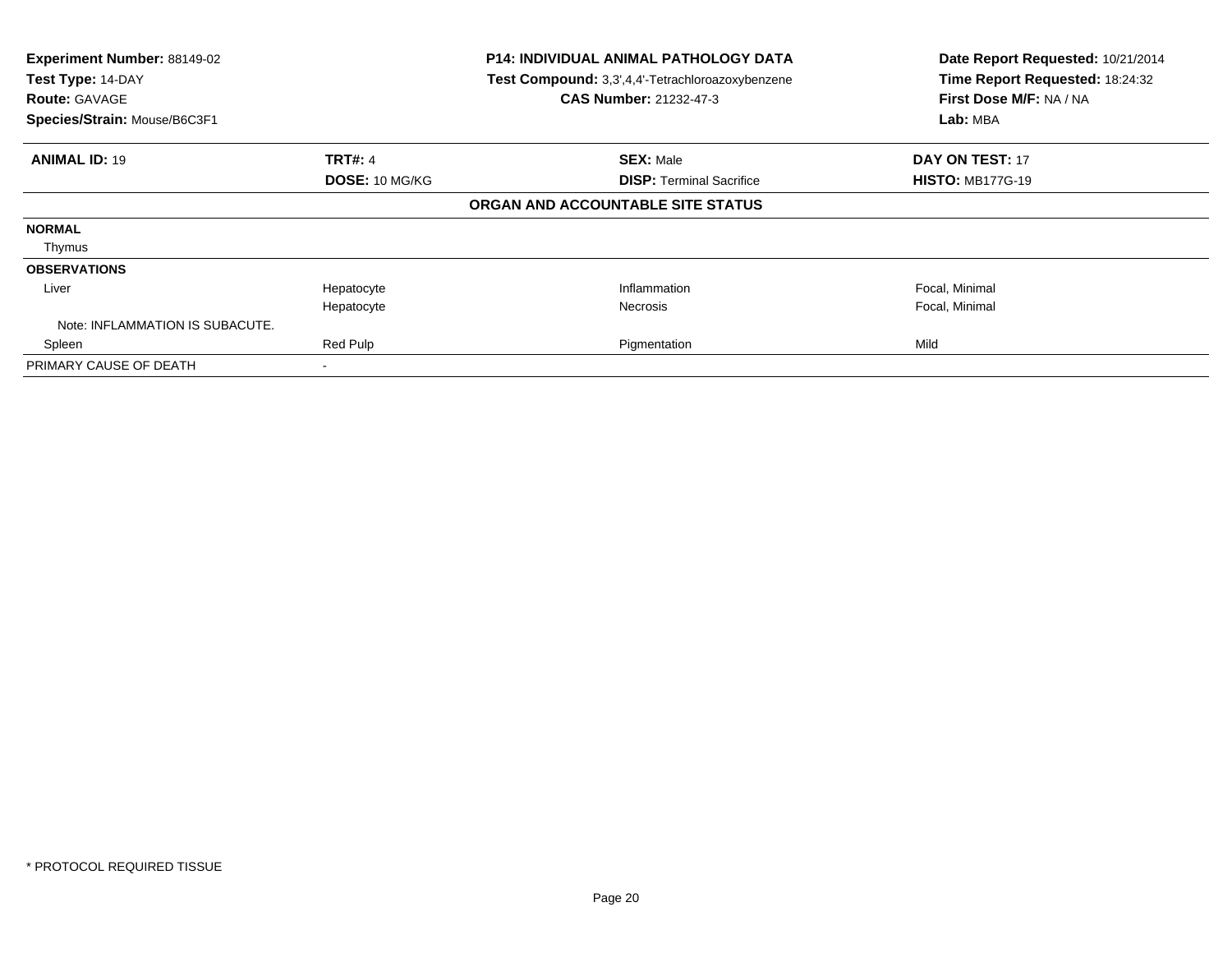| Experiment Number: 88149-02<br>Test Type: 14-DAY |                | <b>P14: INDIVIDUAL ANIMAL PATHOLOGY DATA</b><br>Test Compound: 3,3',4,4'-Tetrachloroazoxybenzene | Date Report Requested: 10/21/2014<br>Time Report Requested: 18:24:32 |
|--------------------------------------------------|----------------|--------------------------------------------------------------------------------------------------|----------------------------------------------------------------------|
| <b>Route: GAVAGE</b>                             |                | <b>CAS Number: 21232-47-3</b>                                                                    | First Dose M/F: NA / NA                                              |
| Species/Strain: Mouse/B6C3F1                     |                |                                                                                                  | Lab: MBA                                                             |
| <b>ANIMAL ID: 20</b>                             | <b>TRT#: 4</b> | <b>SEX: Male</b>                                                                                 | DAY ON TEST: 17                                                      |
|                                                  | DOSE: 10 MG/KG | <b>DISP:</b> Terminal Sacrifice                                                                  | <b>HISTO: MB177G-20</b>                                              |
|                                                  |                | ORGAN AND ACCOUNTABLE SITE STATUS                                                                |                                                                      |
| <b>NORMAL</b>                                    |                |                                                                                                  |                                                                      |
| Liver                                            | Spleen         | Thymus                                                                                           |                                                                      |
| PRIMARY CAUSE OF DEATH                           |                |                                                                                                  |                                                                      |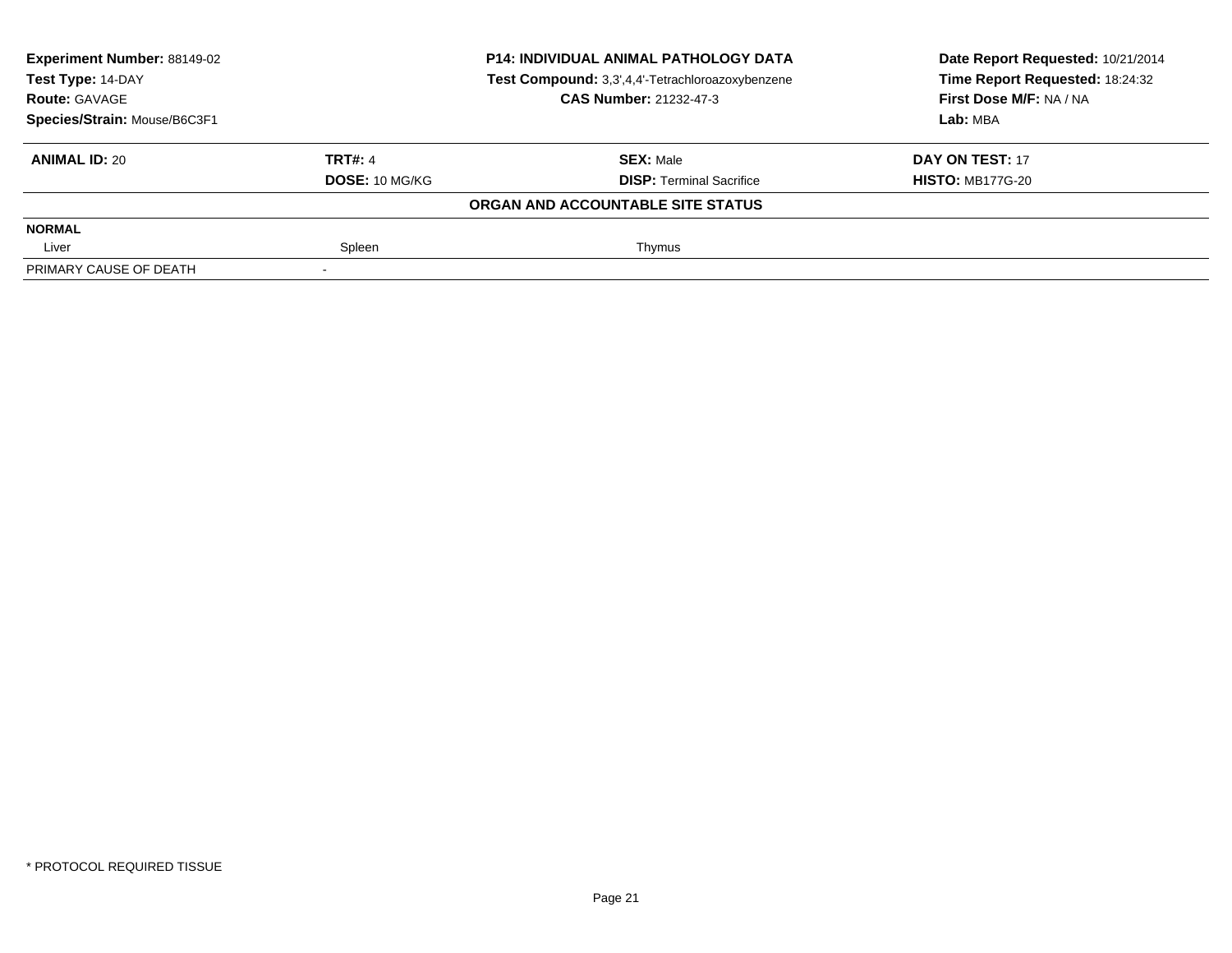| Experiment Number: 88149-02<br>Test Type: 14-DAY<br><b>Route: GAVAGE</b><br>Species/Strain: Mouse/B6C3F1 |                          | <b>P14: INDIVIDUAL ANIMAL PATHOLOGY DATA</b><br>Test Compound: 3,3',4,4'-Tetrachloroazoxybenzene<br><b>CAS Number: 21232-47-3</b> |                                  | Date Report Requested: 10/21/2014<br>Time Report Requested: 18:24:32<br>First Dose M/F: NA / NA<br>Lab: MBA |
|----------------------------------------------------------------------------------------------------------|--------------------------|-----------------------------------------------------------------------------------------------------------------------------------|----------------------------------|-------------------------------------------------------------------------------------------------------------|
| <b>ANIMAL ID: 21</b>                                                                                     | <b>TRT#:</b> 5           |                                                                                                                                   | <b>SEX: Male</b>                 | <b>DAY ON TEST: 17</b>                                                                                      |
|                                                                                                          | DOSE: 32 MG/KG           |                                                                                                                                   | <b>DISP: Terminal Sacrifice</b>  | <b>HISTO: MB177G-21</b>                                                                                     |
|                                                                                                          |                          | ORGAN AND ACCOUNTABLE SITE STATUS                                                                                                 |                                  |                                                                                                             |
| <b>NORMAL</b>                                                                                            |                          |                                                                                                                                   |                                  |                                                                                                             |
| Thymus                                                                                                   |                          |                                                                                                                                   |                                  |                                                                                                             |
| <b>OBSERVATIONS</b>                                                                                      |                          |                                                                                                                                   |                                  |                                                                                                             |
| Liver                                                                                                    | Hepatocyte               |                                                                                                                                   | Inflammation                     | Focal, Minimal                                                                                              |
| Note: INFLAMMATION IS SUBACUTE.                                                                          |                          |                                                                                                                                   |                                  |                                                                                                             |
| Spleen                                                                                                   | Red Pulp                 |                                                                                                                                   | Hematopoietic Cell Proliferation | Minimal                                                                                                     |
| PRIMARY CAUSE OF DEATH                                                                                   | $\overline{\phantom{a}}$ |                                                                                                                                   |                                  |                                                                                                             |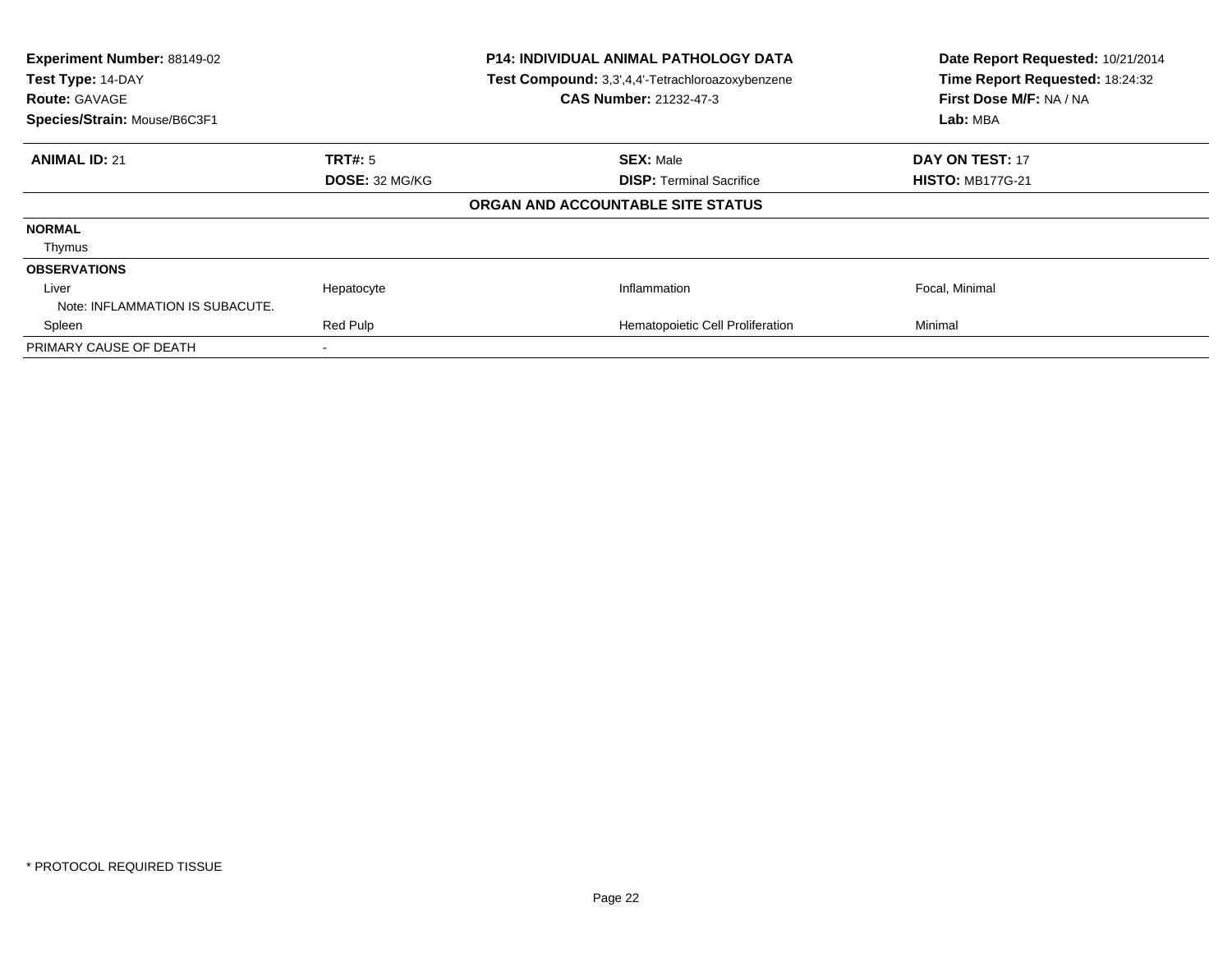| Experiment Number: 88149-02<br>Test Type: 14-DAY<br><b>Route: GAVAGE</b><br>Species/Strain: Mouse/B6C3F1 |                | <b>P14: INDIVIDUAL ANIMAL PATHOLOGY DATA</b><br>Test Compound: 3,3',4,4'-Tetrachloroazoxybenzene<br>CAS Number: 21232-47-3 | Date Report Requested: 10/21/2014<br>Time Report Requested: 18:24:32<br>First Dose M/F: NA / NA<br>Lab: MBA |
|----------------------------------------------------------------------------------------------------------|----------------|----------------------------------------------------------------------------------------------------------------------------|-------------------------------------------------------------------------------------------------------------|
|                                                                                                          |                |                                                                                                                            |                                                                                                             |
| <b>ANIMAL ID: 22</b>                                                                                     | <b>TRT#:</b> 5 | <b>SEX: Male</b>                                                                                                           | DAY ON TEST: 17                                                                                             |
|                                                                                                          | DOSE: 32 MG/KG | <b>DISP: Terminal Sacrifice</b>                                                                                            | <b>HISTO: MB177G-22</b>                                                                                     |
|                                                                                                          |                | ORGAN AND ACCOUNTABLE SITE STATUS                                                                                          |                                                                                                             |
| <b>NORMAL</b>                                                                                            |                |                                                                                                                            |                                                                                                             |
| Spleen                                                                                                   |                |                                                                                                                            |                                                                                                             |
| <b>OBSERVATIONS</b>                                                                                      |                |                                                                                                                            |                                                                                                             |
| Liver                                                                                                    | Hepatocyte     | Inflammation                                                                                                               | Focal, Mild                                                                                                 |
|                                                                                                          | Hepatocyte     | <b>Necrosis</b>                                                                                                            | Focal, Mild                                                                                                 |
| Note: INFLAMMATION IS SUBACUTE.                                                                          |                |                                                                                                                            |                                                                                                             |
| Thymus                                                                                                   |                | Atrophy                                                                                                                    | Minimal                                                                                                     |
| PRIMARY CAUSE OF DEATH                                                                                   |                |                                                                                                                            |                                                                                                             |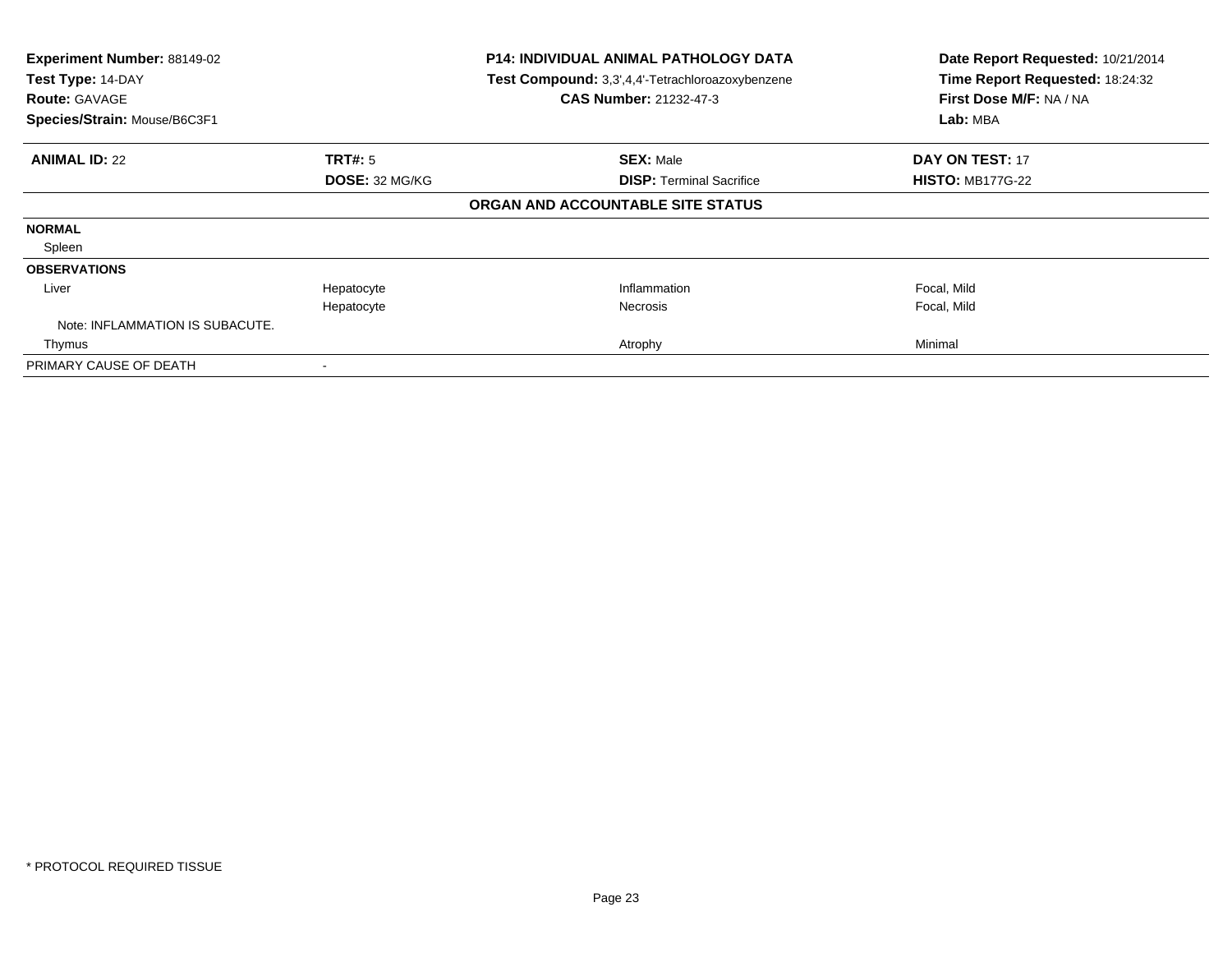| Experiment Number: 88149-02<br>Test Type: 14-DAY |                       | <b>P14: INDIVIDUAL ANIMAL PATHOLOGY DATA</b><br>Test Compound: 3,3',4,4'-Tetrachloroazoxybenzene | Date Report Requested: 10/21/2014<br>Time Report Requested: 18:24:32 |
|--------------------------------------------------|-----------------------|--------------------------------------------------------------------------------------------------|----------------------------------------------------------------------|
| <b>Route: GAVAGE</b>                             |                       | <b>CAS Number: 21232-47-3</b>                                                                    | First Dose M/F: NA / NA                                              |
| Species/Strain: Mouse/B6C3F1                     |                       |                                                                                                  | Lab: MBA                                                             |
| <b>ANIMAL ID: 23</b>                             | TRT#: 5               | <b>SEX: Male</b>                                                                                 | DAY ON TEST: 17                                                      |
|                                                  | <b>DOSE: 32 MG/KG</b> | <b>DISP:</b> Terminal Sacrifice                                                                  | <b>HISTO: MB177G-23</b>                                              |
|                                                  |                       | ORGAN AND ACCOUNTABLE SITE STATUS                                                                |                                                                      |
| <b>NORMAL</b>                                    |                       |                                                                                                  |                                                                      |
| Liver                                            | Spleen                | Thymus                                                                                           |                                                                      |
| PRIMARY CAUSE OF DEATH                           |                       |                                                                                                  |                                                                      |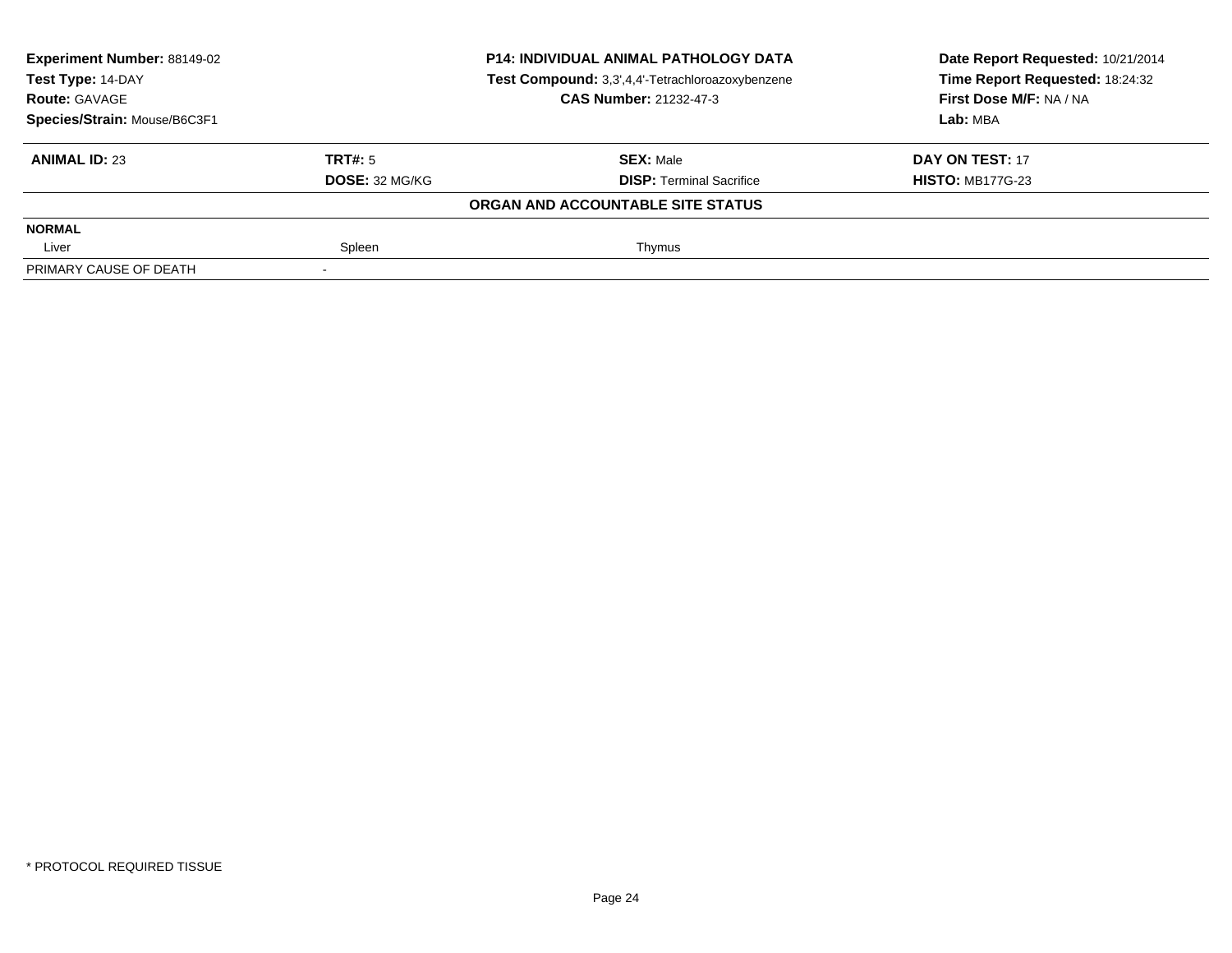| Experiment Number: 88149-02<br>Test Type: 14-DAY<br><b>Route: GAVAGE</b> | <b>P14: INDIVIDUAL ANIMAL PATHOLOGY DATA</b><br>Test Compound: 3,3',4,4'-Tetrachloroazoxybenzene<br><b>CAS Number: 21232-47-3</b> |                                   | Date Report Requested: 10/21/2014<br>Time Report Requested: 18:24:32<br>First Dose M/F: NA / NA |
|--------------------------------------------------------------------------|-----------------------------------------------------------------------------------------------------------------------------------|-----------------------------------|-------------------------------------------------------------------------------------------------|
| Species/Strain: Mouse/B6C3F1                                             |                                                                                                                                   |                                   | Lab: MBA                                                                                        |
| <b>ANIMAL ID: 24</b>                                                     | TRT#: 5                                                                                                                           | <b>SEX: Male</b>                  | DAY ON TEST: 17                                                                                 |
|                                                                          | <b>DOSE: 32 MG/KG</b>                                                                                                             | <b>DISP: Terminal Sacrifice</b>   | <b>HISTO: MB177G-24</b>                                                                         |
|                                                                          |                                                                                                                                   | ORGAN AND ACCOUNTABLE SITE STATUS |                                                                                                 |
| <b>NORMAL</b>                                                            |                                                                                                                                   |                                   |                                                                                                 |
| Liver                                                                    | Thymus                                                                                                                            |                                   |                                                                                                 |
| <b>OBSERVATIONS</b>                                                      |                                                                                                                                   |                                   |                                                                                                 |
| Spleen                                                                   | Red Pulp                                                                                                                          | Hematopoietic Cell Proliferation  | Minimal                                                                                         |
| PRIMARY CAUSE OF DEATH                                                   |                                                                                                                                   |                                   |                                                                                                 |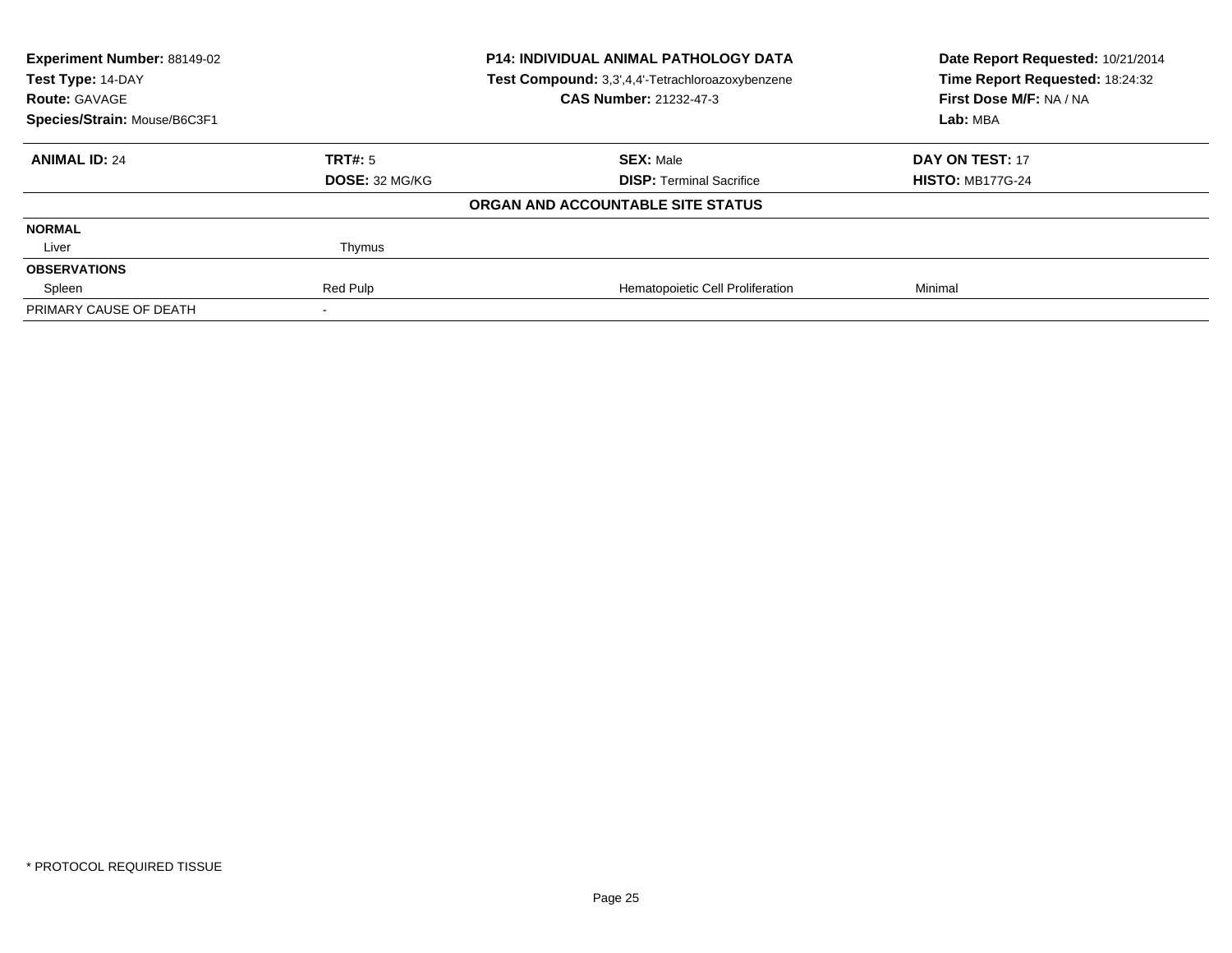| Experiment Number: 88149-02<br><b>P14: INDIVIDUAL ANIMAL PATHOLOGY DATA</b><br>Test Compound: 3,3',4,4'-Tetrachloroazoxybenzene<br>Test Type: 14-DAY |                       | Date Report Requested: 10/21/2014<br>Time Report Requested: 18:24:32 |                         |
|------------------------------------------------------------------------------------------------------------------------------------------------------|-----------------------|----------------------------------------------------------------------|-------------------------|
| <b>Route: GAVAGE</b>                                                                                                                                 |                       | <b>CAS Number: 21232-47-3</b>                                        | First Dose M/F: NA / NA |
| Species/Strain: Mouse/B6C3F1                                                                                                                         |                       |                                                                      | Lab: MBA                |
| <b>ANIMAL ID: 25</b>                                                                                                                                 | TRT#: 5               | <b>SEX: Male</b>                                                     | DAY ON TEST: 17         |
|                                                                                                                                                      | <b>DOSE: 32 MG/KG</b> | <b>DISP:</b> Terminal Sacrifice                                      | <b>HISTO: MB177G-25</b> |
|                                                                                                                                                      |                       | ORGAN AND ACCOUNTABLE SITE STATUS                                    |                         |
| <b>NORMAL</b>                                                                                                                                        |                       |                                                                      |                         |
| Liver                                                                                                                                                | Spleen                | Thymus                                                               |                         |
| PRIMARY CAUSE OF DEATH                                                                                                                               |                       |                                                                      |                         |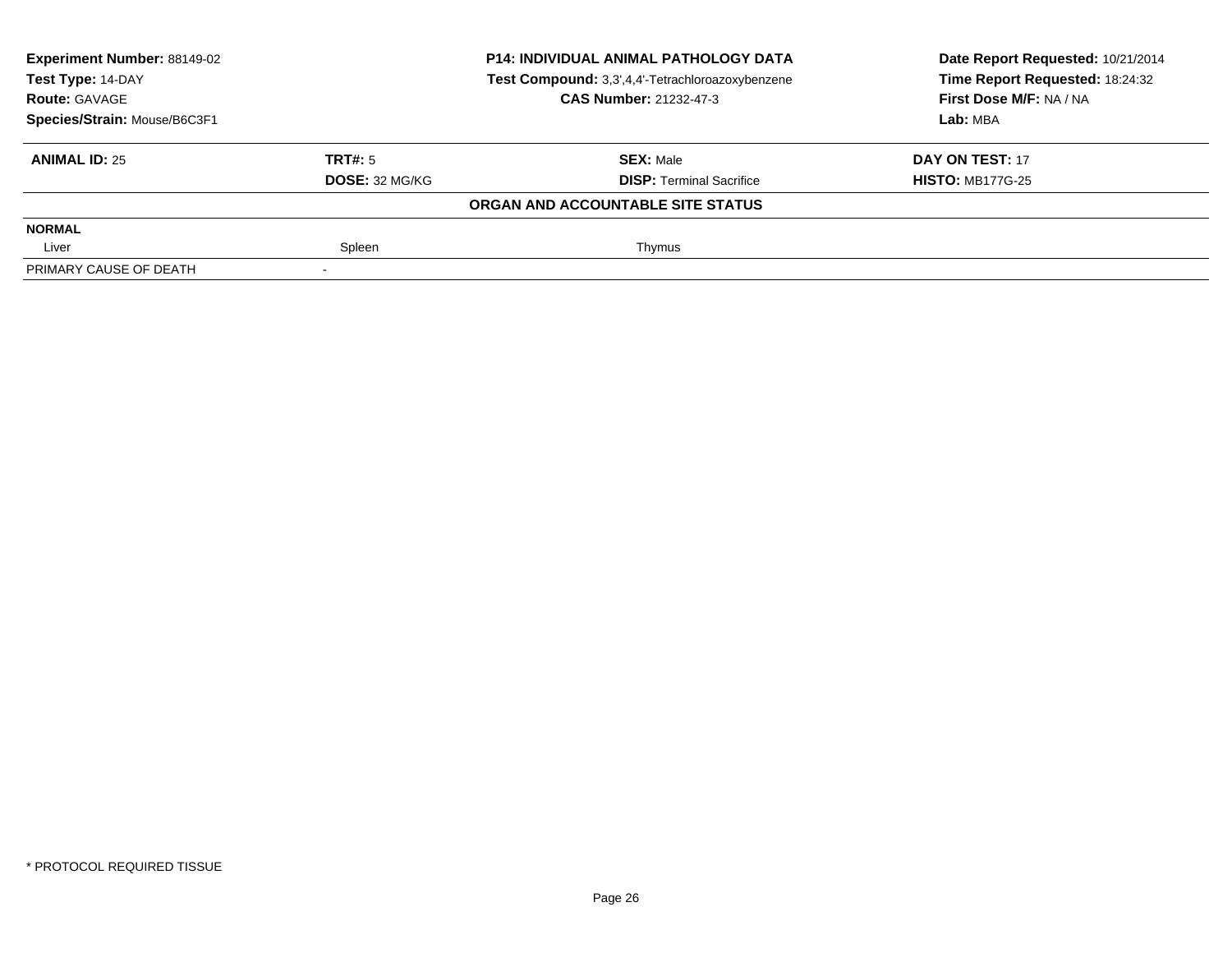| <b>Experiment Number: 88149-02</b><br>Test Type: 14-DAY<br><b>Route: GAVAGE</b><br>Species/Strain: Mouse/B6C3F1 |                           | <b>P14: INDIVIDUAL ANIMAL PATHOLOGY DATA</b><br>Test Compound: 3,3',4,4'-Tetrachloroazoxybenzene<br><b>CAS Number: 21232-47-3</b> | Date Report Requested: 10/21/2014<br>Time Report Requested: 18:24:32<br>First Dose M/F: NA / NA<br>Lab: MBA |
|-----------------------------------------------------------------------------------------------------------------|---------------------------|-----------------------------------------------------------------------------------------------------------------------------------|-------------------------------------------------------------------------------------------------------------|
| <b>ANIMAL ID: 26</b>                                                                                            | <b>TRT#:</b> 6            | <b>SEX: Male</b>                                                                                                                  | DAY ON TEST: 17                                                                                             |
|                                                                                                                 | <b>DOSE: 100</b><br>MG/KG | <b>DISP:</b> Terminal Sacrifice                                                                                                   | <b>HISTO: MB177G-26</b>                                                                                     |
|                                                                                                                 |                           | ORGAN AND ACCOUNTABLE SITE STATUS                                                                                                 |                                                                                                             |
| <b>NORMAL</b>                                                                                                   |                           |                                                                                                                                   |                                                                                                             |
| * Gallbladder                                                                                                   | * Kidney                  | * Lymph Node, Mesenteric                                                                                                          | * Stomach, Forestomach                                                                                      |
| * Stomach, Glandular                                                                                            |                           |                                                                                                                                   |                                                                                                             |
| <b>OBSERVATIONS</b>                                                                                             |                           |                                                                                                                                   |                                                                                                             |
| * Liver                                                                                                         | Hepatocyte                | Inflammation                                                                                                                      | Focal, Minimal                                                                                              |
|                                                                                                                 | Hepatocyte                | Necrosis                                                                                                                          | Focal, Minimal                                                                                              |
| Note: INFLAMMATION IS SUBACUTE.                                                                                 |                           |                                                                                                                                   |                                                                                                             |
| * Spleen                                                                                                        | Red Pulp                  | Hematopoietic Cell Proliferation                                                                                                  | Minimal                                                                                                     |
| * Thymus                                                                                                        | Thymocyte                 | Atrophy                                                                                                                           | Diffuse, Mild                                                                                               |
| PRIMARY CAUSE OF DEATH                                                                                          |                           |                                                                                                                                   |                                                                                                             |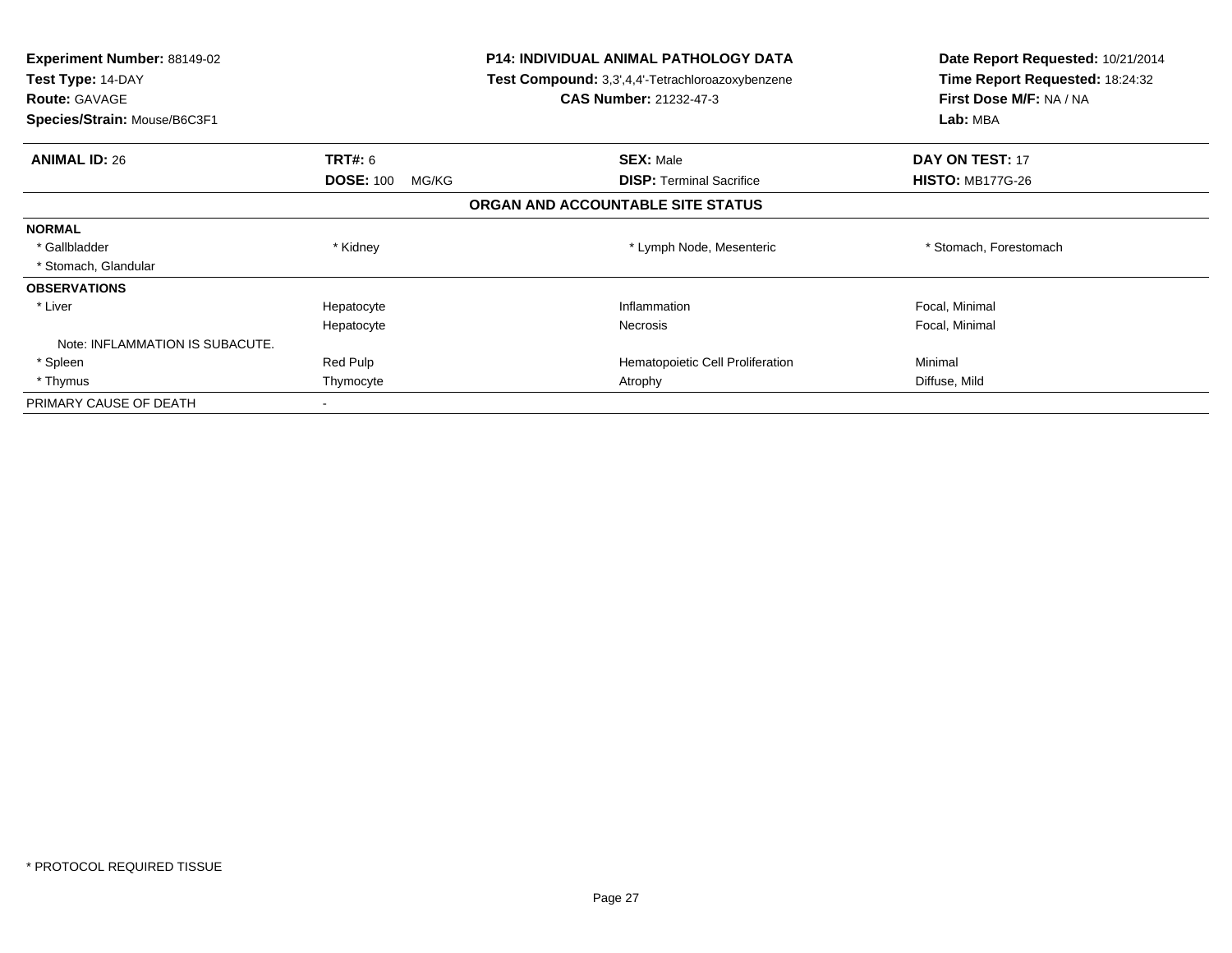| <b>Experiment Number: 88149-02</b><br>Test Type: 14-DAY<br><b>Route: GAVAGE</b><br>Species/Strain: Mouse/B6C3F1 |                           | <b>P14: INDIVIDUAL ANIMAL PATHOLOGY DATA</b><br>Test Compound: 3,3',4,4'-Tetrachloroazoxybenzene<br><b>CAS Number: 21232-47-3</b> | Date Report Requested: 10/21/2014<br>Time Report Requested: 18:24:32<br>First Dose M/F: NA / NA<br>Lab: MBA |
|-----------------------------------------------------------------------------------------------------------------|---------------------------|-----------------------------------------------------------------------------------------------------------------------------------|-------------------------------------------------------------------------------------------------------------|
| <b>ANIMAL ID: 27</b>                                                                                            | <b>TRT#:</b> 6            | <b>SEX: Male</b>                                                                                                                  | DAY ON TEST: 17                                                                                             |
|                                                                                                                 | <b>DOSE: 100</b><br>MG/KG | <b>DISP: Terminal Sacrifice</b>                                                                                                   | <b>HISTO: MB177G-27</b>                                                                                     |
|                                                                                                                 |                           | ORGAN AND ACCOUNTABLE SITE STATUS                                                                                                 |                                                                                                             |
| <b>NORMAL</b>                                                                                                   |                           |                                                                                                                                   |                                                                                                             |
| * Gallbladder                                                                                                   | * Kidney                  | * Lymph Node, Mesenteric                                                                                                          | * Stomach, Forestomach                                                                                      |
| * Stomach, Glandular                                                                                            |                           |                                                                                                                                   |                                                                                                             |
| <b>OBSERVATIONS</b>                                                                                             |                           |                                                                                                                                   |                                                                                                             |
| * Liver                                                                                                         | Hepatocyte                | Inflammation                                                                                                                      | Focal, Minimal                                                                                              |
|                                                                                                                 | Hepatocyte                | Necrosis                                                                                                                          | Focal, Minimal                                                                                              |
| Note: INFLAMMATION IS SUBACUTE                                                                                  |                           |                                                                                                                                   |                                                                                                             |
| * Spleen                                                                                                        | Red Pulp                  | Hematopoietic Cell Proliferation                                                                                                  | Minimal                                                                                                     |
| * Thymus                                                                                                        | Thymocyte                 | Atrophy                                                                                                                           | Diffuse, Minimal                                                                                            |
| PRIMARY CAUSE OF DEATH                                                                                          |                           |                                                                                                                                   |                                                                                                             |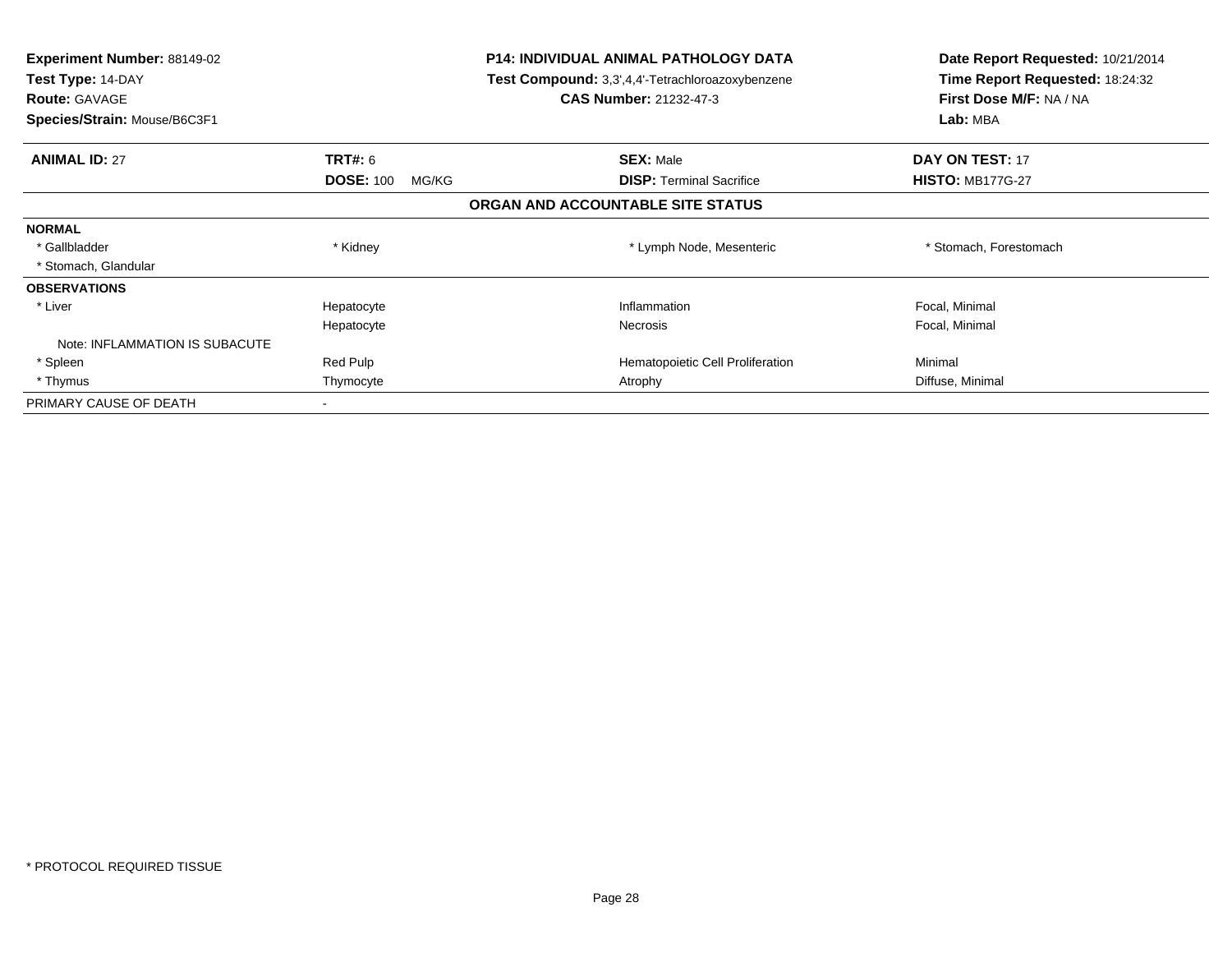| <b>Experiment Number: 88149-02</b><br>Test Type: 14-DAY<br><b>Route: GAVAGE</b><br>Species/Strain: Mouse/B6C3F1 |                           | <b>P14: INDIVIDUAL ANIMAL PATHOLOGY DATA</b><br>Test Compound: 3,3',4,4'-Tetrachloroazoxybenzene<br><b>CAS Number: 21232-47-3</b> | Date Report Requested: 10/21/2014<br>Time Report Requested: 18:24:32<br>First Dose M/F: NA / NA<br>Lab: MBA |
|-----------------------------------------------------------------------------------------------------------------|---------------------------|-----------------------------------------------------------------------------------------------------------------------------------|-------------------------------------------------------------------------------------------------------------|
| <b>ANIMAL ID: 28</b>                                                                                            | <b>TRT#:</b> 6            | <b>SEX: Male</b>                                                                                                                  | DAY ON TEST: 17                                                                                             |
|                                                                                                                 | <b>DOSE: 100</b><br>MG/KG | <b>DISP:</b> Terminal Sacrifice                                                                                                   | <b>HISTO: MB177G-28</b>                                                                                     |
|                                                                                                                 |                           | ORGAN AND ACCOUNTABLE SITE STATUS                                                                                                 |                                                                                                             |
| <b>NORMAL</b>                                                                                                   |                           |                                                                                                                                   |                                                                                                             |
| * Gallbladder                                                                                                   | * Kidney                  | * Lymph Node, Mesenteric                                                                                                          | * Stomach, Forestomach                                                                                      |
| * Stomach, Glandular                                                                                            |                           |                                                                                                                                   |                                                                                                             |
| <b>OBSERVATIONS</b>                                                                                             |                           |                                                                                                                                   |                                                                                                             |
| * Liver                                                                                                         | Hepatocyte                | Inflammation                                                                                                                      | Focal, Mild                                                                                                 |
|                                                                                                                 | Hepatocyte                | Necrosis                                                                                                                          | Focal, Mild                                                                                                 |
| Note: INFLAMMATION IS SUBACUTE.                                                                                 |                           |                                                                                                                                   |                                                                                                             |
| * Spleen                                                                                                        | Red Pulp                  | Hematopoietic Cell Proliferation                                                                                                  | Minimal                                                                                                     |
| * Thymus                                                                                                        | Thymocyte                 | Atrophy                                                                                                                           | Diffuse, Minimal                                                                                            |
| PRIMARY CAUSE OF DEATH                                                                                          |                           |                                                                                                                                   |                                                                                                             |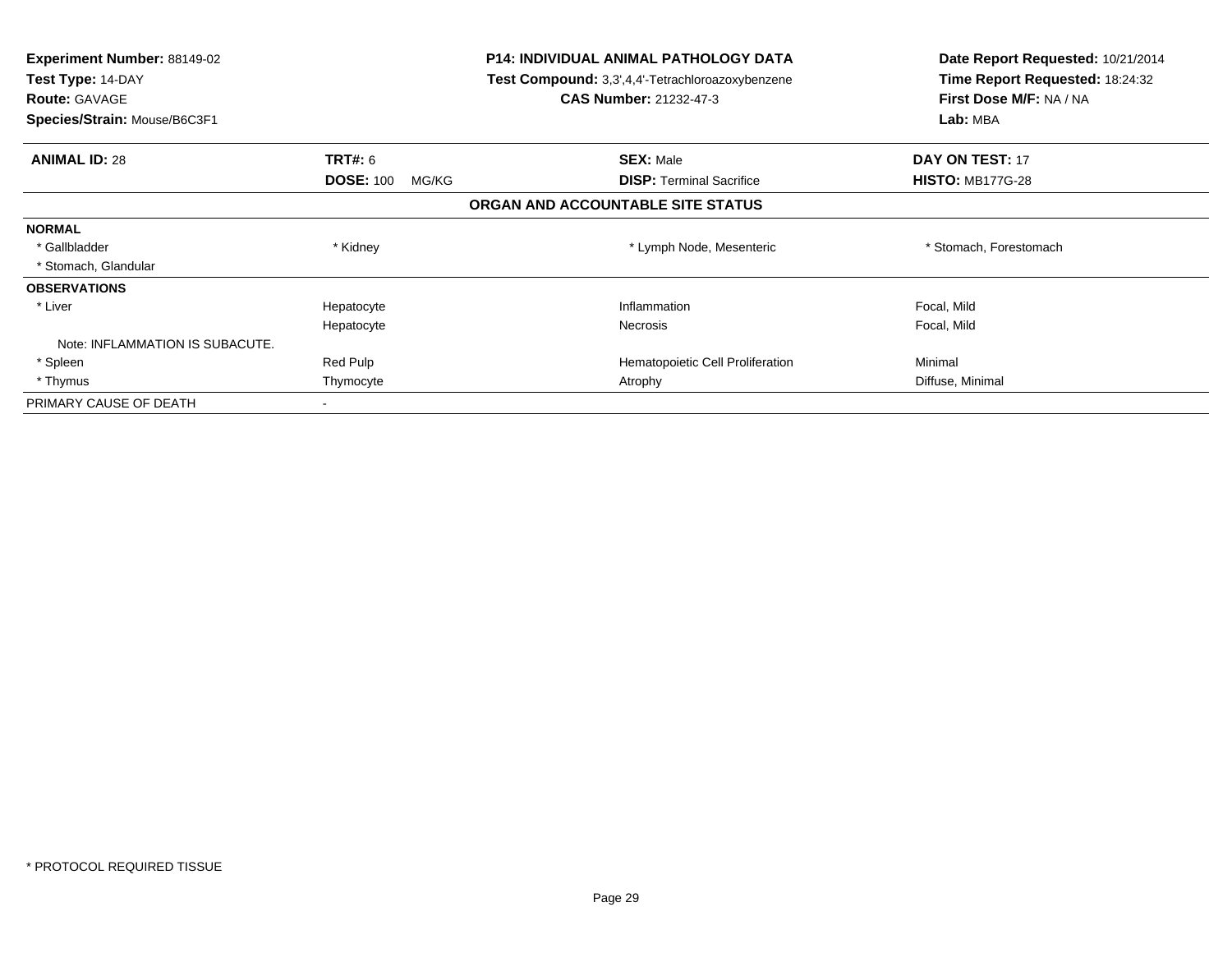| <b>Experiment Number: 88149-02</b><br>Test Type: 14-DAY<br><b>Route: GAVAGE</b><br>Species/Strain: Mouse/B6C3F1 |                           | <b>P14: INDIVIDUAL ANIMAL PATHOLOGY DATA</b><br>Test Compound: 3,3',4,4'-Tetrachloroazoxybenzene<br><b>CAS Number: 21232-47-3</b> | Date Report Requested: 10/21/2014<br>Time Report Requested: 18:24:32<br>First Dose M/F: NA / NA<br>Lab: MBA |
|-----------------------------------------------------------------------------------------------------------------|---------------------------|-----------------------------------------------------------------------------------------------------------------------------------|-------------------------------------------------------------------------------------------------------------|
| <b>ANIMAL ID: 29</b>                                                                                            | TRT#: 6                   | <b>SEX: Male</b>                                                                                                                  | DAY ON TEST: 17                                                                                             |
|                                                                                                                 | <b>DOSE: 100</b><br>MG/KG | <b>DISP:</b> Terminal Sacrifice                                                                                                   | <b>HISTO: MB177G-29</b>                                                                                     |
|                                                                                                                 |                           | ORGAN AND ACCOUNTABLE SITE STATUS                                                                                                 |                                                                                                             |
| <b>NORMAL</b>                                                                                                   |                           |                                                                                                                                   |                                                                                                             |
| * Gallbladder                                                                                                   | * Kidney                  | * Lymph Node, Mesenteric                                                                                                          | * Stomach, Forestomach                                                                                      |
| * Stomach, Glandular                                                                                            |                           |                                                                                                                                   |                                                                                                             |
| <b>OBSERVATIONS</b>                                                                                             |                           |                                                                                                                                   |                                                                                                             |
| Esophagus                                                                                                       |                           | Cyst                                                                                                                              | Minimal                                                                                                     |
| Note: SQUAMOUS CYST LOCATED IN ESOPHAGEAL MUCOSA.<br>$[Cyst TGLS = 1-4]$                                        |                           |                                                                                                                                   |                                                                                                             |
| * Liver                                                                                                         | Hepatocyte                | Inflammation                                                                                                                      | Focal, Minimal                                                                                              |
|                                                                                                                 | Hepatocyte                | Necrosis                                                                                                                          | Focal, Minimal                                                                                              |
| Note: INFLAMMATION IS SUBACUTE.                                                                                 |                           |                                                                                                                                   |                                                                                                             |
| * Spleen                                                                                                        | Red Pulp                  | Hematopoietic Cell Proliferation                                                                                                  | Minimal                                                                                                     |
| * Thymus                                                                                                        | Thymocyte                 | Atrophy                                                                                                                           | Diffuse, Mild                                                                                               |
| PRIMARY CAUSE OF DEATH                                                                                          |                           |                                                                                                                                   |                                                                                                             |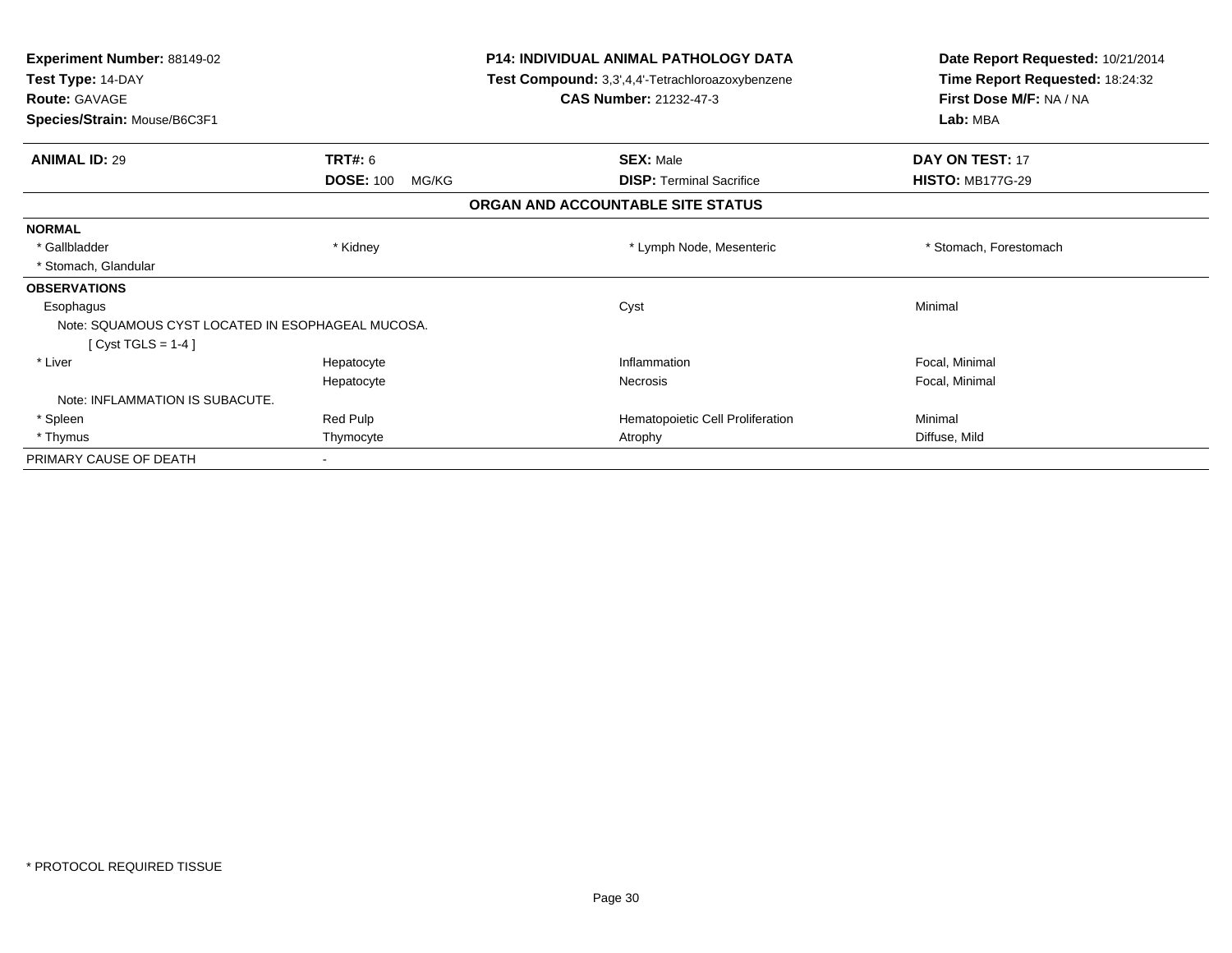| <b>Experiment Number: 88149-02</b><br>Test Type: 14-DAY<br><b>Route: GAVAGE</b><br>Species/Strain: Mouse/B6C3F1 |                           | <b>P14: INDIVIDUAL ANIMAL PATHOLOGY DATA</b><br>Test Compound: 3,3',4,4'-Tetrachloroazoxybenzene<br><b>CAS Number: 21232-47-3</b> | Date Report Requested: 10/21/2014<br>Time Report Requested: 18:24:32<br>First Dose M/F: NA / NA<br>Lab: MBA |
|-----------------------------------------------------------------------------------------------------------------|---------------------------|-----------------------------------------------------------------------------------------------------------------------------------|-------------------------------------------------------------------------------------------------------------|
| <b>ANIMAL ID: 30</b>                                                                                            | <b>TRT#:</b> 6            | <b>SEX: Male</b>                                                                                                                  | DAY ON TEST: 17                                                                                             |
|                                                                                                                 | <b>DOSE: 100</b><br>MG/KG | <b>DISP:</b> Terminal Sacrifice                                                                                                   | <b>HISTO: MB177G-30</b>                                                                                     |
|                                                                                                                 |                           | ORGAN AND ACCOUNTABLE SITE STATUS                                                                                                 |                                                                                                             |
| <b>NORMAL</b>                                                                                                   |                           |                                                                                                                                   |                                                                                                             |
| * Gallbladder                                                                                                   | * Kidney                  | * Lymph Node, Mesenteric                                                                                                          | * Stomach, Forestomach                                                                                      |
| * Stomach, Glandular                                                                                            |                           |                                                                                                                                   |                                                                                                             |
| <b>OBSERVATIONS</b>                                                                                             |                           |                                                                                                                                   |                                                                                                             |
| * Liver                                                                                                         | Hepatocyte                | Inflammation                                                                                                                      | Focal, Minimal                                                                                              |
|                                                                                                                 | Hepatocyte                | Necrosis                                                                                                                          | Focal, Minimal                                                                                              |
| Note: INFLAMMATION IS SUBACUTE.                                                                                 |                           |                                                                                                                                   |                                                                                                             |
| * Spleen                                                                                                        | Red Pulp                  | Hematopoietic Cell Proliferation                                                                                                  | Minimal                                                                                                     |
| * Thymus                                                                                                        | Thymocyte                 | Atrophy                                                                                                                           | Diffuse, Mild                                                                                               |
| PRIMARY CAUSE OF DEATH                                                                                          |                           |                                                                                                                                   |                                                                                                             |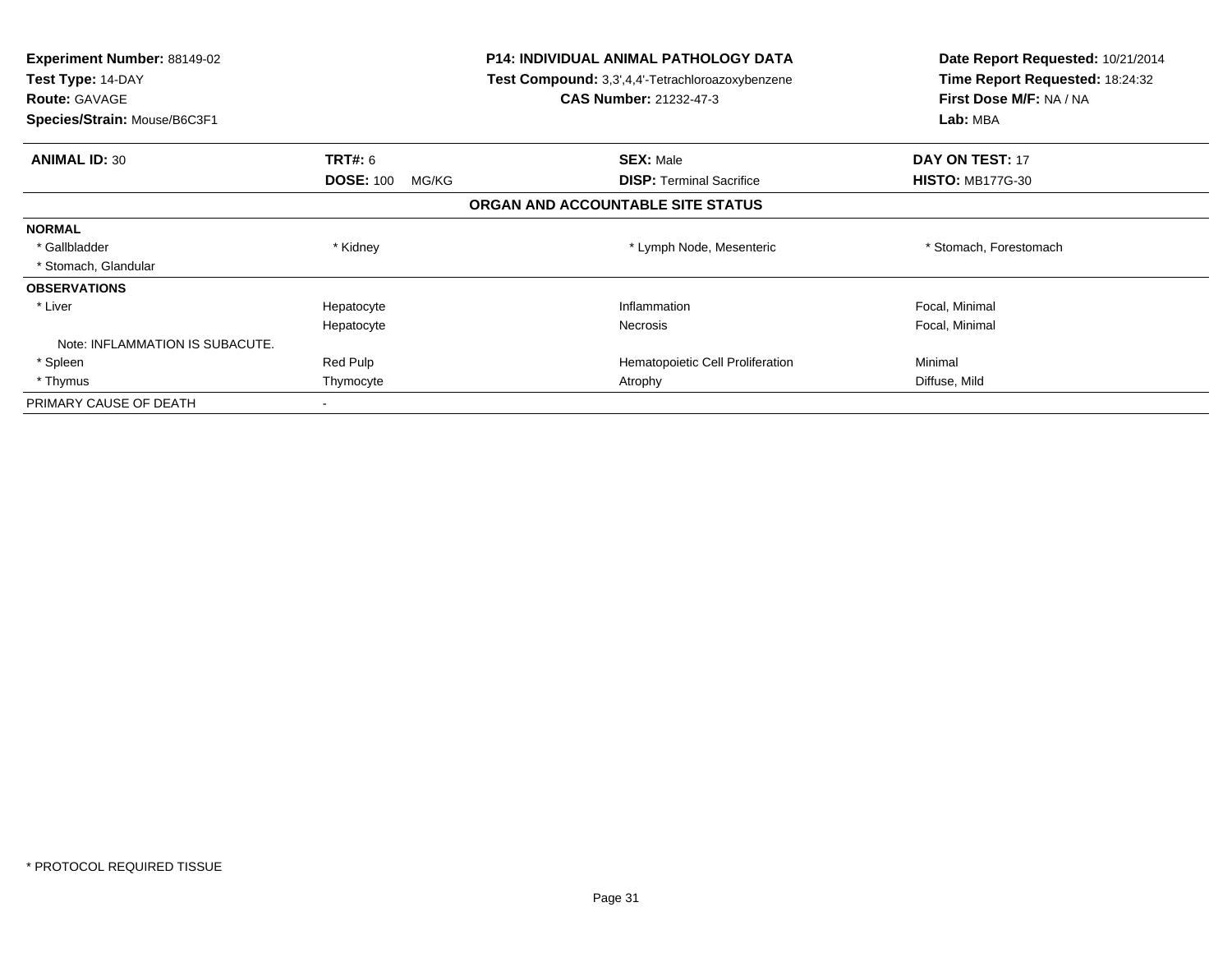| Experiment Number: 88149-02<br>Test Type: 14-DAY<br><b>Route: GAVAGE</b><br>Species/Strain: Mouse/B6C3F1 |                | <b>P14: INDIVIDUAL ANIMAL PATHOLOGY DATA</b><br>Test Compound: 3,3',4,4'-Tetrachloroazoxybenzene<br><b>CAS Number: 21232-47-3</b> | Date Report Requested: 10/21/2014<br>Time Report Requested: 18:24:32<br>First Dose M/F: NA / NA<br>Lab: MBA |
|----------------------------------------------------------------------------------------------------------|----------------|-----------------------------------------------------------------------------------------------------------------------------------|-------------------------------------------------------------------------------------------------------------|
| <b>ANIMAL ID: 31</b>                                                                                     | <b>TRT#: 7</b> | <b>SEX: Female</b>                                                                                                                | <b>DAY ON TEST: 17</b>                                                                                      |
|                                                                                                          | DOSE: 0 MG/KG  | <b>DISP: Terminal Sacrifice</b>                                                                                                   | <b>HISTO: MB177G-31</b>                                                                                     |
|                                                                                                          |                | ORGAN AND ACCOUNTABLE SITE STATUS                                                                                                 |                                                                                                             |
| <b>NORMAL</b>                                                                                            |                |                                                                                                                                   |                                                                                                             |
| * Gallbladder                                                                                            | * Kidney       | * Lymph Node, Mesenteric                                                                                                          | * Stomach, Forestomach                                                                                      |
| * Stomach, Glandular                                                                                     | * Thymus       |                                                                                                                                   |                                                                                                             |
| <b>OBSERVATIONS</b>                                                                                      |                |                                                                                                                                   |                                                                                                             |
| * Liver                                                                                                  | Hepatocyte     | Inflammation                                                                                                                      | Focal, Minimal                                                                                              |
| Note: INFLAMMATION IS SUBACUTE.                                                                          |                |                                                                                                                                   |                                                                                                             |
| * Spleen                                                                                                 | Red Pulp       | Hematopoietic Cell Proliferation                                                                                                  | Minimal                                                                                                     |
| PRIMARY CAUSE OF DEATH                                                                                   |                |                                                                                                                                   |                                                                                                             |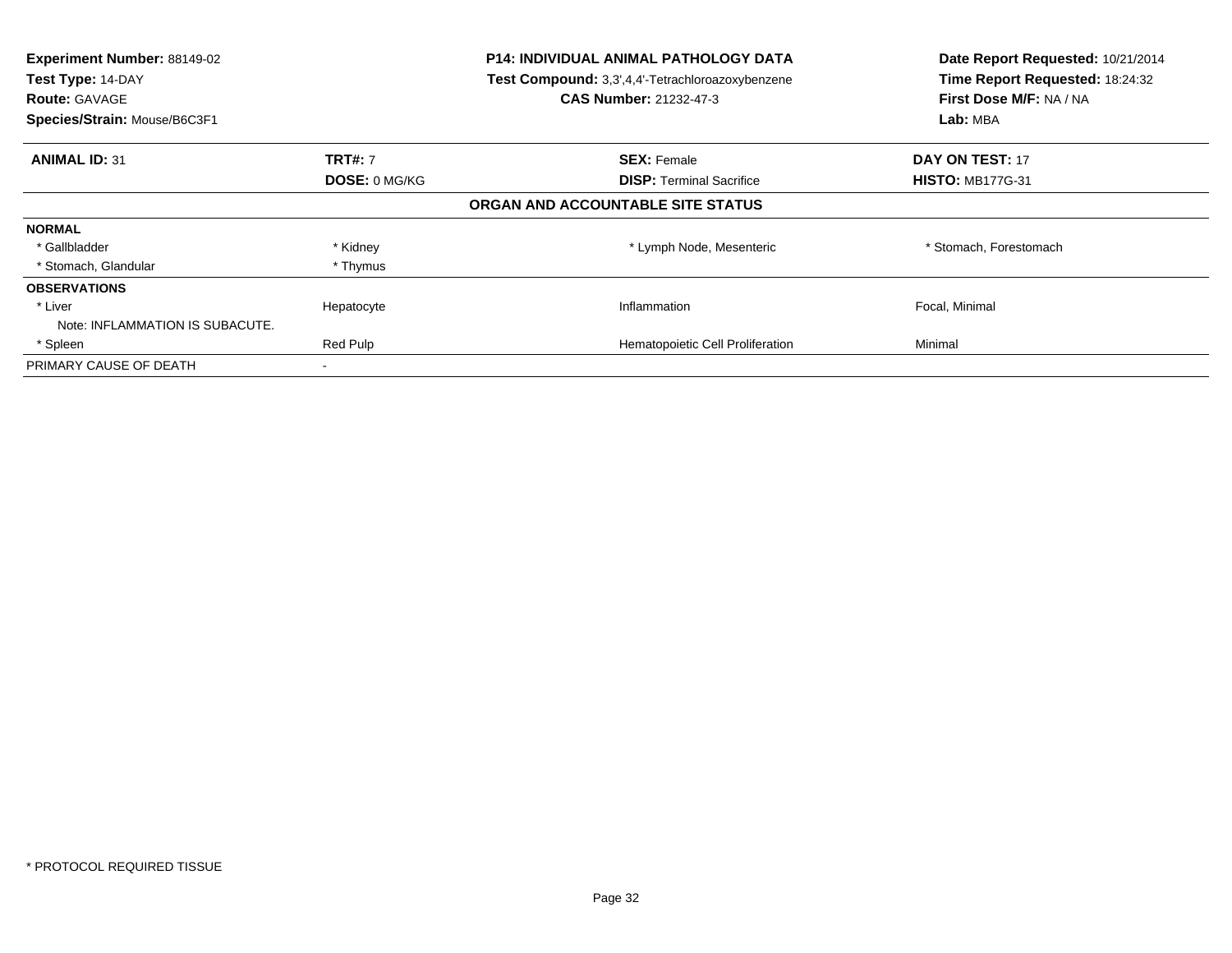| <b>Experiment Number: 88149-02</b> | <b>P14: INDIVIDUAL ANIMAL PATHOLOGY DATA</b>     | Date Report Requested: 10/21/2014 |                                 |
|------------------------------------|--------------------------------------------------|-----------------------------------|---------------------------------|
| Test Type: 14-DAY                  | Test Compound: 3,3',4,4'-Tetrachloroazoxybenzene |                                   | Time Report Requested: 18:24:32 |
| <b>Route: GAVAGE</b>               |                                                  | CAS Number: 21232-47-3            | First Dose M/F: NA / NA         |
| Species/Strain: Mouse/B6C3F1       |                                                  |                                   | Lab: MBA                        |
| <b>ANIMAL ID: 32</b>               | <b>TRT#: 7</b>                                   | <b>SEX: Female</b>                | DAY ON TEST: 17                 |
|                                    | DOSE: 0 MG/KG                                    | <b>DISP:</b> Terminal Sacrifice   | <b>HISTO: MB177G-32</b>         |
|                                    |                                                  | ORGAN AND ACCOUNTABLE SITE STATUS |                                 |
| <b>NORMAL</b>                      |                                                  |                                   |                                 |
| * Gallbladder                      | * Kidney                                         | * Liver                           | * Lymph Node, Mesenteric        |
| * Spleen                           | * Stomach, Forestomach                           | * Stomach, Glandular              | * Thymus                        |
| PRIMARY CAUSE OF DEATH             |                                                  |                                   |                                 |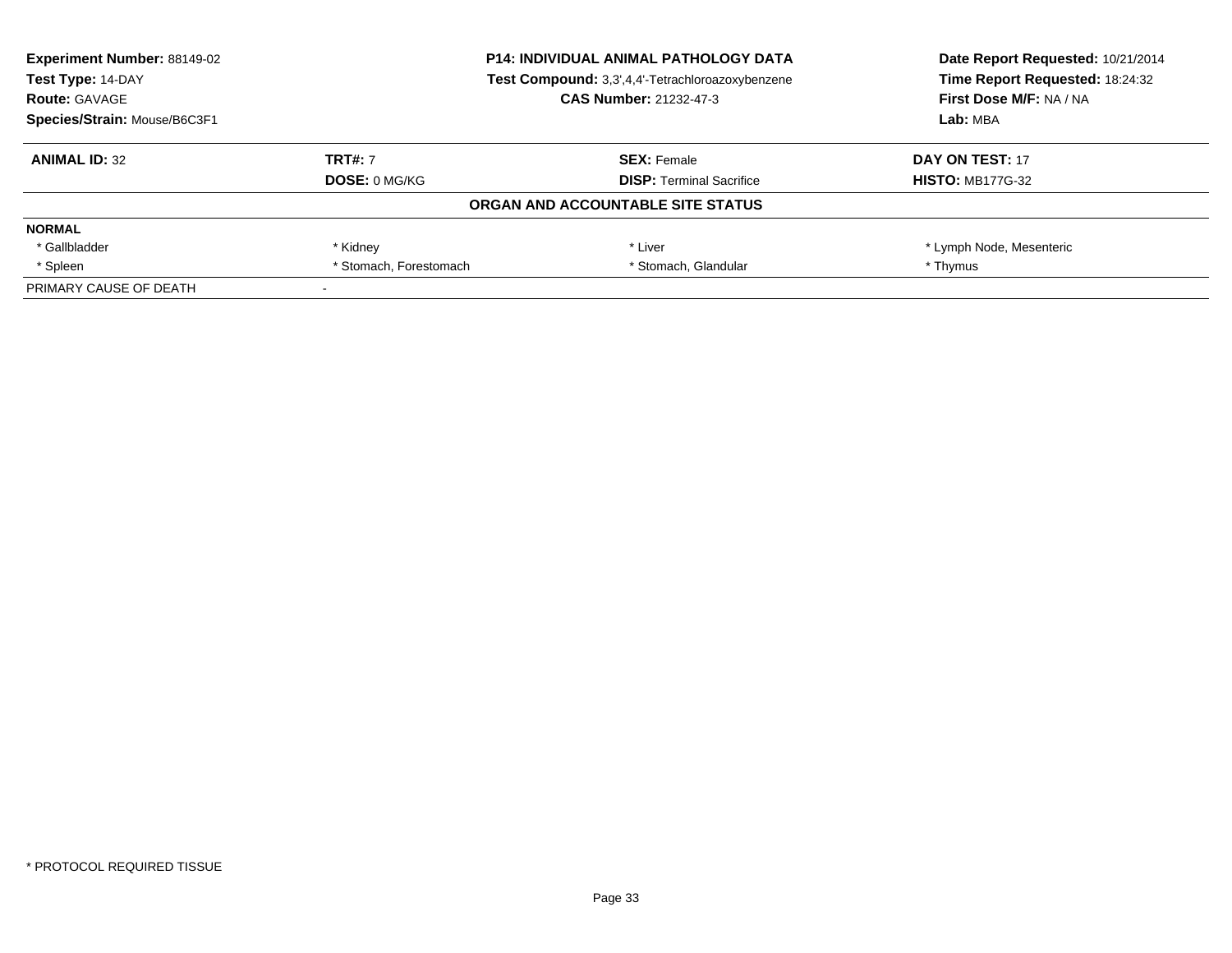| Experiment Number: 88149-02<br>Test Type: 14-DAY<br><b>Route: GAVAGE</b><br>Species/Strain: Mouse/B6C3F1 |                | <b>P14: INDIVIDUAL ANIMAL PATHOLOGY DATA</b><br>Test Compound: 3,3',4,4'-Tetrachloroazoxybenzene<br><b>CAS Number: 21232-47-3</b> | Date Report Requested: 10/21/2014<br>Time Report Requested: 18:24:32<br>First Dose M/F: NA / NA<br>Lab: MBA |
|----------------------------------------------------------------------------------------------------------|----------------|-----------------------------------------------------------------------------------------------------------------------------------|-------------------------------------------------------------------------------------------------------------|
| <b>ANIMAL ID: 33</b>                                                                                     | <b>TRT#: 7</b> | <b>SEX: Female</b>                                                                                                                | <b>DAY ON TEST: 17</b>                                                                                      |
|                                                                                                          | DOSE: 0 MG/KG  | <b>DISP:</b> Terminal Sacrifice                                                                                                   | <b>HISTO: MB177G-33</b>                                                                                     |
|                                                                                                          |                | ORGAN AND ACCOUNTABLE SITE STATUS                                                                                                 |                                                                                                             |
| <b>NORMAL</b>                                                                                            |                |                                                                                                                                   |                                                                                                             |
| * Gallbladder                                                                                            | * Kidney       | * Lymph Node, Mesenteric                                                                                                          | * Stomach, Forestomach                                                                                      |
| * Stomach, Glandular                                                                                     | * Thymus       |                                                                                                                                   |                                                                                                             |
| <b>OBSERVATIONS</b>                                                                                      |                |                                                                                                                                   |                                                                                                             |
| * Liver                                                                                                  | Hepatocyte     | Inflammation                                                                                                                      | Focal, Minimal                                                                                              |
|                                                                                                          | Hepatocyte     | <b>Necrosis</b>                                                                                                                   | Focal, Minimal                                                                                              |
| Note: INFLAMMATION IS SUBACUTE.                                                                          |                |                                                                                                                                   |                                                                                                             |
| * Spleen                                                                                                 | Red Pulp       | Hematopoietic Cell Proliferation                                                                                                  | Minimal                                                                                                     |
| PRIMARY CAUSE OF DEATH                                                                                   | $\,$           |                                                                                                                                   |                                                                                                             |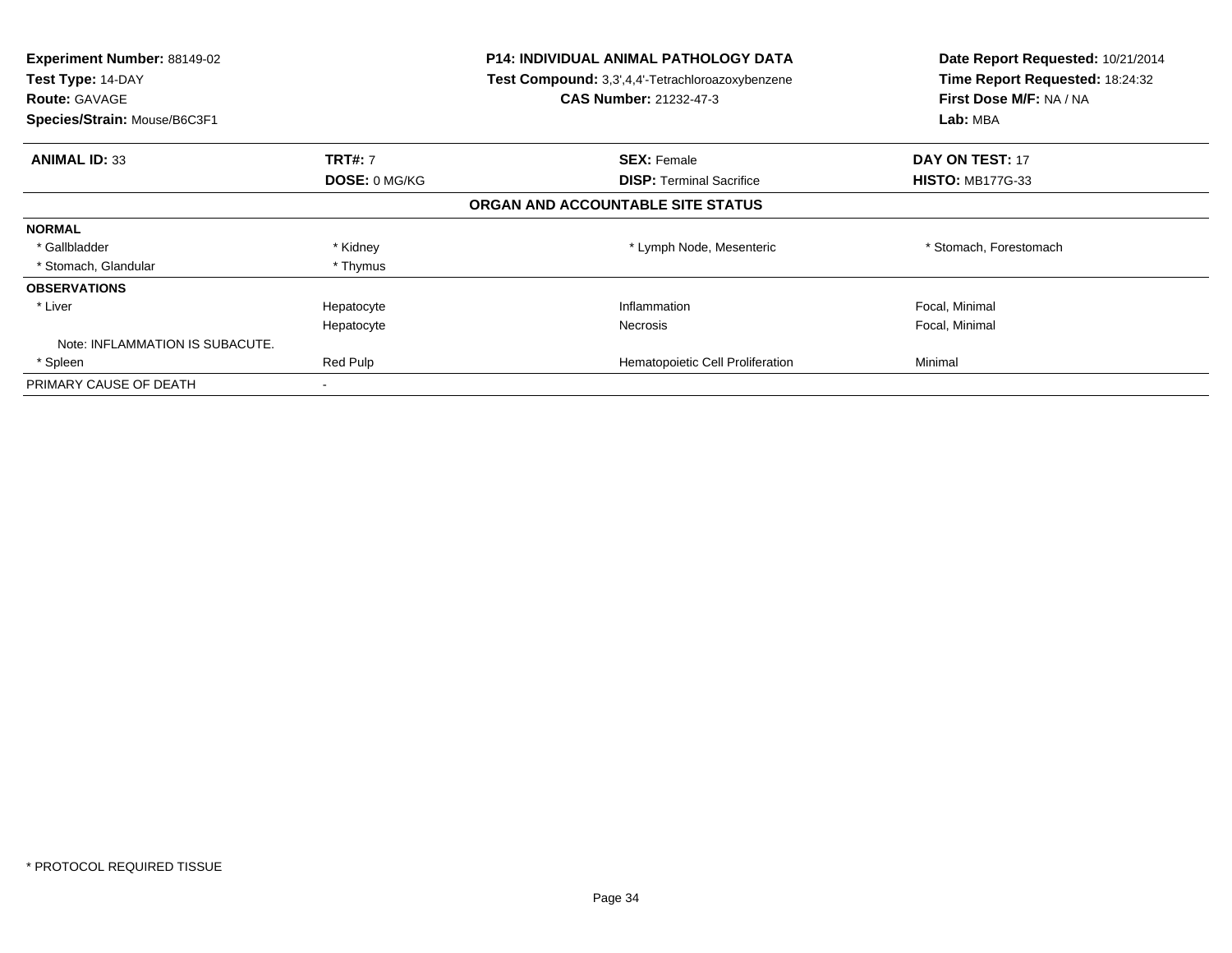| Experiment Number: 88149-02<br>Test Type: 14-DAY<br><b>Route: GAVAGE</b><br>Species/Strain: Mouse/B6C3F1 |                      | <b>P14: INDIVIDUAL ANIMAL PATHOLOGY DATA</b><br>Test Compound: 3,3',4,4'-Tetrachloroazoxybenzene<br><b>CAS Number: 21232-47-3</b> | Date Report Requested: 10/21/2014<br>Time Report Requested: 18:24:32<br>First Dose M/F: NA / NA<br>Lab: MBA |
|----------------------------------------------------------------------------------------------------------|----------------------|-----------------------------------------------------------------------------------------------------------------------------------|-------------------------------------------------------------------------------------------------------------|
| <b>ANIMAL ID: 34</b>                                                                                     | <b>TRT#: 7</b>       | <b>SEX: Female</b>                                                                                                                | <b>DAY ON TEST: 17</b>                                                                                      |
|                                                                                                          | DOSE: 0 MG/KG        | <b>DISP:</b> Terminal Sacrifice                                                                                                   | <b>HISTO: MB177G-34</b>                                                                                     |
|                                                                                                          |                      | ORGAN AND ACCOUNTABLE SITE STATUS                                                                                                 |                                                                                                             |
| <b>NORMAL</b>                                                                                            |                      |                                                                                                                                   |                                                                                                             |
| * Gallbladder                                                                                            | * Kidney             | * Lymph Node, Mesenteric                                                                                                          | * Spleen                                                                                                    |
| * Stomach, Forestomach                                                                                   | * Stomach, Glandular | * Thymus                                                                                                                          |                                                                                                             |
| <b>OBSERVATIONS</b>                                                                                      |                      |                                                                                                                                   |                                                                                                             |
| * Liver<br>Note: INFLAMMATION IS SUBACUTE.                                                               | Hepatocyte           | Inflammation                                                                                                                      | Focal, Minimal                                                                                              |
| PRIMARY CAUSE OF DEATH                                                                                   |                      |                                                                                                                                   |                                                                                                             |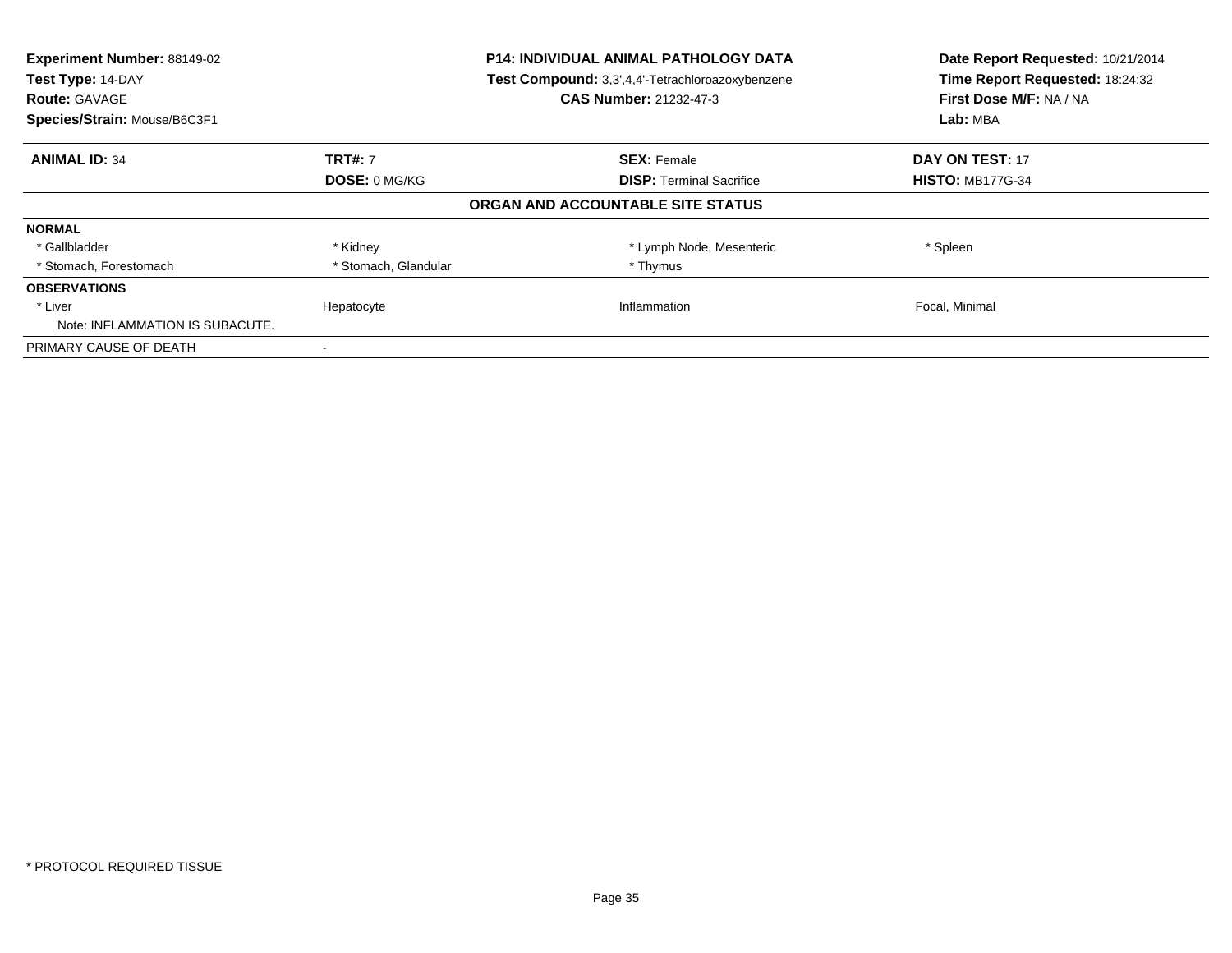| Experiment Number: 88149-02<br>Test Type: 14-DAY<br><b>Route: GAVAGE</b><br>Species/Strain: Mouse/B6C3F1 |                | <b>P14: INDIVIDUAL ANIMAL PATHOLOGY DATA</b><br>Test Compound: 3,3',4,4'-Tetrachloroazoxybenzene<br><b>CAS Number: 21232-47-3</b> | Date Report Requested: 10/21/2014<br>Time Report Requested: 18:24:32<br>First Dose M/F: NA / NA<br>Lab: MBA |
|----------------------------------------------------------------------------------------------------------|----------------|-----------------------------------------------------------------------------------------------------------------------------------|-------------------------------------------------------------------------------------------------------------|
| <b>ANIMAL ID: 35</b>                                                                                     | <b>TRT#: 7</b> | <b>SEX: Female</b>                                                                                                                | <b>DAY ON TEST: 17</b>                                                                                      |
|                                                                                                          | DOSE: 0 MG/KG  | <b>DISP: Terminal Sacrifice</b>                                                                                                   | <b>HISTO: MB177G-35</b>                                                                                     |
|                                                                                                          |                | ORGAN AND ACCOUNTABLE SITE STATUS                                                                                                 |                                                                                                             |
| <b>NORMAL</b>                                                                                            |                |                                                                                                                                   |                                                                                                             |
| * Gallbladder                                                                                            | * Kidney       | * Lymph Node, Mesenteric                                                                                                          | * Stomach, Forestomach                                                                                      |
| * Stomach, Glandular                                                                                     | * Thymus       |                                                                                                                                   |                                                                                                             |
| <b>OBSERVATIONS</b>                                                                                      |                |                                                                                                                                   |                                                                                                             |
| * Liver                                                                                                  | Hepatocyte     | Inflammation                                                                                                                      | Focal, Minimal                                                                                              |
| Note: INFLAMMATION IS SUBACUTE.                                                                          |                |                                                                                                                                   |                                                                                                             |
| * Spleen                                                                                                 | Red Pulp       | Hematopoietic Cell Proliferation                                                                                                  | Minimal                                                                                                     |
| PRIMARY CAUSE OF DEATH                                                                                   |                |                                                                                                                                   |                                                                                                             |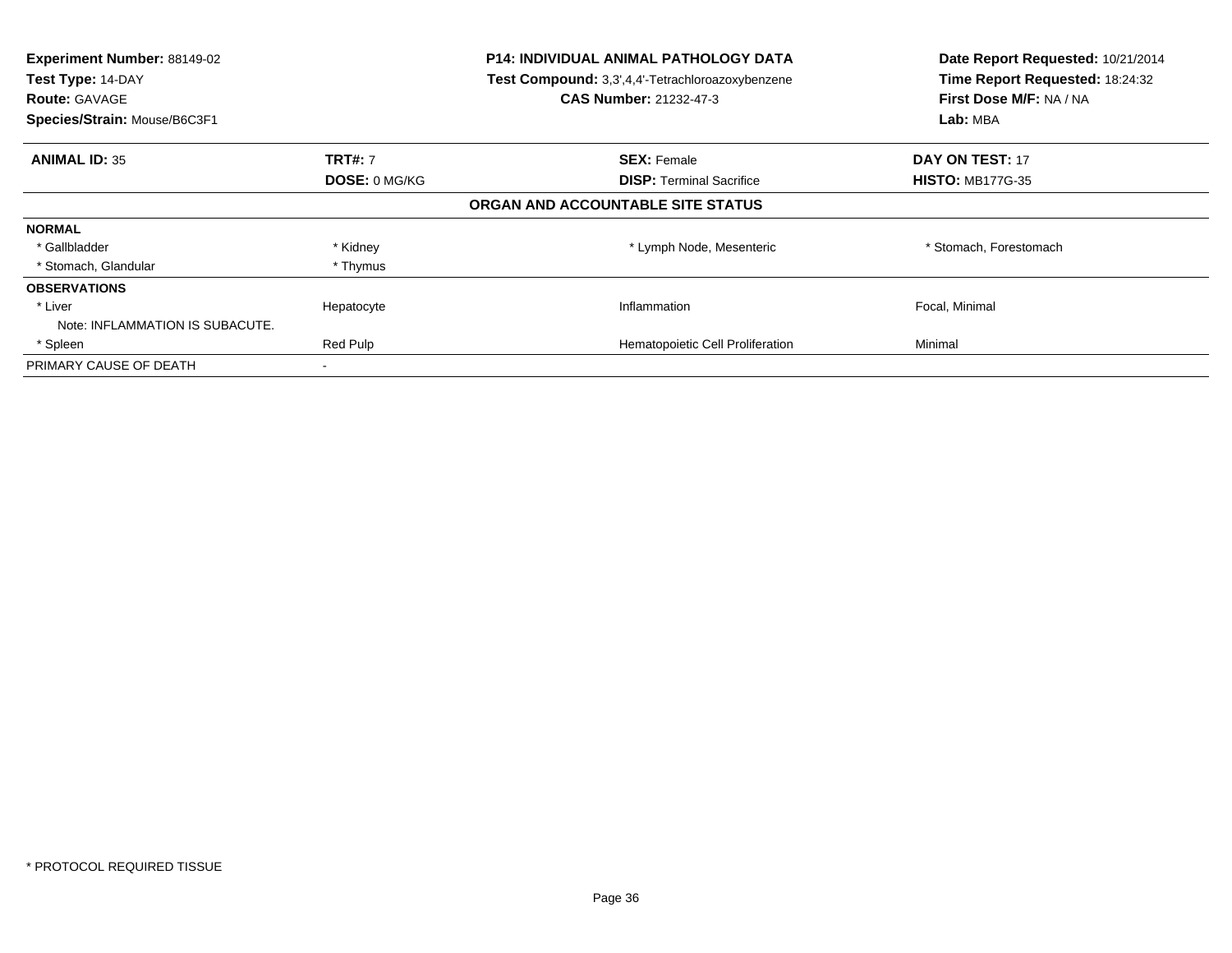| Experiment Number: 88149-02<br>Test Type: 14-DAY<br><b>Route: GAVAGE</b><br>Species/Strain: Mouse/B6C3F1 |                      | <b>P14: INDIVIDUAL ANIMAL PATHOLOGY DATA</b><br>Test Compound: 3,3',4,4'-Tetrachloroazoxybenzene<br><b>CAS Number: 21232-47-3</b> | Date Report Requested: 10/21/2014<br>Time Report Requested: 18:24:32<br>First Dose M/F: NA / NA<br>Lab: MBA |
|----------------------------------------------------------------------------------------------------------|----------------------|-----------------------------------------------------------------------------------------------------------------------------------|-------------------------------------------------------------------------------------------------------------|
| <b>ANIMAL ID: 36</b>                                                                                     | <b>TRT#: 8</b>       | <b>SEX: Female</b>                                                                                                                | DAY ON TEST: 17                                                                                             |
|                                                                                                          | <b>DOSE: 1 MG/KG</b> | <b>DISP:</b> Terminal Sacrifice                                                                                                   | <b>HISTO: MB177G-36</b>                                                                                     |
|                                                                                                          |                      | ORGAN AND ACCOUNTABLE SITE STATUS                                                                                                 |                                                                                                             |
| <b>NORMAL</b>                                                                                            |                      |                                                                                                                                   |                                                                                                             |
| Liver                                                                                                    |                      |                                                                                                                                   |                                                                                                             |
| <b>MISSING</b>                                                                                           |                      |                                                                                                                                   |                                                                                                             |
| Thymus                                                                                                   |                      |                                                                                                                                   |                                                                                                             |
| <b>OBSERVATIONS</b>                                                                                      |                      |                                                                                                                                   |                                                                                                             |
| Spleen                                                                                                   | Red Pulp             | Hematopoietic Cell Proliferation                                                                                                  | Mild                                                                                                        |
| PRIMARY CAUSE OF DEATH                                                                                   |                      |                                                                                                                                   |                                                                                                             |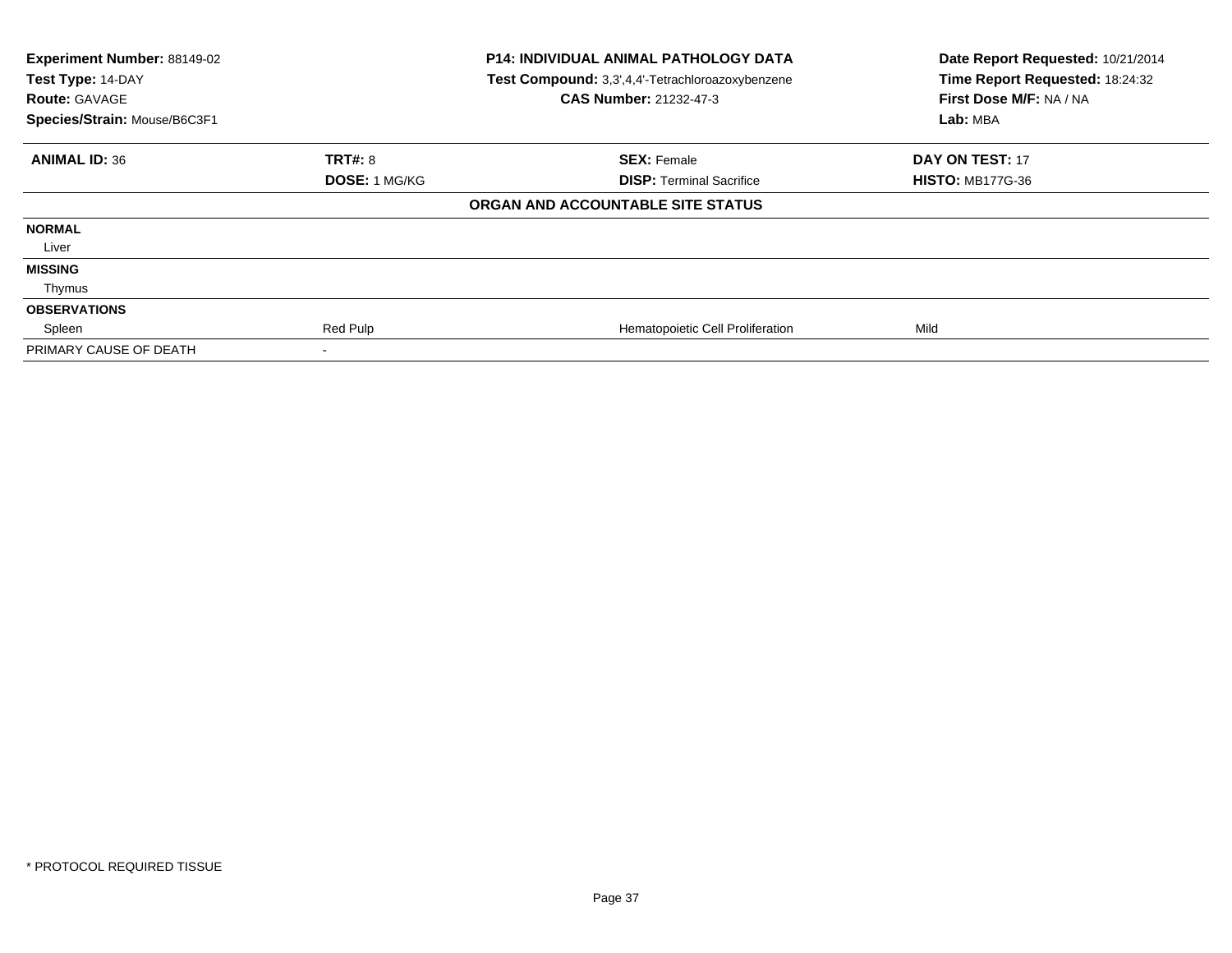| <b>Experiment Number: 88149-02</b><br><b>P14: INDIVIDUAL ANIMAL PATHOLOGY DATA</b><br>Test Compound: 3,3',4,4'-Tetrachloroazoxybenzene<br>Test Type: 14-DAY |               | Date Report Requested: 10/21/2014<br>Time Report Requested: 18:24:32 |                         |  |
|-------------------------------------------------------------------------------------------------------------------------------------------------------------|---------------|----------------------------------------------------------------------|-------------------------|--|
| <b>Route: GAVAGE</b>                                                                                                                                        |               | <b>CAS Number: 21232-47-3</b>                                        | First Dose M/F: NA / NA |  |
| Species/Strain: Mouse/B6C3F1                                                                                                                                |               |                                                                      | Lab: MBA                |  |
| <b>ANIMAL ID: 37</b>                                                                                                                                        | TRT#: 8       | <b>SEX: Female</b>                                                   | DAY ON TEST: 17         |  |
|                                                                                                                                                             | DOSE: 1 MG/KG | <b>DISP: Terminal Sacrifice</b>                                      | <b>HISTO: MB177G-37</b> |  |
|                                                                                                                                                             |               | ORGAN AND ACCOUNTABLE SITE STATUS                                    |                         |  |
| <b>NORMAL</b>                                                                                                                                               |               |                                                                      |                         |  |
| Liver                                                                                                                                                       | Thymus        |                                                                      |                         |  |
| <b>OBSERVATIONS</b>                                                                                                                                         |               |                                                                      |                         |  |
| Spleen                                                                                                                                                      | Red Pulp      | Hematopoietic Cell Proliferation                                     | Mild                    |  |
| PRIMARY CAUSE OF DEATH                                                                                                                                      |               |                                                                      |                         |  |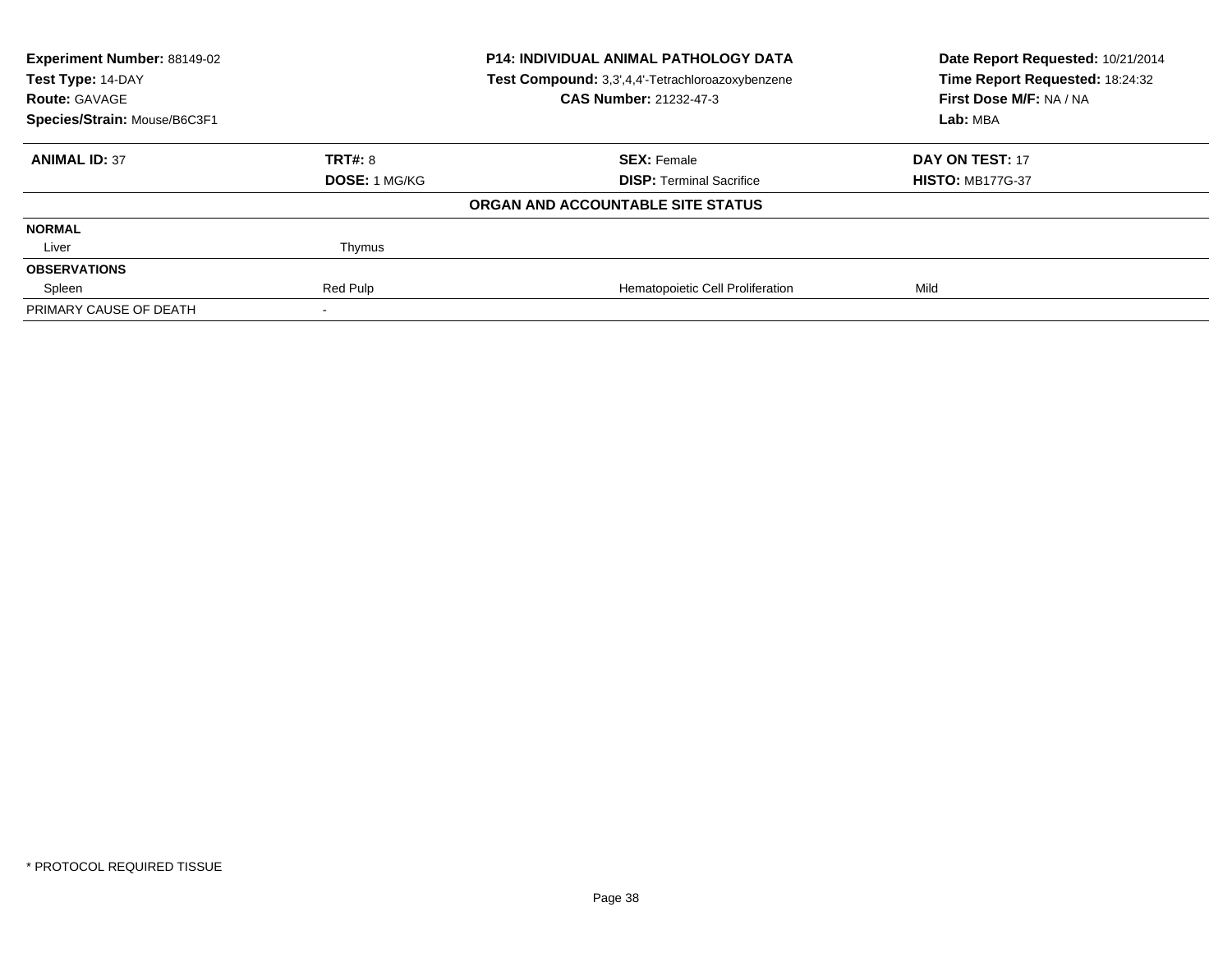| Experiment Number: 88149-02<br>Test Type: 14-DAY<br><b>Route: GAVAGE</b><br>Species/Strain: Mouse/B6C3F1 | <b>P14: INDIVIDUAL ANIMAL PATHOLOGY DATA</b><br>Test Compound: 3,3',4,4'-Tetrachloroazoxybenzene<br><b>CAS Number: 21232-47-3</b> |                                   | Date Report Requested: 10/21/2014<br>Time Report Requested: 18:24:32<br>First Dose M/F: NA / NA<br>Lab: MBA |
|----------------------------------------------------------------------------------------------------------|-----------------------------------------------------------------------------------------------------------------------------------|-----------------------------------|-------------------------------------------------------------------------------------------------------------|
| <b>ANIMAL ID: 38</b>                                                                                     | <b>TRT#: 8</b>                                                                                                                    | <b>SEX: Female</b>                | <b>DAY ON TEST: 17</b>                                                                                      |
|                                                                                                          | DOSE: 1 MG/KG                                                                                                                     | <b>DISP:</b> Terminal Sacrifice   | <b>HISTO: MB177G-38</b>                                                                                     |
|                                                                                                          |                                                                                                                                   | ORGAN AND ACCOUNTABLE SITE STATUS |                                                                                                             |
| <b>NORMAL</b>                                                                                            |                                                                                                                                   |                                   |                                                                                                             |
| Thymus                                                                                                   |                                                                                                                                   |                                   |                                                                                                             |
| <b>OBSERVATIONS</b>                                                                                      |                                                                                                                                   |                                   |                                                                                                             |
| Liver                                                                                                    | Hepatocyte                                                                                                                        | Inflammation                      | Focal, Mild                                                                                                 |
|                                                                                                          | Hepatocyte                                                                                                                        | Necrosis                          | Focal, Mild                                                                                                 |
| Note: INFLAMMATION IS SUBACUTE.                                                                          |                                                                                                                                   |                                   |                                                                                                             |
| Spleen                                                                                                   | Red Pulp                                                                                                                          | Hematopoietic Cell Proliferation  | Minimal                                                                                                     |
| PRIMARY CAUSE OF DEATH                                                                                   |                                                                                                                                   |                                   |                                                                                                             |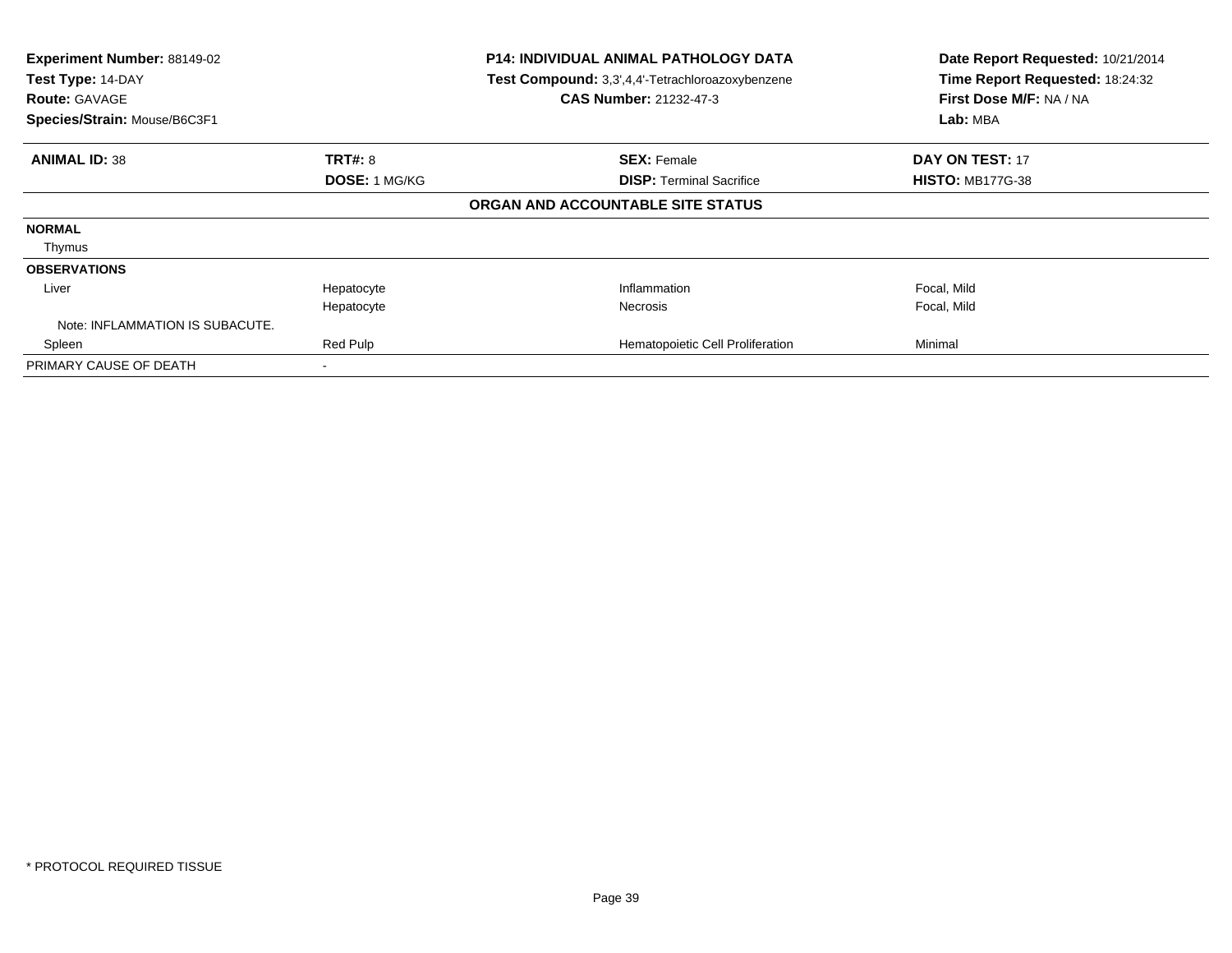| Experiment Number: 88149-02<br>Test Type: 14-DAY<br><b>Route: GAVAGE</b><br>Species/Strain: Mouse/B6C3F1 | <b>P14: INDIVIDUAL ANIMAL PATHOLOGY DATA</b><br>Test Compound: 3,3',4,4'-Tetrachloroazoxybenzene<br><b>CAS Number: 21232-47-3</b> |                                   | Date Report Requested: 10/21/2014<br>Time Report Requested: 18:24:32<br>First Dose M/F: NA / NA<br>Lab: MBA |
|----------------------------------------------------------------------------------------------------------|-----------------------------------------------------------------------------------------------------------------------------------|-----------------------------------|-------------------------------------------------------------------------------------------------------------|
|                                                                                                          |                                                                                                                                   |                                   |                                                                                                             |
| <b>ANIMAL ID: 39</b>                                                                                     | <b>TRT#: 8</b>                                                                                                                    | <b>SEX: Female</b>                | <b>DAY ON TEST: 17</b>                                                                                      |
|                                                                                                          | <b>DOSE: 1 MG/KG</b>                                                                                                              | <b>DISP:</b> Terminal Sacrifice   | <b>HISTO: MB177G-39</b>                                                                                     |
|                                                                                                          |                                                                                                                                   | ORGAN AND ACCOUNTABLE SITE STATUS |                                                                                                             |
| <b>NORMAL</b>                                                                                            |                                                                                                                                   |                                   |                                                                                                             |
| Thymus                                                                                                   |                                                                                                                                   |                                   |                                                                                                             |
| <b>OBSERVATIONS</b>                                                                                      |                                                                                                                                   |                                   |                                                                                                             |
| Liver                                                                                                    | Hepatocyte                                                                                                                        | Inflammation                      | Focal, Minimal                                                                                              |
|                                                                                                          | Hepatocyte                                                                                                                        | <b>Necrosis</b>                   | Focal, Minimal                                                                                              |
| Note: INFLAMMATION IS SUBACUTE.                                                                          |                                                                                                                                   |                                   |                                                                                                             |
| Spleen                                                                                                   | Red Pulp                                                                                                                          | Hematopoietic Cell Proliferation  | Minimal                                                                                                     |
| PRIMARY CAUSE OF DEATH                                                                                   |                                                                                                                                   |                                   |                                                                                                             |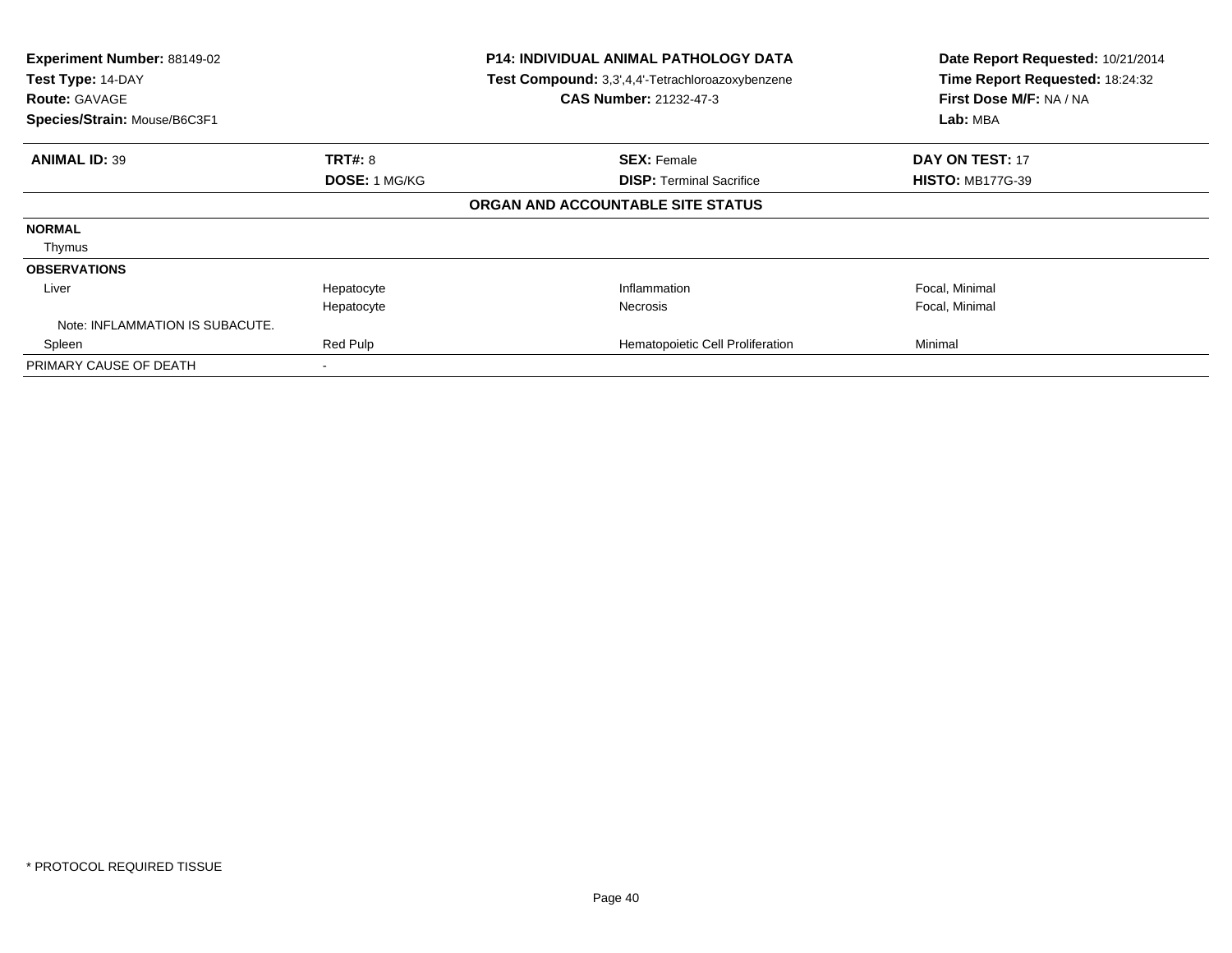| Experiment Number: 88149-02<br>Test Type: 14-DAY<br><b>Route: GAVAGE</b> |                      | <b>P14: INDIVIDUAL ANIMAL PATHOLOGY DATA</b><br>Test Compound: 3,3',4,4'-Tetrachloroazoxybenzene<br><b>CAS Number: 21232-47-3</b> | Date Report Requested: 10/21/2014<br>Time Report Requested: 18:24:32<br>First Dose M/F: NA / NA |
|--------------------------------------------------------------------------|----------------------|-----------------------------------------------------------------------------------------------------------------------------------|-------------------------------------------------------------------------------------------------|
| Species/Strain: Mouse/B6C3F1                                             |                      |                                                                                                                                   | Lab: MBA                                                                                        |
| <b>ANIMAL ID: 40</b>                                                     | <b>TRT#: 8</b>       | <b>SEX: Female</b>                                                                                                                | DAY ON TEST: 17                                                                                 |
|                                                                          | <b>DOSE: 1 MG/KG</b> | <b>DISP:</b> Terminal Sacrifice                                                                                                   | <b>HISTO: MB177G-40</b>                                                                         |
|                                                                          |                      | ORGAN AND ACCOUNTABLE SITE STATUS                                                                                                 |                                                                                                 |
| <b>NORMAL</b>                                                            |                      |                                                                                                                                   |                                                                                                 |
| Spleen                                                                   | Thymus               |                                                                                                                                   |                                                                                                 |
| <b>OBSERVATIONS</b>                                                      |                      |                                                                                                                                   |                                                                                                 |
| Liver                                                                    | Hepatocyte           | Inflammation                                                                                                                      | Focal, Minimal                                                                                  |
|                                                                          | Hepatocyte           | <b>Necrosis</b>                                                                                                                   | Focal, Minimal                                                                                  |
| Note: INFLAMMATION IS SUBACUTE.                                          |                      |                                                                                                                                   |                                                                                                 |
| PRIMARY CAUSE OF DEATH                                                   |                      |                                                                                                                                   |                                                                                                 |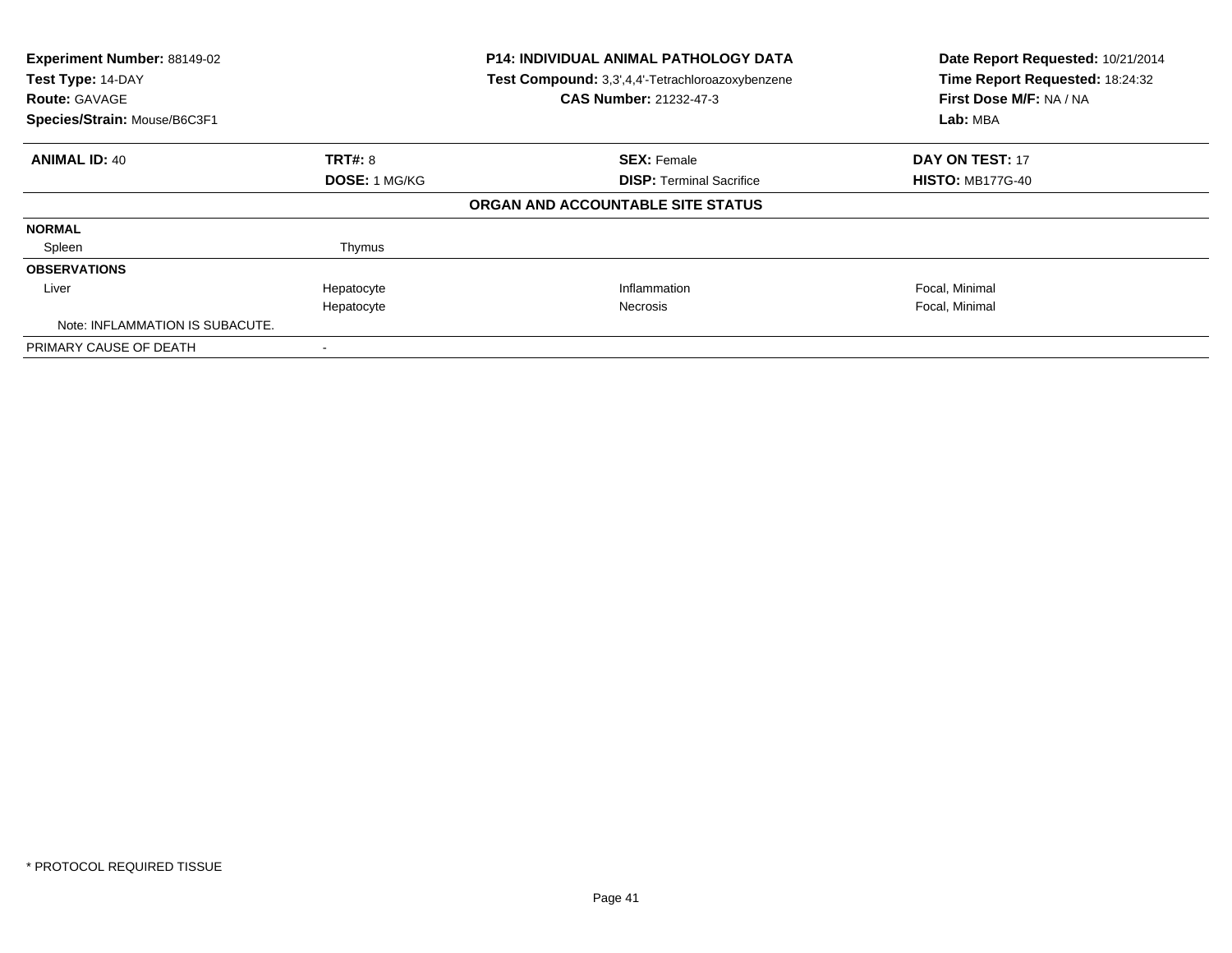| Experiment Number: 88149-02<br>Test Type: 14-DAY<br><b>Route: GAVAGE</b><br>Species/Strain: Mouse/B6C3F1 | <b>P14: INDIVIDUAL ANIMAL PATHOLOGY DATA</b><br>Test Compound: 3,3',4,4'-Tetrachloroazoxybenzene<br><b>CAS Number: 21232-47-3</b> |                                   | Date Report Requested: 10/21/2014<br>Time Report Requested: 18:24:32<br>First Dose M/F: NA / NA<br>Lab: MBA |
|----------------------------------------------------------------------------------------------------------|-----------------------------------------------------------------------------------------------------------------------------------|-----------------------------------|-------------------------------------------------------------------------------------------------------------|
| <b>ANIMAL ID: 41</b>                                                                                     | <b>TRT#: 9</b>                                                                                                                    | <b>SEX: Female</b>                | <b>DAY ON TEST: 17</b>                                                                                      |
|                                                                                                          | <b>DOSE: 3.2</b><br>MG/KG                                                                                                         | <b>DISP: Terminal Sacrifice</b>   | <b>HISTO: MB177G-41</b>                                                                                     |
|                                                                                                          |                                                                                                                                   | ORGAN AND ACCOUNTABLE SITE STATUS |                                                                                                             |
| <b>NORMAL</b>                                                                                            |                                                                                                                                   |                                   |                                                                                                             |
| Thymus                                                                                                   |                                                                                                                                   |                                   |                                                                                                             |
| <b>OBSERVATIONS</b>                                                                                      |                                                                                                                                   |                                   |                                                                                                             |
| Liver                                                                                                    | Hepatocyte                                                                                                                        | Inflammation                      | Focal, Minimal                                                                                              |
|                                                                                                          | Hepatocyte                                                                                                                        | <b>Necrosis</b>                   | Focal, Minimal                                                                                              |
| Note: INFLAMMATION IS SUBACUTE.                                                                          |                                                                                                                                   |                                   |                                                                                                             |
| Spleen                                                                                                   | Red Pulp                                                                                                                          | Hematopoietic Cell Proliferation  | Mild                                                                                                        |
| PRIMARY CAUSE OF DEATH                                                                                   |                                                                                                                                   |                                   |                                                                                                             |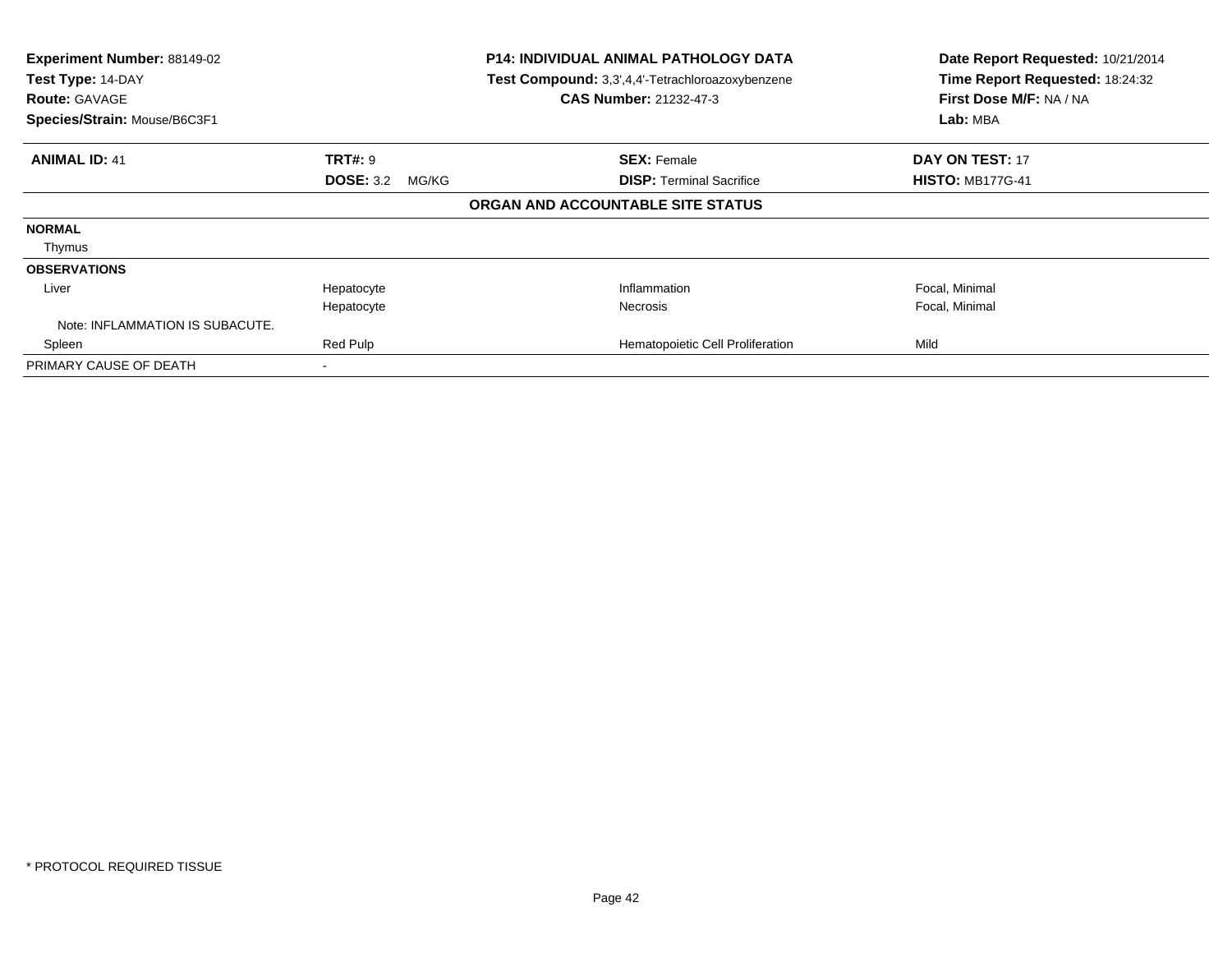| Experiment Number: 88149-02<br>Test Type: 14-DAY<br><b>Route: GAVAGE</b><br>Species/Strain: Mouse/B6C3F1 | <b>P14: INDIVIDUAL ANIMAL PATHOLOGY DATA</b><br>Test Compound: 3,3',4,4'-Tetrachloroazoxybenzene<br><b>CAS Number: 21232-47-3</b> |                                   | Date Report Requested: 10/21/2014<br>Time Report Requested: 18:24:32<br>First Dose M/F: NA / NA<br>Lab: MBA |                         |
|----------------------------------------------------------------------------------------------------------|-----------------------------------------------------------------------------------------------------------------------------------|-----------------------------------|-------------------------------------------------------------------------------------------------------------|-------------------------|
| <b>ANIMAL ID: 42</b>                                                                                     | <b>TRT#: 9</b>                                                                                                                    | <b>SEX: Female</b>                |                                                                                                             | DAY ON TEST: 17         |
|                                                                                                          | <b>DOSE: 3.2</b><br>MG/KG                                                                                                         | ORGAN AND ACCOUNTABLE SITE STATUS | <b>DISP: Terminal Sacrifice</b>                                                                             | <b>HISTO: MB177G-42</b> |
| <b>NORMAL</b>                                                                                            |                                                                                                                                   |                                   |                                                                                                             |                         |
| Thymus                                                                                                   |                                                                                                                                   |                                   |                                                                                                             |                         |
| <b>OBSERVATIONS</b>                                                                                      |                                                                                                                                   |                                   |                                                                                                             |                         |
| Liver                                                                                                    | Hepatocyte                                                                                                                        | Inflammation                      |                                                                                                             | Focal, Mild             |
|                                                                                                          | Hepatocyte                                                                                                                        | <b>Necrosis</b>                   |                                                                                                             | Focal, Mild             |
| Note: INFLAMMATION IS SUBACUTE.                                                                          |                                                                                                                                   |                                   |                                                                                                             |                         |
| Spleen                                                                                                   | Red Pulp                                                                                                                          |                                   | Hematopoietic Cell Proliferation                                                                            | Minimal                 |
| PRIMARY CAUSE OF DEATH                                                                                   |                                                                                                                                   |                                   |                                                                                                             |                         |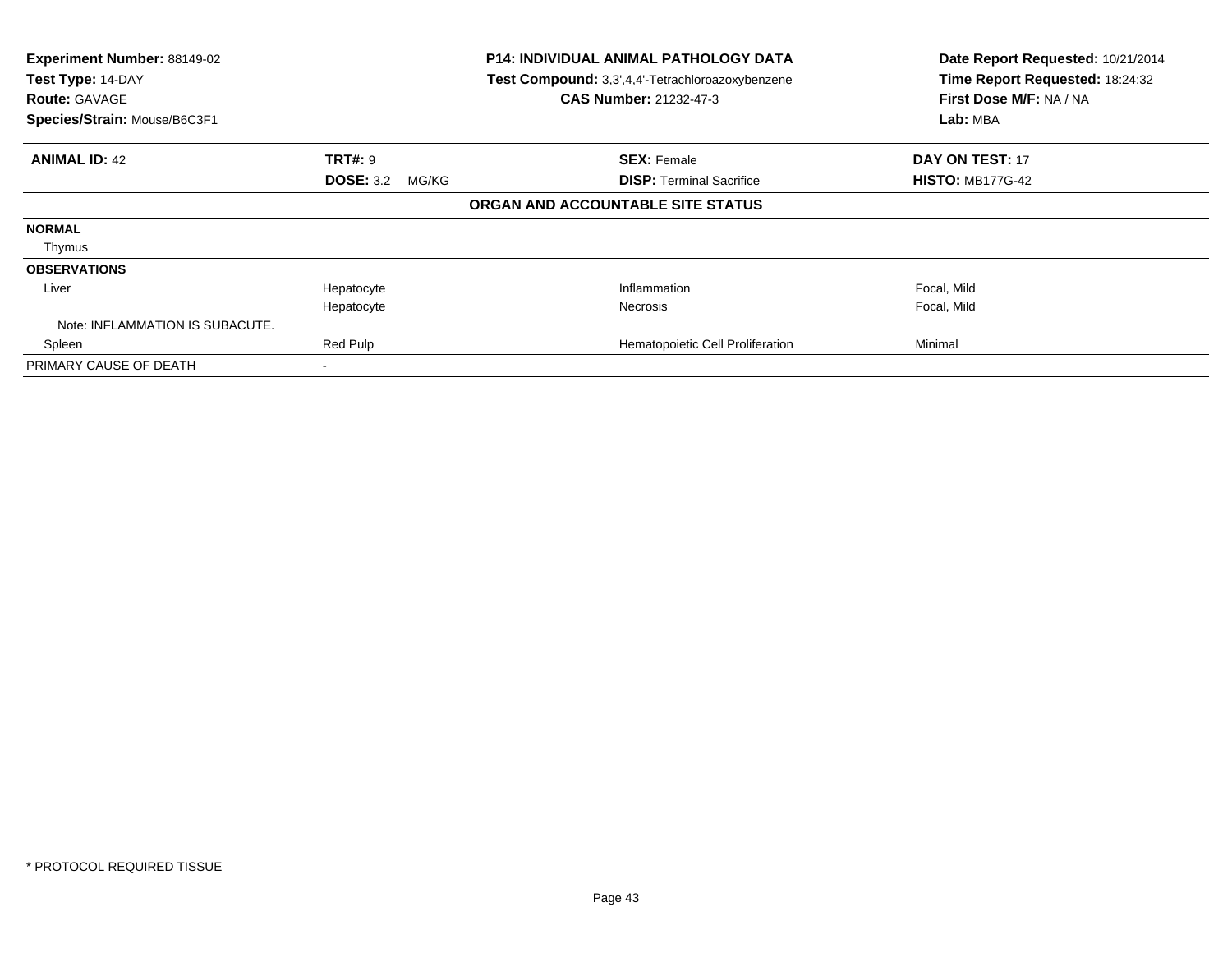| <b>Experiment Number: 88149-02</b> |                           | <b>P14: INDIVIDUAL ANIMAL PATHOLOGY DATA</b>                                      | Date Report Requested: 10/21/2014                          |
|------------------------------------|---------------------------|-----------------------------------------------------------------------------------|------------------------------------------------------------|
| Test Type: 14-DAY                  |                           | Test Compound: 3,3',4,4'-Tetrachloroazoxybenzene<br><b>CAS Number: 21232-47-3</b> | Time Report Requested: 18:24:32<br>First Dose M/F: NA / NA |
| <b>Route: GAVAGE</b>               |                           |                                                                                   |                                                            |
| Species/Strain: Mouse/B6C3F1       |                           |                                                                                   | Lab: MBA                                                   |
| <b>ANIMAL ID: 43</b>               | <b>TRT#: 9</b>            | <b>SEX: Female</b>                                                                | <b>DAY ON TEST: 17</b>                                     |
|                                    | <b>DOSE: 3.2</b><br>MG/KG | <b>DISP: Terminal Sacrifice</b>                                                   | <b>HISTO: MB177G-43</b>                                    |
|                                    |                           | ORGAN AND ACCOUNTABLE SITE STATUS                                                 |                                                            |
| <b>NORMAL</b>                      |                           |                                                                                   |                                                            |
| Liver                              | Thymus                    |                                                                                   |                                                            |
| <b>OBSERVATIONS</b>                |                           |                                                                                   |                                                            |
| Spleen                             | Red Pulp                  | Hematopoietic Cell Proliferation                                                  | Minimal                                                    |
| PRIMARY CAUSE OF DEATH             |                           |                                                                                   |                                                            |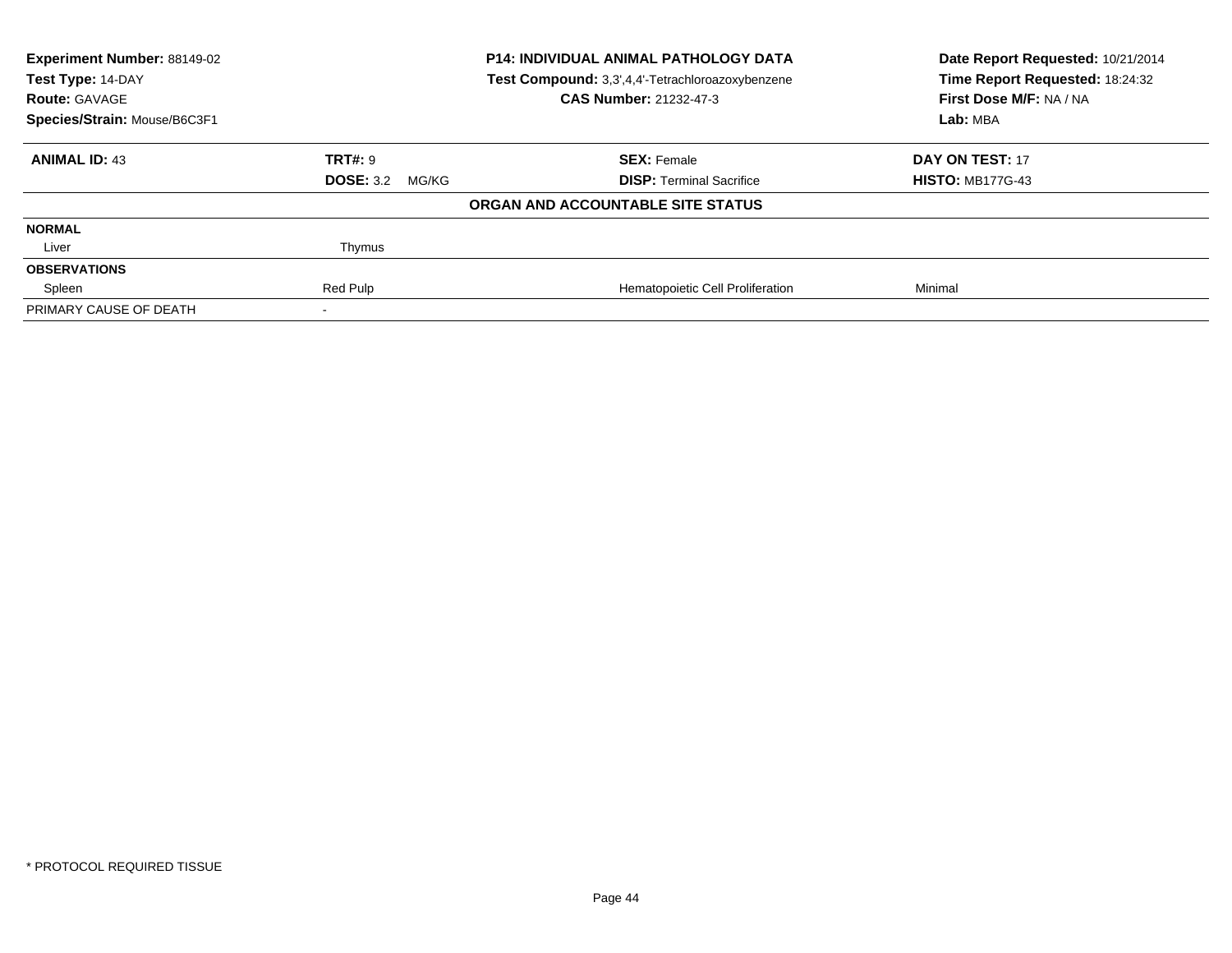| Experiment Number: 88149-02<br>Test Type: 14-DAY<br><b>Route: GAVAGE</b><br>Species/Strain: Mouse/B6C3F1 | <b>P14: INDIVIDUAL ANIMAL PATHOLOGY DATA</b><br>Test Compound: 3,3',4,4'-Tetrachloroazoxybenzene<br><b>CAS Number: 21232-47-3</b> |                                   | Date Report Requested: 10/21/2014<br>Time Report Requested: 18:24:32<br>First Dose M/F: NA / NA<br>Lab: MBA |
|----------------------------------------------------------------------------------------------------------|-----------------------------------------------------------------------------------------------------------------------------------|-----------------------------------|-------------------------------------------------------------------------------------------------------------|
| <b>ANIMAL ID: 44</b>                                                                                     | <b>TRT#: 9</b>                                                                                                                    | <b>SEX: Female</b>                | <b>DAY ON TEST: 17</b>                                                                                      |
|                                                                                                          | <b>DOSE: 3.2</b><br>MG/KG                                                                                                         | <b>DISP:</b> Terminal Sacrifice   | <b>HISTO: MB177G-44</b>                                                                                     |
|                                                                                                          |                                                                                                                                   | ORGAN AND ACCOUNTABLE SITE STATUS |                                                                                                             |
| <b>NORMAL</b>                                                                                            |                                                                                                                                   |                                   |                                                                                                             |
| Thymus                                                                                                   |                                                                                                                                   |                                   |                                                                                                             |
| <b>OBSERVATIONS</b>                                                                                      |                                                                                                                                   |                                   |                                                                                                             |
| Liver                                                                                                    | Hepatocyte                                                                                                                        | Inflammation                      | Focal, Minimal                                                                                              |
|                                                                                                          | Hepatocyte                                                                                                                        | Necrosis                          | Focal, Minimal                                                                                              |
| Note: INFLAMMATION IS SUBACUTE.                                                                          |                                                                                                                                   |                                   |                                                                                                             |
| Spleen                                                                                                   | Red Pulp                                                                                                                          | Hematopoietic Cell Proliferation  | Minimal                                                                                                     |
| PRIMARY CAUSE OF DEATH                                                                                   |                                                                                                                                   |                                   |                                                                                                             |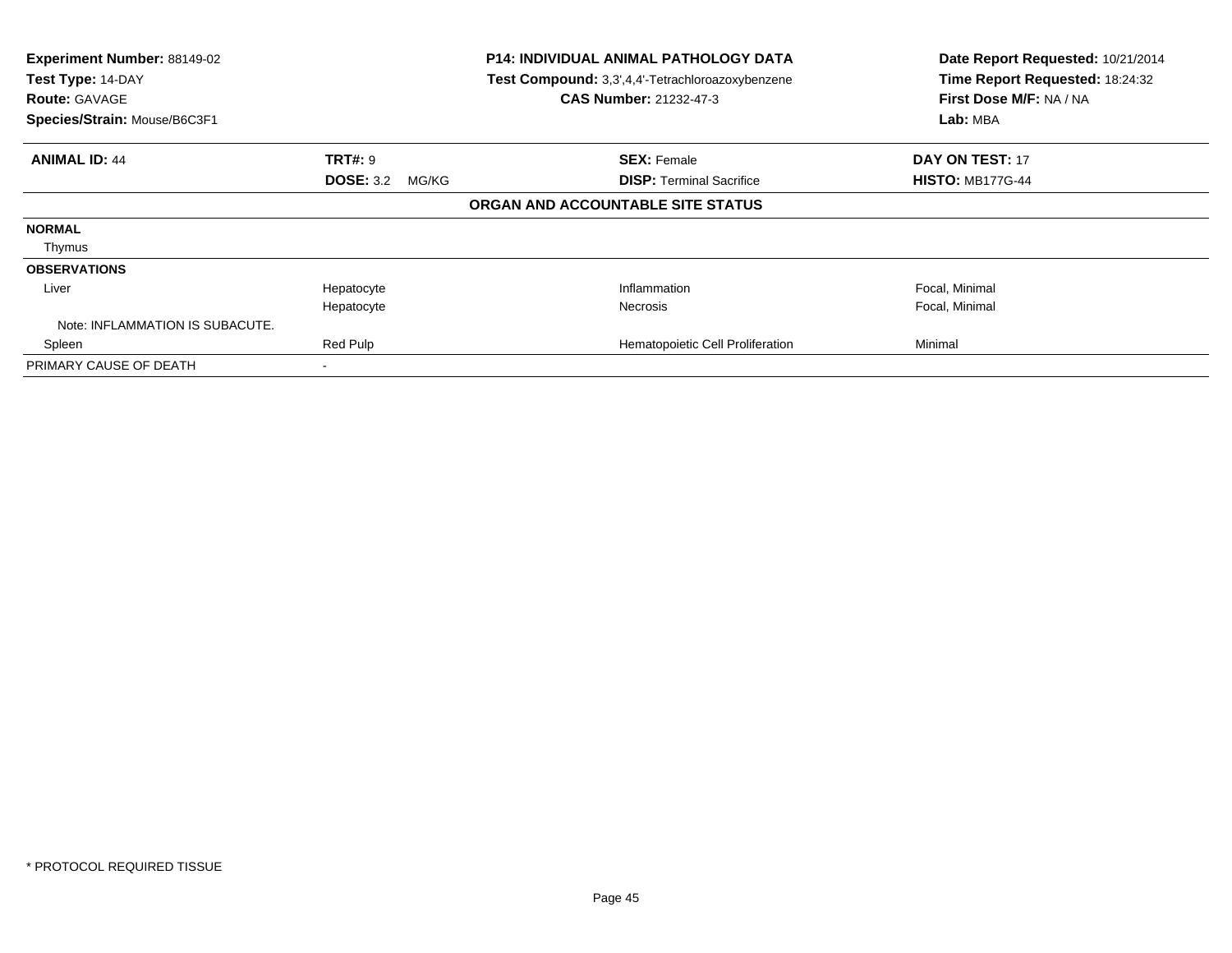| Experiment Number: 88149-02<br>Test Type: 14-DAY<br><b>Route: GAVAGE</b><br>Species/Strain: Mouse/B6C3F1 | <b>P14: INDIVIDUAL ANIMAL PATHOLOGY DATA</b><br>Test Compound: 3,3',4,4'-Tetrachloroazoxybenzene<br><b>CAS Number: 21232-47-3</b> |                                   | Date Report Requested: 10/21/2014<br>Time Report Requested: 18:24:32<br>First Dose M/F: NA / NA<br>Lab: MBA |
|----------------------------------------------------------------------------------------------------------|-----------------------------------------------------------------------------------------------------------------------------------|-----------------------------------|-------------------------------------------------------------------------------------------------------------|
| <b>ANIMAL ID: 45</b>                                                                                     | <b>TRT#: 9</b>                                                                                                                    | <b>SEX: Female</b>                | <b>DAY ON TEST: 17</b>                                                                                      |
|                                                                                                          | <b>DOSE: 3.2</b><br>MG/KG                                                                                                         | <b>DISP: Terminal Sacrifice</b>   | <b>HISTO: MB177G-45</b>                                                                                     |
|                                                                                                          |                                                                                                                                   | ORGAN AND ACCOUNTABLE SITE STATUS |                                                                                                             |
| <b>NORMAL</b>                                                                                            |                                                                                                                                   |                                   |                                                                                                             |
| Thymus                                                                                                   |                                                                                                                                   |                                   |                                                                                                             |
| <b>OBSERVATIONS</b>                                                                                      |                                                                                                                                   |                                   |                                                                                                             |
| Liver                                                                                                    | Hepatocyte                                                                                                                        | Inflammation                      | Focal, Mild                                                                                                 |
|                                                                                                          | Hepatocyte                                                                                                                        | <b>Necrosis</b>                   | Focal, Mild                                                                                                 |
| Note: INFLAMMATION IS SUBACUTE.                                                                          |                                                                                                                                   |                                   |                                                                                                             |
| Spleen                                                                                                   | Red Pulp                                                                                                                          | Hematopoietic Cell Proliferation  | Mild                                                                                                        |
| PRIMARY CAUSE OF DEATH                                                                                   |                                                                                                                                   |                                   |                                                                                                             |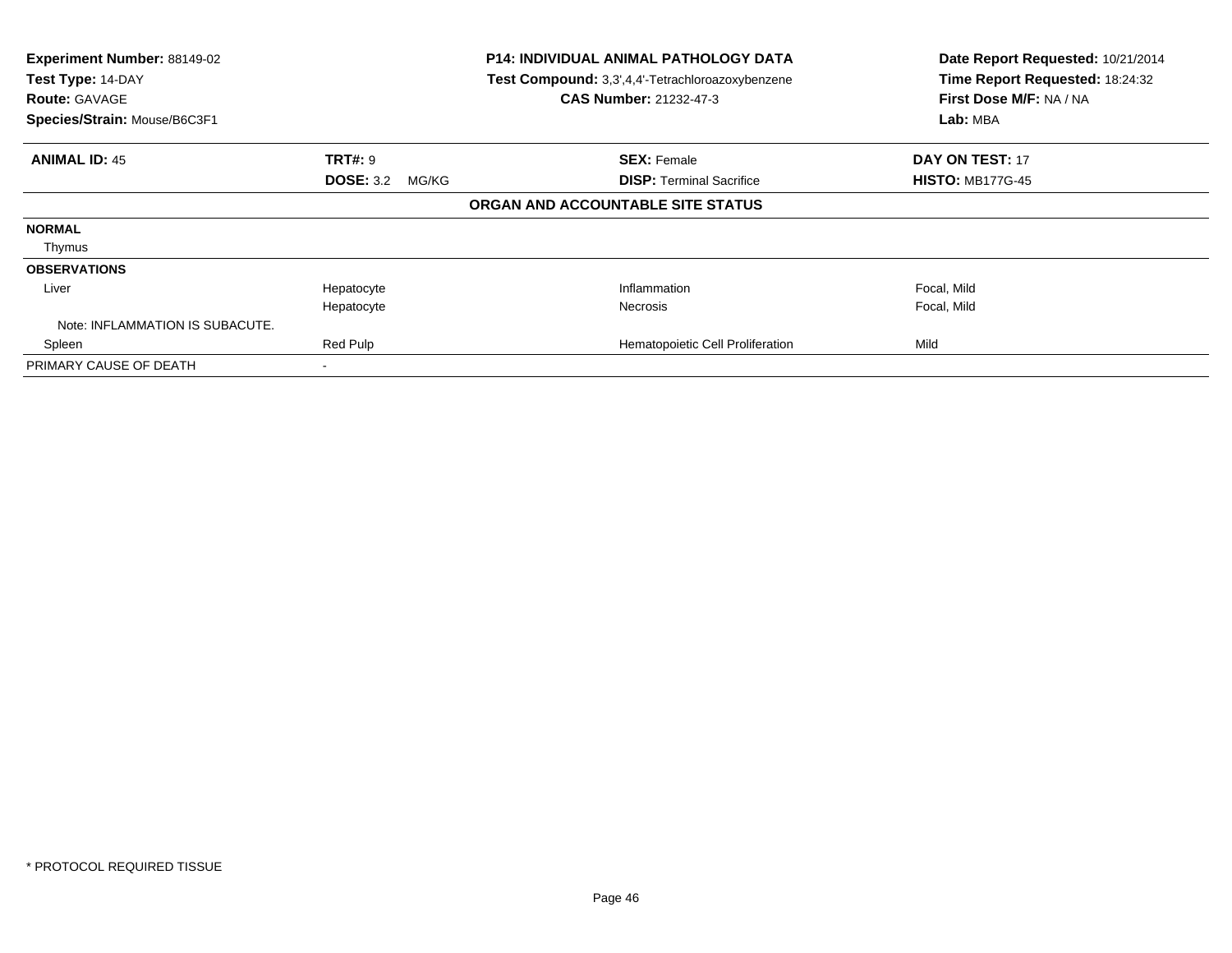| Experiment Number: 88149-02<br>Test Type: 14-DAY<br><b>Route: GAVAGE</b><br>Species/Strain: Mouse/B6C3F1 | <b>P14: INDIVIDUAL ANIMAL PATHOLOGY DATA</b><br>Test Compound: 3,3',4,4'-Tetrachloroazoxybenzene<br>CAS Number: 21232-47-3 |                                   | Date Report Requested: 10/21/2014<br>Time Report Requested: 18:24:32<br>First Dose M/F: NA / NA<br>Lab: MBA |
|----------------------------------------------------------------------------------------------------------|----------------------------------------------------------------------------------------------------------------------------|-----------------------------------|-------------------------------------------------------------------------------------------------------------|
|                                                                                                          |                                                                                                                            |                                   |                                                                                                             |
| <b>ANIMAL ID: 46</b>                                                                                     | <b>TRT#:</b> 10                                                                                                            | <b>SEX: Female</b>                | <b>DAY ON TEST: 17</b>                                                                                      |
|                                                                                                          | DOSE: 10 MG/KG                                                                                                             | <b>DISP:</b> Terminal Sacrifice   | <b>HISTO: MB177G-46</b>                                                                                     |
|                                                                                                          |                                                                                                                            | ORGAN AND ACCOUNTABLE SITE STATUS |                                                                                                             |
| <b>NORMAL</b>                                                                                            |                                                                                                                            |                                   |                                                                                                             |
| Thymus                                                                                                   |                                                                                                                            |                                   |                                                                                                             |
| <b>OBSERVATIONS</b>                                                                                      |                                                                                                                            |                                   |                                                                                                             |
| Liver                                                                                                    | Hepatocyte                                                                                                                 | Inflammation                      | Focal, Minimal                                                                                              |
|                                                                                                          | Hepatocyte                                                                                                                 | Necrosis                          | Focal, Minimal                                                                                              |
| Note: INFLAMMATION IS SUBACUTE.                                                                          |                                                                                                                            |                                   |                                                                                                             |
| Spleen                                                                                                   | Red Pulp                                                                                                                   | Hematopoietic Cell Proliferation  | Mild                                                                                                        |
| PRIMARY CAUSE OF DEATH                                                                                   |                                                                                                                            |                                   |                                                                                                             |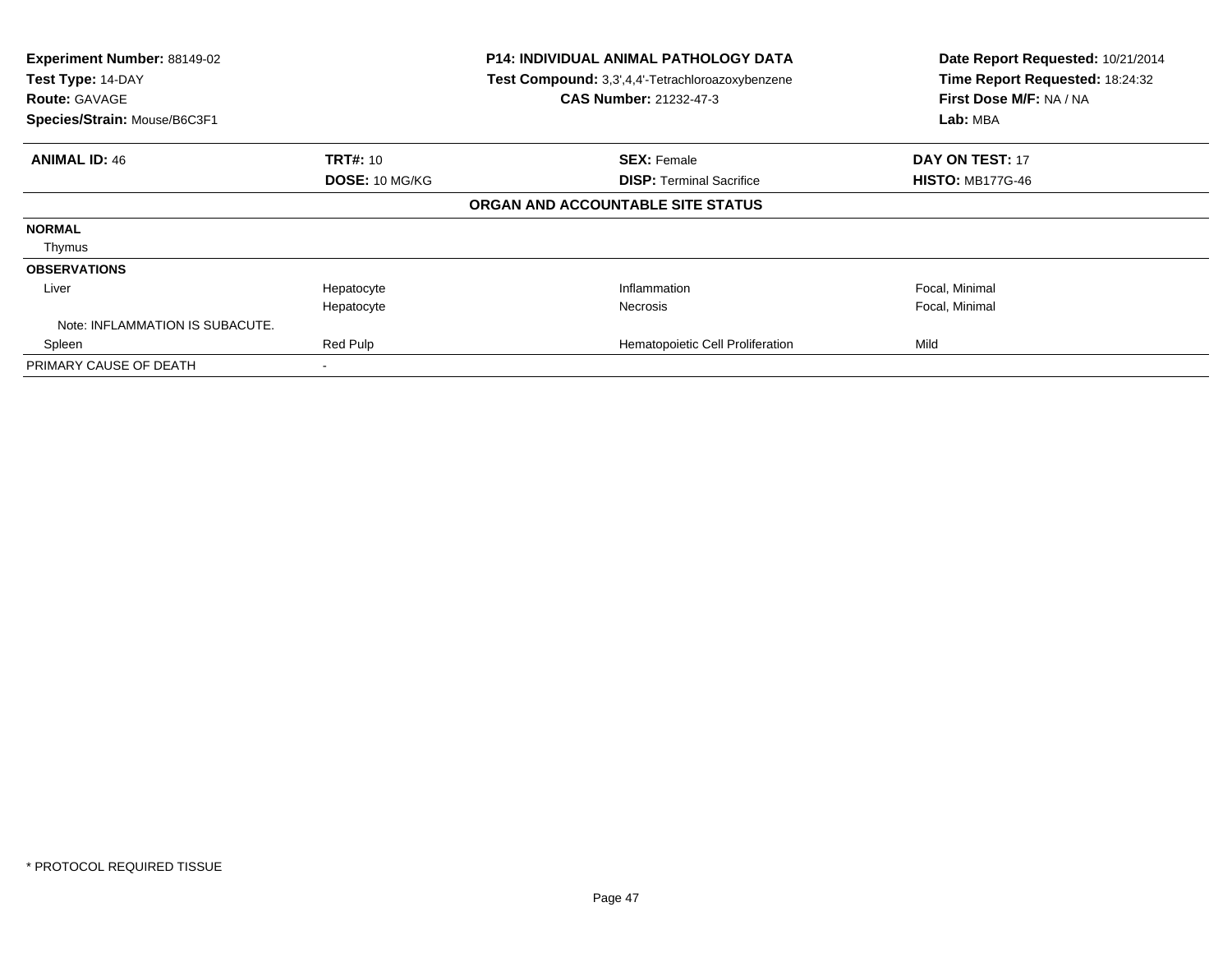| Experiment Number: 88149-02<br>Test Type: 14-DAY<br><b>Route: GAVAGE</b><br>Species/Strain: Mouse/B6C3F1 | <b>P14: INDIVIDUAL ANIMAL PATHOLOGY DATA</b><br>Test Compound: 3,3',4,4'-Tetrachloroazoxybenzene<br><b>CAS Number: 21232-47-3</b> |                                   | Date Report Requested: 10/21/2014<br>Time Report Requested: 18:24:32<br>First Dose M/F: NA / NA<br>Lab: MBA |
|----------------------------------------------------------------------------------------------------------|-----------------------------------------------------------------------------------------------------------------------------------|-----------------------------------|-------------------------------------------------------------------------------------------------------------|
|                                                                                                          |                                                                                                                                   |                                   |                                                                                                             |
| <b>ANIMAL ID: 47</b>                                                                                     | <b>TRT#: 10</b>                                                                                                                   | <b>SEX: Female</b>                | <b>DAY ON TEST: 17</b>                                                                                      |
|                                                                                                          | DOSE: 10 MG/KG                                                                                                                    | <b>DISP:</b> Terminal Sacrifice   | <b>HISTO: MB177G-47</b>                                                                                     |
|                                                                                                          |                                                                                                                                   | ORGAN AND ACCOUNTABLE SITE STATUS |                                                                                                             |
| <b>NORMAL</b>                                                                                            |                                                                                                                                   |                                   |                                                                                                             |
| Thymus                                                                                                   |                                                                                                                                   |                                   |                                                                                                             |
| <b>OBSERVATIONS</b>                                                                                      |                                                                                                                                   |                                   |                                                                                                             |
| Liver                                                                                                    | Hepatocyte                                                                                                                        | Inflammation                      | Focal, Minimal                                                                                              |
|                                                                                                          | Hepatocyte                                                                                                                        | <b>Necrosis</b>                   | Focal, Minimal                                                                                              |
| Note: INFLAMMATION IS SUBACUTE.                                                                          |                                                                                                                                   |                                   |                                                                                                             |
| Spleen                                                                                                   | Red Pulp                                                                                                                          | Hematopoietic Cell Proliferation  | Minimal                                                                                                     |
| PRIMARY CAUSE OF DEATH                                                                                   |                                                                                                                                   |                                   |                                                                                                             |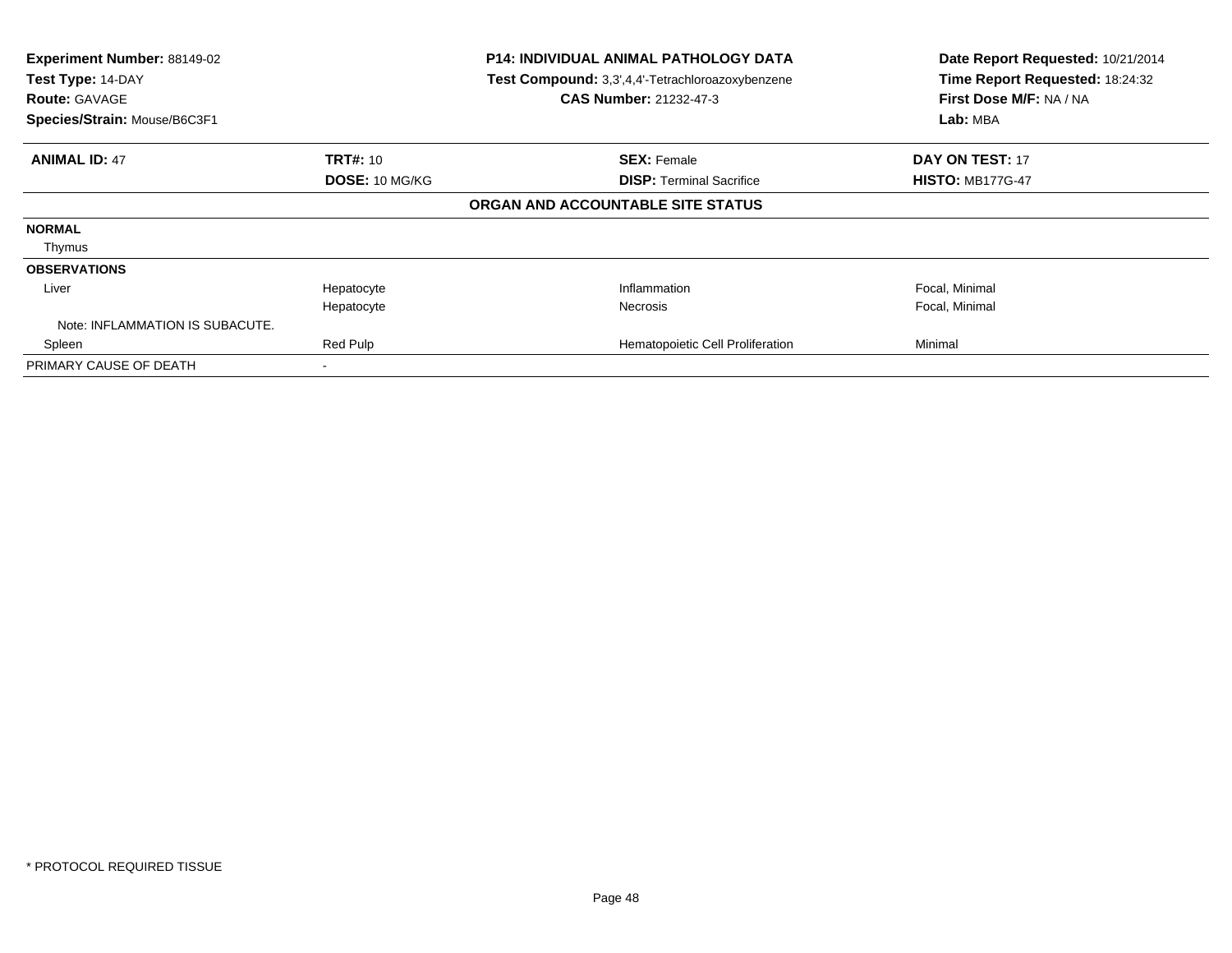| Experiment Number: 88149-02<br>Test Type: 14-DAY<br><b>Route: GAVAGE</b><br>Species/Strain: Mouse/B6C3F1 |                 | <b>P14: INDIVIDUAL ANIMAL PATHOLOGY DATA</b><br>Test Compound: 3,3',4,4'-Tetrachloroazoxybenzene<br><b>CAS Number: 21232-47-3</b> | Date Report Requested: 10/21/2014<br>Time Report Requested: 18:24:32<br>First Dose M/F: NA / NA<br>Lab: MBA |
|----------------------------------------------------------------------------------------------------------|-----------------|-----------------------------------------------------------------------------------------------------------------------------------|-------------------------------------------------------------------------------------------------------------|
| <b>ANIMAL ID: 48</b>                                                                                     | <b>TRT#: 10</b> | <b>SEX: Female</b>                                                                                                                | <b>DAY ON TEST: 17</b>                                                                                      |
|                                                                                                          | DOSE: 10 MG/KG  | <b>DISP:</b> Terminal Sacrifice                                                                                                   | <b>HISTO: MB177G-48</b>                                                                                     |
|                                                                                                          |                 | ORGAN AND ACCOUNTABLE SITE STATUS                                                                                                 |                                                                                                             |
| <b>NORMAL</b>                                                                                            |                 |                                                                                                                                   |                                                                                                             |
| Thymus                                                                                                   |                 |                                                                                                                                   |                                                                                                             |
| <b>OBSERVATIONS</b>                                                                                      |                 |                                                                                                                                   |                                                                                                             |
| Liver                                                                                                    | Hepatocyte      | Inflammation                                                                                                                      | Focal, Minimal                                                                                              |
| Note: INFLAMMATION IS SUBACUTE.                                                                          |                 |                                                                                                                                   |                                                                                                             |
| Spleen                                                                                                   | Red Pulp        | Hematopoietic Cell Proliferation                                                                                                  | Minimal                                                                                                     |
| PRIMARY CAUSE OF DEATH                                                                                   |                 |                                                                                                                                   |                                                                                                             |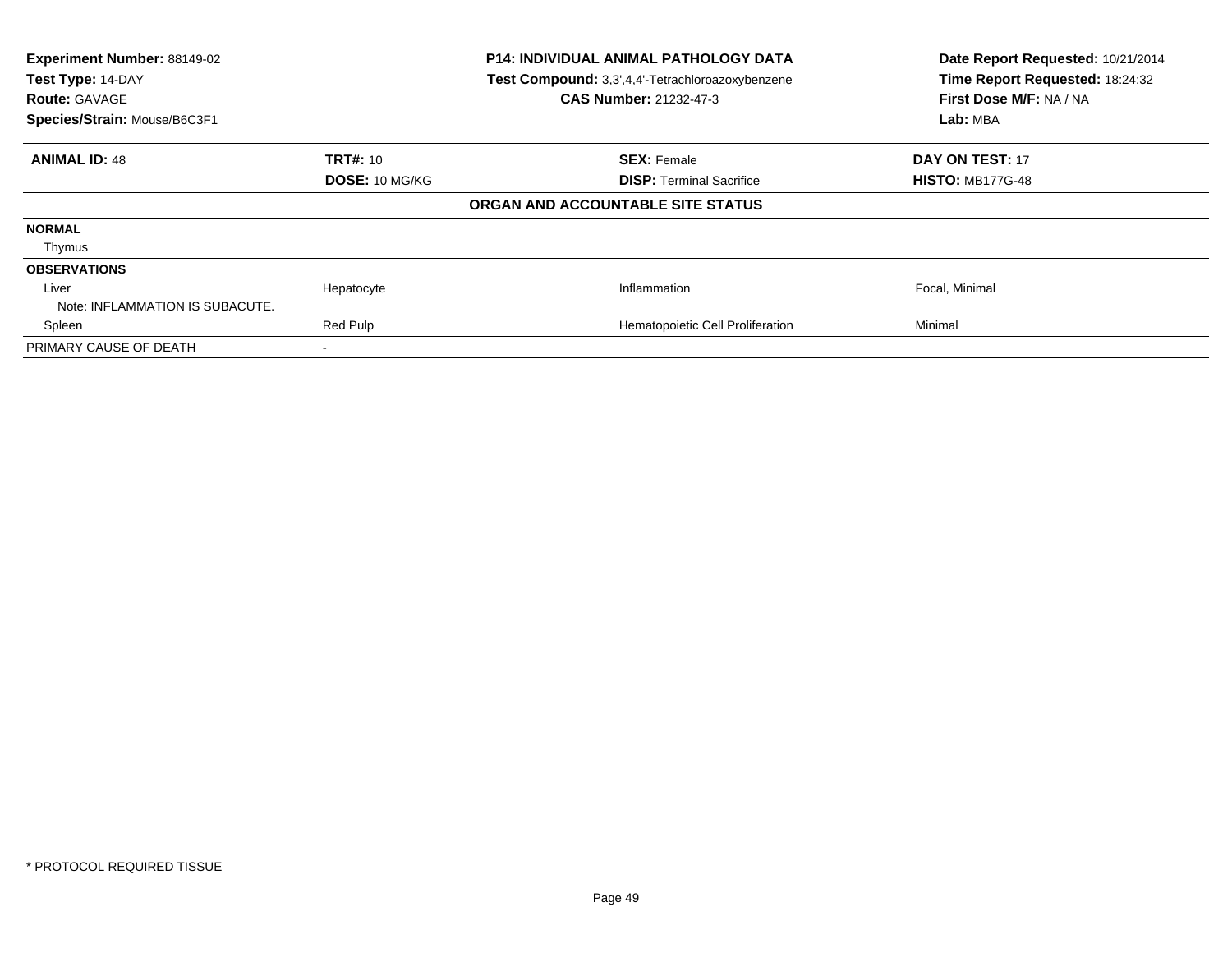| Experiment Number: 88149-02<br>Test Type: 14-DAY<br><b>Route: GAVAGE</b><br>Species/Strain: Mouse/B6C3F1 | <b>P14: INDIVIDUAL ANIMAL PATHOLOGY DATA</b><br>Test Compound: 3,3',4,4'-Tetrachloroazoxybenzene<br><b>CAS Number: 21232-47-3</b> |                                   | Date Report Requested: 10/21/2014<br>Time Report Requested: 18:24:32<br>First Dose M/F: NA / NA<br>Lab: MBA |                         |
|----------------------------------------------------------------------------------------------------------|-----------------------------------------------------------------------------------------------------------------------------------|-----------------------------------|-------------------------------------------------------------------------------------------------------------|-------------------------|
| <b>ANIMAL ID: 49</b>                                                                                     | <b>TRT#: 10</b>                                                                                                                   |                                   | <b>SEX: Female</b>                                                                                          | <b>DAY ON TEST: 17</b>  |
|                                                                                                          | DOSE: 10 MG/KG                                                                                                                    |                                   | <b>DISP:</b> Terminal Sacrifice                                                                             | <b>HISTO: MB177G-49</b> |
|                                                                                                          |                                                                                                                                   | ORGAN AND ACCOUNTABLE SITE STATUS |                                                                                                             |                         |
| <b>NORMAL</b>                                                                                            |                                                                                                                                   |                                   |                                                                                                             |                         |
| Thymus                                                                                                   |                                                                                                                                   |                                   |                                                                                                             |                         |
| <b>OBSERVATIONS</b>                                                                                      |                                                                                                                                   |                                   |                                                                                                             |                         |
| Liver                                                                                                    | Hepatocyte                                                                                                                        |                                   | Inflammation                                                                                                | Focal, Mild             |
|                                                                                                          | Hepatocyte                                                                                                                        |                                   | <b>Necrosis</b>                                                                                             | Focal, Mild             |
| Note: INFLAMMATION IS SUBACUTE.                                                                          |                                                                                                                                   |                                   |                                                                                                             |                         |
| Spleen                                                                                                   | Red Pulp                                                                                                                          |                                   | Hematopoietic Cell Proliferation                                                                            | Minimal                 |
| PRIMARY CAUSE OF DEATH                                                                                   |                                                                                                                                   |                                   |                                                                                                             |                         |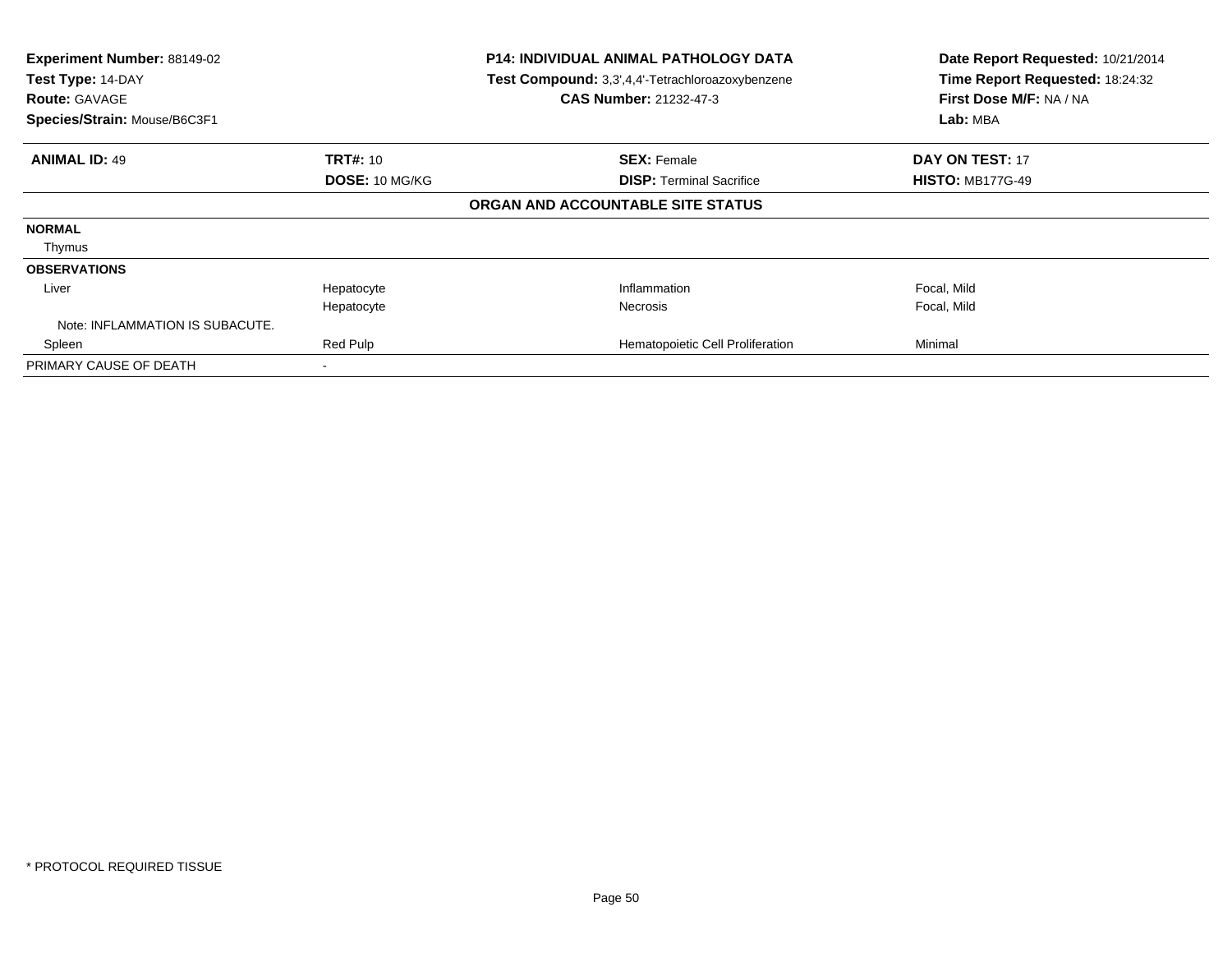| Experiment Number: 88149-02<br>Test Type: 14-DAY<br><b>Route: GAVAGE</b> | <b>P14: INDIVIDUAL ANIMAL PATHOLOGY DATA</b><br>Test Compound: 3,3',4,4'-Tetrachloroazoxybenzene<br><b>CAS Number: 21232-47-3</b> |                                   | Date Report Requested: 10/21/2014<br>Time Report Requested: 18:24:32<br>First Dose M/F: NA / NA |
|--------------------------------------------------------------------------|-----------------------------------------------------------------------------------------------------------------------------------|-----------------------------------|-------------------------------------------------------------------------------------------------|
| Species/Strain: Mouse/B6C3F1                                             |                                                                                                                                   |                                   | Lab: MBA                                                                                        |
| <b>ANIMAL ID: 50</b>                                                     | <b>TRT#: 10</b>                                                                                                                   | <b>SEX: Female</b>                | DAY ON TEST: 17                                                                                 |
|                                                                          | DOSE: 10 MG/KG                                                                                                                    | <b>DISP: Terminal Sacrifice</b>   | <b>HISTO: MB177G-50</b>                                                                         |
|                                                                          |                                                                                                                                   | ORGAN AND ACCOUNTABLE SITE STATUS |                                                                                                 |
| <b>NORMAL</b>                                                            |                                                                                                                                   |                                   |                                                                                                 |
| Liver                                                                    | Thymus                                                                                                                            |                                   |                                                                                                 |
| <b>OBSERVATIONS</b>                                                      |                                                                                                                                   |                                   |                                                                                                 |
| Spleen                                                                   | Red Pulp                                                                                                                          | Hematopoietic Cell Proliferation  | Minimal                                                                                         |
| PRIMARY CAUSE OF DEATH                                                   |                                                                                                                                   |                                   |                                                                                                 |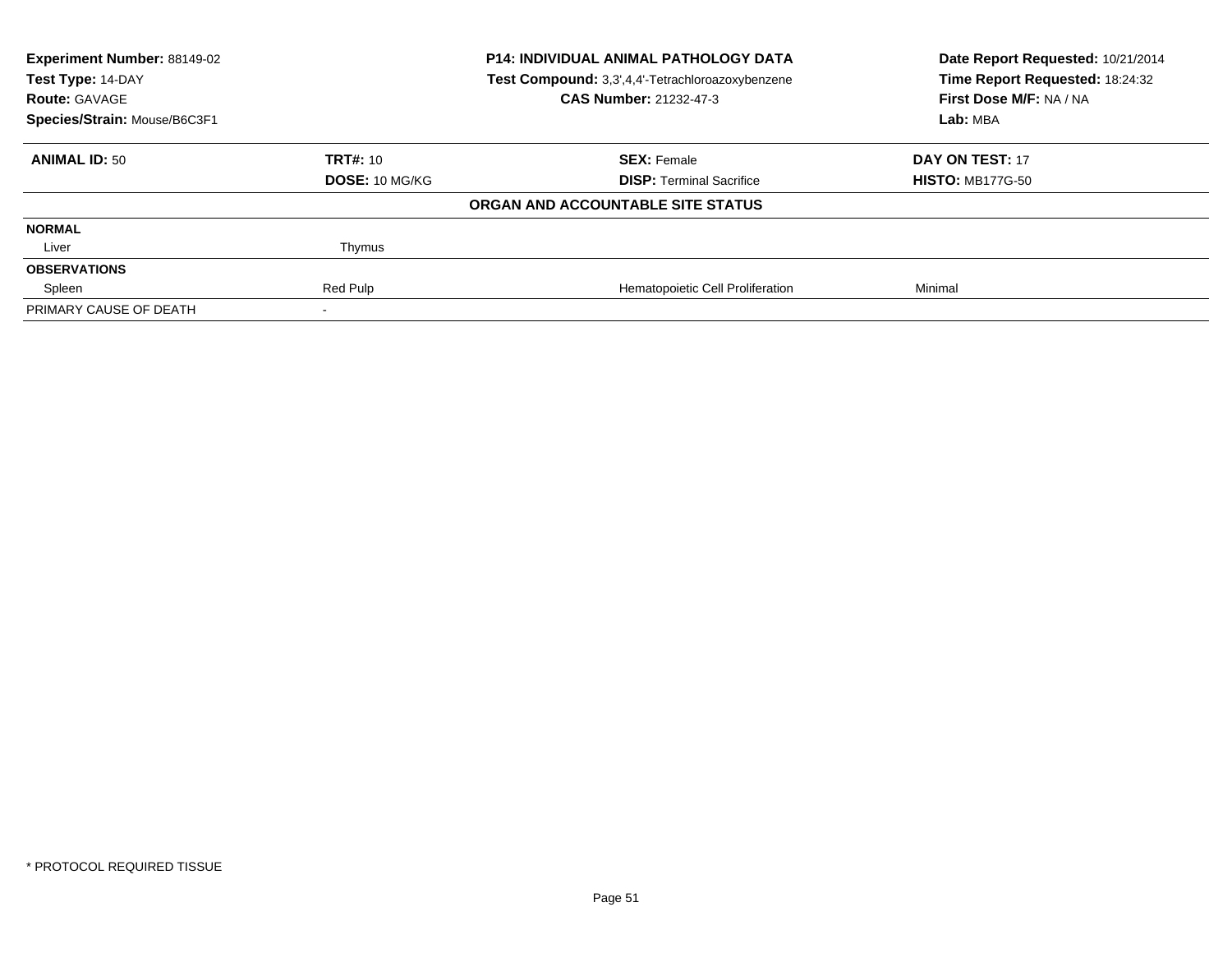| Experiment Number: 88149-02<br>Test Type: 14-DAY<br><b>Route: GAVAGE</b><br>Species/Strain: Mouse/B6C3F1 | <b>P14: INDIVIDUAL ANIMAL PATHOLOGY DATA</b><br>Test Compound: 3,3',4,4'-Tetrachloroazoxybenzene<br><b>CAS Number: 21232-47-3</b> |                                   | Date Report Requested: 10/21/2014<br>Time Report Requested: 18:24:32<br>First Dose M/F: NA / NA<br>Lab: MBA |  |
|----------------------------------------------------------------------------------------------------------|-----------------------------------------------------------------------------------------------------------------------------------|-----------------------------------|-------------------------------------------------------------------------------------------------------------|--|
|                                                                                                          |                                                                                                                                   |                                   |                                                                                                             |  |
| <b>ANIMAL ID: 51</b>                                                                                     | <b>TRT#: 11</b>                                                                                                                   | <b>SEX: Female</b>                | DAY ON TEST: 17                                                                                             |  |
|                                                                                                          | <b>DOSE: 32 MG/KG</b>                                                                                                             | <b>DISP:</b> Terminal Sacrifice   | <b>HISTO: MB177G-51</b>                                                                                     |  |
|                                                                                                          |                                                                                                                                   | ORGAN AND ACCOUNTABLE SITE STATUS |                                                                                                             |  |
| <b>NORMAL</b>                                                                                            |                                                                                                                                   |                                   |                                                                                                             |  |
| Spleen                                                                                                   | Thymus                                                                                                                            |                                   |                                                                                                             |  |
| <b>OBSERVATIONS</b>                                                                                      |                                                                                                                                   |                                   |                                                                                                             |  |
| Liver                                                                                                    | Hepatocyte                                                                                                                        | Inflammation                      | Focal, Minimal                                                                                              |  |
| Note: INFLAMMATION IS SUBACUTE.                                                                          |                                                                                                                                   |                                   |                                                                                                             |  |
| PRIMARY CAUSE OF DEATH                                                                                   |                                                                                                                                   |                                   |                                                                                                             |  |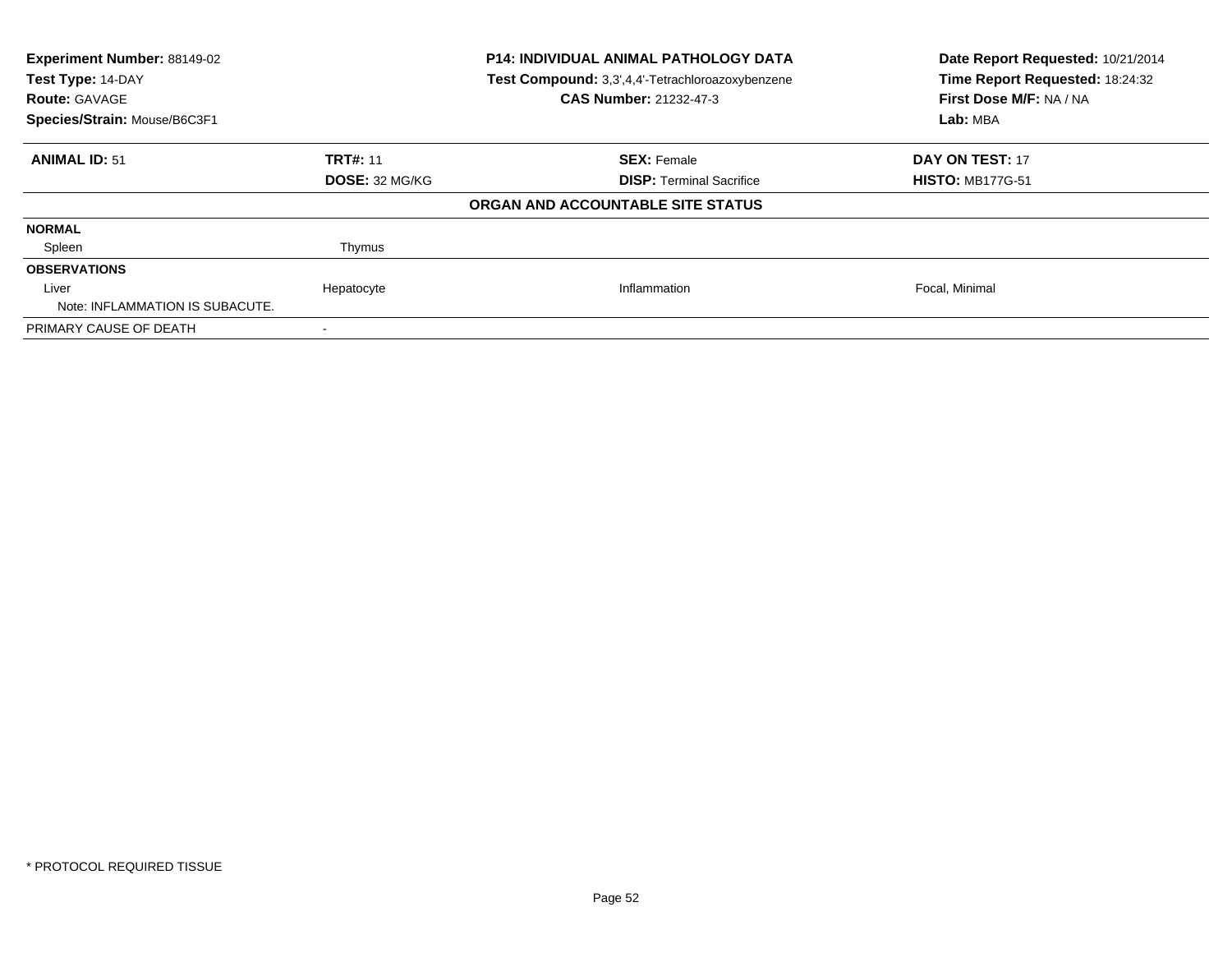| Experiment Number: 88149-02<br>Test Type: 14-DAY<br><b>Route: GAVAGE</b><br>Species/Strain: Mouse/B6C3F1 | <b>P14: INDIVIDUAL ANIMAL PATHOLOGY DATA</b><br>Test Compound: 3,3',4,4'-Tetrachloroazoxybenzene<br><b>CAS Number: 21232-47-3</b> |                                                       | Date Report Requested: 10/21/2014<br>Time Report Requested: 18:24:32<br>First Dose M/F: NA / NA<br>Lab: MBA |  |
|----------------------------------------------------------------------------------------------------------|-----------------------------------------------------------------------------------------------------------------------------------|-------------------------------------------------------|-------------------------------------------------------------------------------------------------------------|--|
|                                                                                                          |                                                                                                                                   |                                                       |                                                                                                             |  |
| <b>ANIMAL ID: 52</b>                                                                                     | <b>TRT#: 11</b><br><b>DOSE: 32 MG/KG</b>                                                                                          | <b>SEX: Female</b><br><b>DISP:</b> Terminal Sacrifice | DAY ON TEST: 17<br><b>HISTO: MB177G-52</b>                                                                  |  |
|                                                                                                          |                                                                                                                                   |                                                       |                                                                                                             |  |
|                                                                                                          |                                                                                                                                   | ORGAN AND ACCOUNTABLE SITE STATUS                     |                                                                                                             |  |
| <b>NORMAL</b>                                                                                            |                                                                                                                                   |                                                       |                                                                                                             |  |
| Spleen                                                                                                   | Thymus                                                                                                                            |                                                       |                                                                                                             |  |
| <b>OBSERVATIONS</b>                                                                                      |                                                                                                                                   |                                                       |                                                                                                             |  |
| Liver                                                                                                    | Hepatocyte                                                                                                                        | Inflammation                                          | Focal, Minimal                                                                                              |  |
| Note: INFLAMMATION IS SUBACUTE.                                                                          |                                                                                                                                   |                                                       |                                                                                                             |  |
| PRIMARY CAUSE OF DEATH                                                                                   |                                                                                                                                   |                                                       |                                                                                                             |  |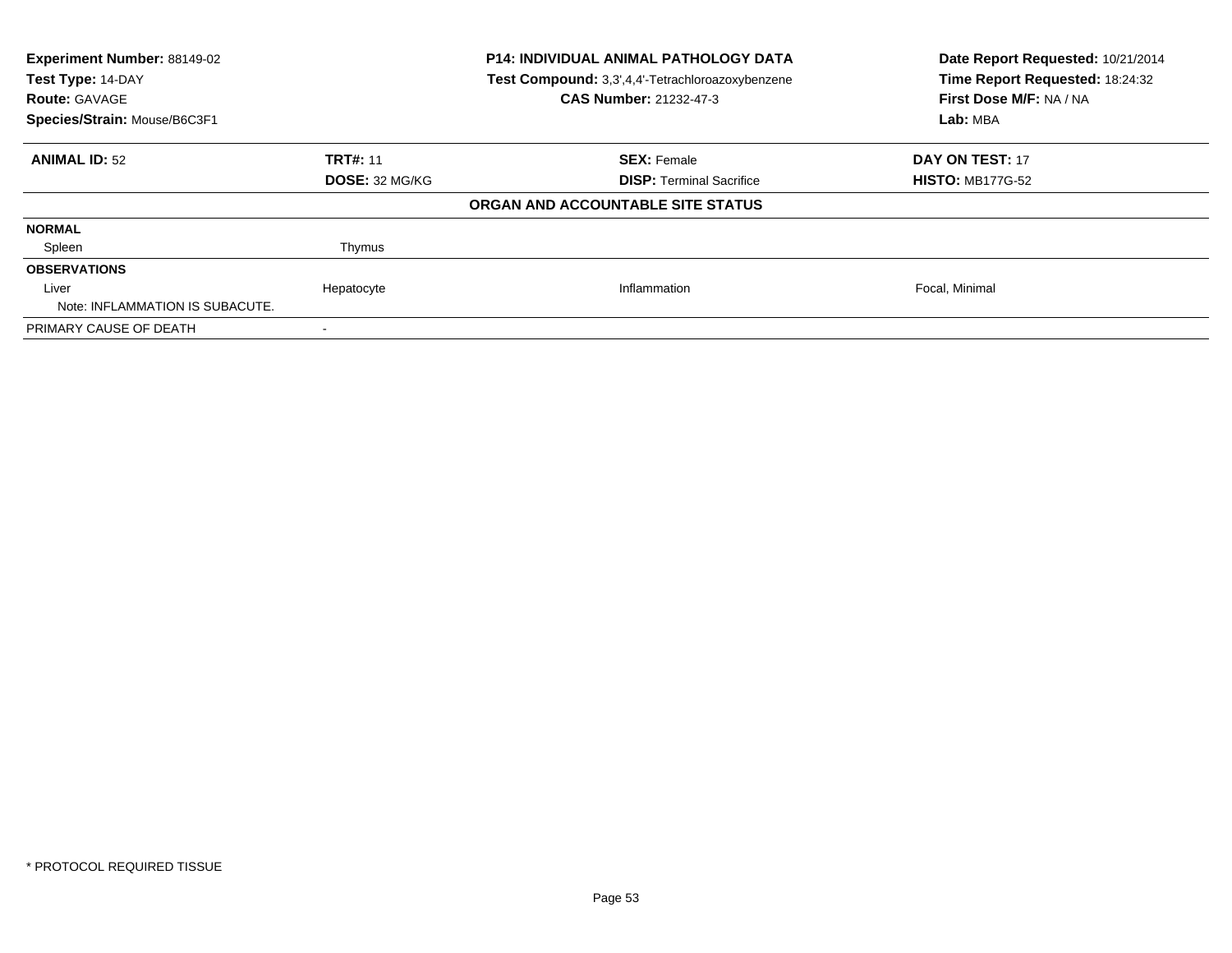| Experiment Number: 88149-02<br>Test Type: 14-DAY<br><b>Route: GAVAGE</b><br>Species/Strain: Mouse/B6C3F1 | <b>P14: INDIVIDUAL ANIMAL PATHOLOGY DATA</b><br>Test Compound: 3,3',4,4'-Tetrachloroazoxybenzene<br><b>CAS Number: 21232-47-3</b> |                                   | Date Report Requested: 10/21/2014<br>Time Report Requested: 18:24:32<br>First Dose M/F: NA / NA<br>Lab: MBA |
|----------------------------------------------------------------------------------------------------------|-----------------------------------------------------------------------------------------------------------------------------------|-----------------------------------|-------------------------------------------------------------------------------------------------------------|
|                                                                                                          |                                                                                                                                   |                                   |                                                                                                             |
| <b>ANIMAL ID: 53</b>                                                                                     | <b>TRT#: 11</b>                                                                                                                   | <b>SEX: Female</b>                | DAY ON TEST: 17                                                                                             |
|                                                                                                          | <b>DOSE: 32 MG/KG</b>                                                                                                             | <b>DISP:</b> Terminal Sacrifice   | <b>HISTO: MB177G-53</b>                                                                                     |
|                                                                                                          |                                                                                                                                   | ORGAN AND ACCOUNTABLE SITE STATUS |                                                                                                             |
| <b>NORMAL</b>                                                                                            |                                                                                                                                   |                                   |                                                                                                             |
| Spleen                                                                                                   | Thymus                                                                                                                            |                                   |                                                                                                             |
| <b>OBSERVATIONS</b>                                                                                      |                                                                                                                                   |                                   |                                                                                                             |
| Liver                                                                                                    | Hepatocyte                                                                                                                        | Inflammation                      | Focal, Mild                                                                                                 |
|                                                                                                          | Hepatocyte                                                                                                                        | <b>Necrosis</b>                   | Focal, Mild                                                                                                 |
| Note: INFLAMMATION IS SUBACUTE.                                                                          |                                                                                                                                   |                                   |                                                                                                             |
| PRIMARY CAUSE OF DEATH                                                                                   |                                                                                                                                   |                                   |                                                                                                             |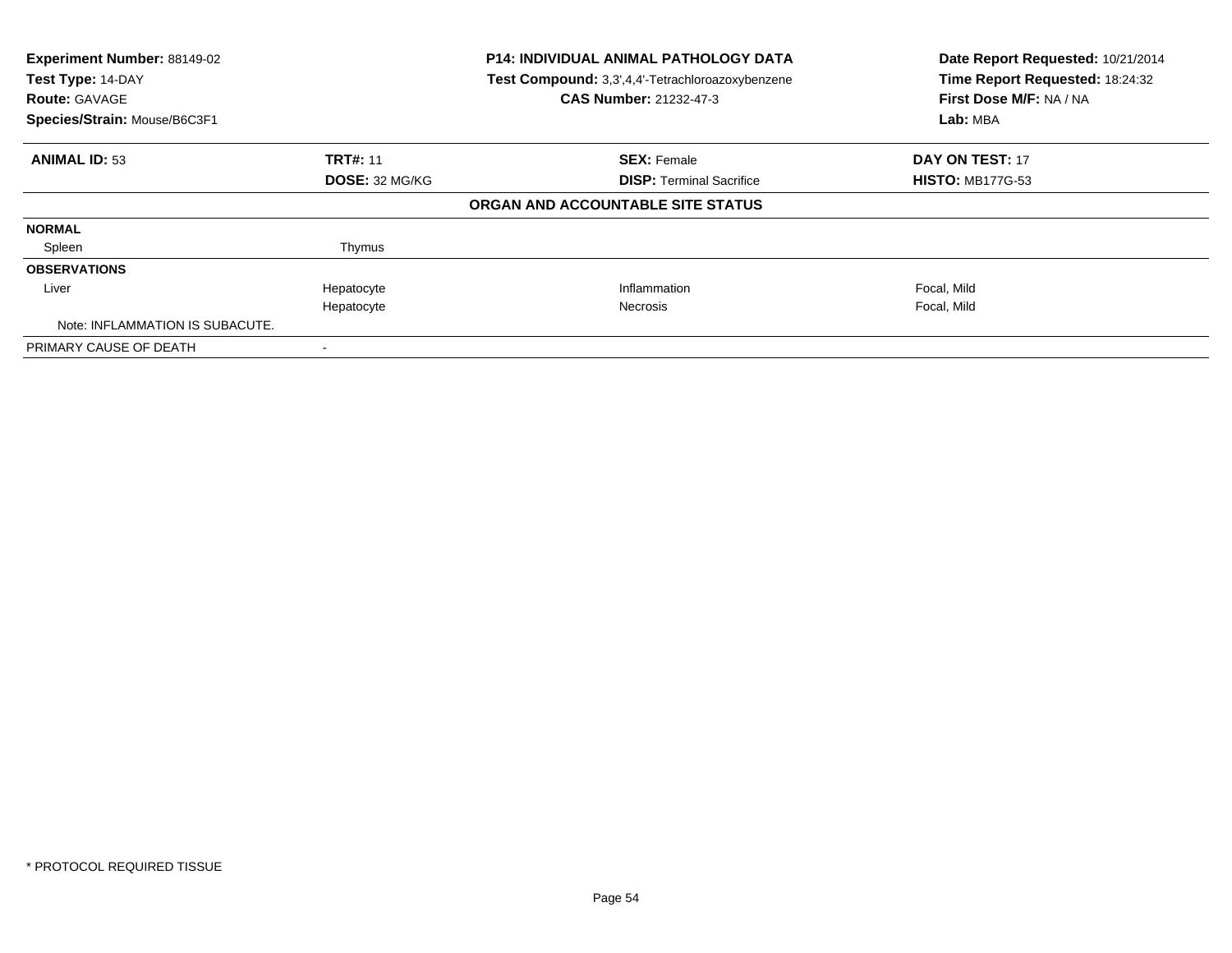| Experiment Number: 88149-02<br>Test Type: 14-DAY<br><b>Route: GAVAGE</b><br>Species/Strain: Mouse/B6C3F1 | <b>P14: INDIVIDUAL ANIMAL PATHOLOGY DATA</b><br>Test Compound: 3,3',4,4'-Tetrachloroazoxybenzene<br>CAS Number: 21232-47-3 |                                   | Date Report Requested: 10/21/2014<br>Time Report Requested: 18:24:32<br>First Dose M/F: NA / NA<br>Lab: MBA |                         |
|----------------------------------------------------------------------------------------------------------|----------------------------------------------------------------------------------------------------------------------------|-----------------------------------|-------------------------------------------------------------------------------------------------------------|-------------------------|
| <b>ANIMAL ID: 54</b>                                                                                     | <b>TRT#: 11</b>                                                                                                            |                                   | <b>SEX: Female</b>                                                                                          | DAY ON TEST: 17         |
|                                                                                                          | DOSE: 32 MG/KG                                                                                                             | ORGAN AND ACCOUNTABLE SITE STATUS | <b>DISP: Terminal Sacrifice</b>                                                                             | <b>HISTO: MB177G-54</b> |
| <b>NORMAL</b>                                                                                            |                                                                                                                            |                                   |                                                                                                             |                         |
| Thymus                                                                                                   |                                                                                                                            |                                   |                                                                                                             |                         |
| <b>OBSERVATIONS</b>                                                                                      |                                                                                                                            |                                   |                                                                                                             |                         |
| Liver                                                                                                    | Hepatocyte                                                                                                                 |                                   | Inflammation                                                                                                | Focal, Minimal          |
|                                                                                                          | Hepatocyte                                                                                                                 |                                   | <b>Necrosis</b>                                                                                             | Focal, Minimal          |
| Note: INFLAMMATION IS SUBACUTE.                                                                          |                                                                                                                            |                                   |                                                                                                             |                         |
| Spleen                                                                                                   | Red Pulp                                                                                                                   |                                   | Hematopoietic Cell Proliferation                                                                            | Mild                    |
| PRIMARY CAUSE OF DEATH                                                                                   |                                                                                                                            |                                   |                                                                                                             |                         |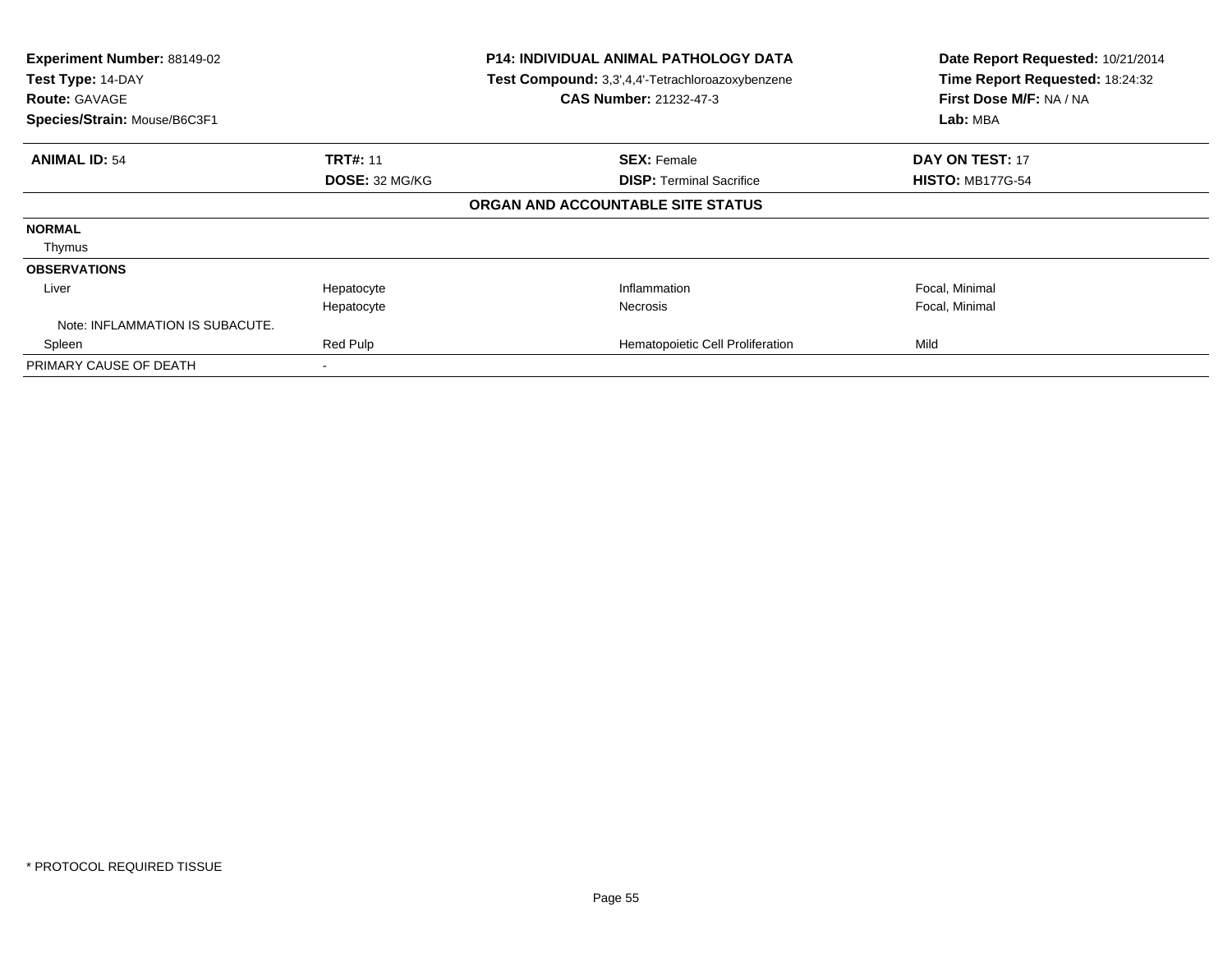| Experiment Number: 88149-02<br>Test Type: 14-DAY<br><b>Route: GAVAGE</b><br>Species/Strain: Mouse/B6C3F1 |                       | <b>P14: INDIVIDUAL ANIMAL PATHOLOGY DATA</b><br>Test Compound: 3,3',4,4'-Tetrachloroazoxybenzene<br><b>CAS Number: 21232-47-3</b> | Date Report Requested: 10/21/2014<br>Time Report Requested: 18:24:32<br>First Dose M/F: NA / NA<br>Lab: MBA |
|----------------------------------------------------------------------------------------------------------|-----------------------|-----------------------------------------------------------------------------------------------------------------------------------|-------------------------------------------------------------------------------------------------------------|
| <b>ANIMAL ID: 55</b>                                                                                     | <b>TRT#: 11</b>       | <b>SEX: Female</b>                                                                                                                | <b>DAY ON TEST: 17</b>                                                                                      |
|                                                                                                          | <b>DOSE: 32 MG/KG</b> | <b>DISP:</b> Terminal Sacrifice                                                                                                   | <b>HISTO: MB177G-55</b>                                                                                     |
|                                                                                                          |                       | ORGAN AND ACCOUNTABLE SITE STATUS                                                                                                 |                                                                                                             |
| <b>NORMAL</b>                                                                                            |                       |                                                                                                                                   |                                                                                                             |
| Thymus                                                                                                   |                       |                                                                                                                                   |                                                                                                             |
| <b>OBSERVATIONS</b>                                                                                      |                       |                                                                                                                                   |                                                                                                             |
| Liver                                                                                                    | Hepatocyte            | Inflammation                                                                                                                      | Focal, Minimal                                                                                              |
| Note: INFLAMMATION IS SUBACUTE.                                                                          |                       |                                                                                                                                   |                                                                                                             |
| Spleen                                                                                                   | Red Pulp              | Hematopoietic Cell Proliferation                                                                                                  | Mild                                                                                                        |
| PRIMARY CAUSE OF DEATH                                                                                   |                       |                                                                                                                                   |                                                                                                             |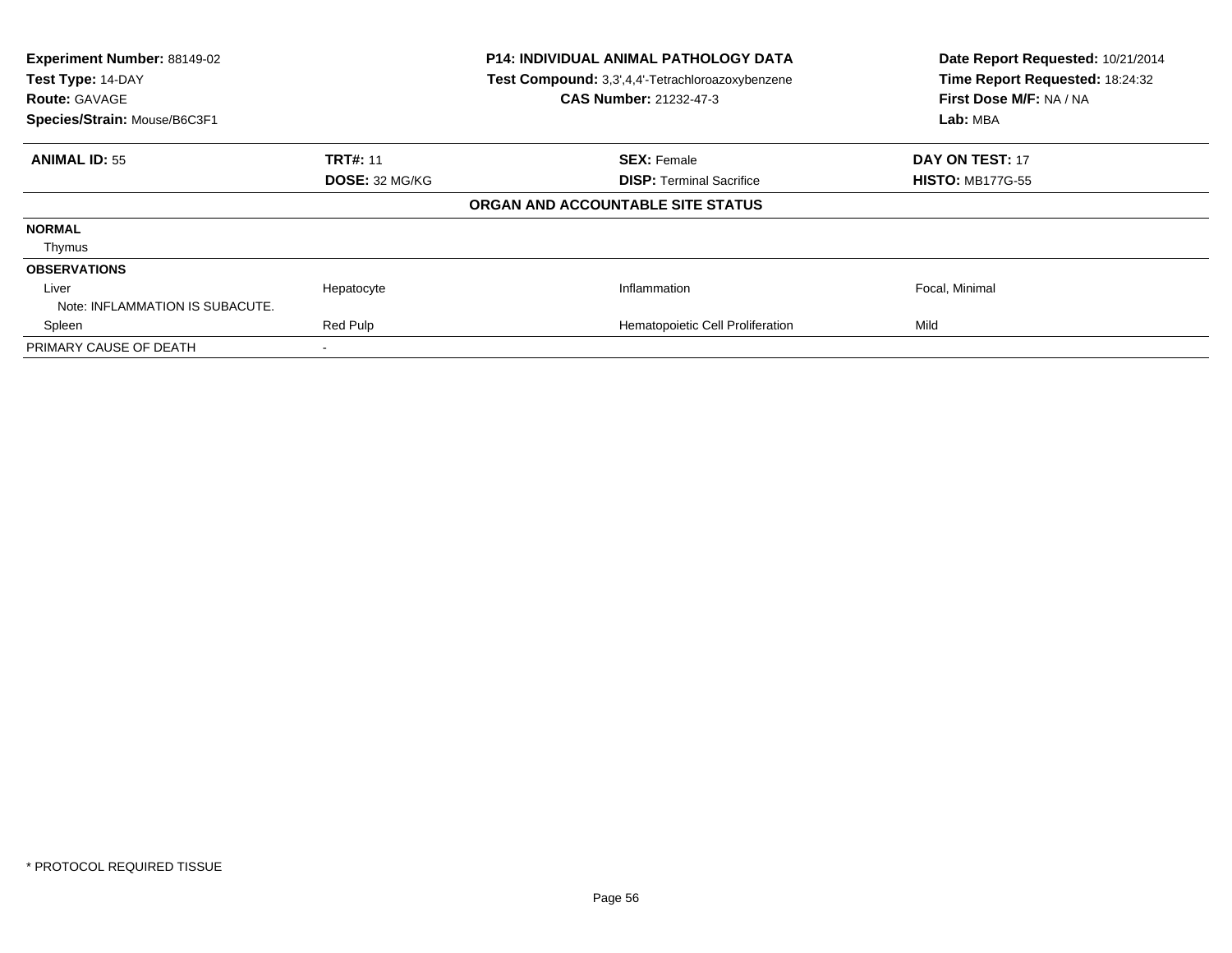| <b>Experiment Number: 88149-02</b><br>Test Type: 14-DAY<br><b>Route: GAVAGE</b><br>Species/Strain: Mouse/B6C3F1 |                           | <b>P14: INDIVIDUAL ANIMAL PATHOLOGY DATA</b><br>Test Compound: 3,3',4,4'-Tetrachloroazoxybenzene<br><b>CAS Number: 21232-47-3</b> | Date Report Requested: 10/21/2014<br>Time Report Requested: 18:24:32<br>First Dose M/F: NA / NA<br>Lab: MBA |
|-----------------------------------------------------------------------------------------------------------------|---------------------------|-----------------------------------------------------------------------------------------------------------------------------------|-------------------------------------------------------------------------------------------------------------|
| <b>ANIMAL ID: 56</b>                                                                                            | <b>TRT#: 12</b>           | <b>SEX: Female</b>                                                                                                                | <b>DAY ON TEST: 17</b>                                                                                      |
|                                                                                                                 | <b>DOSE: 100</b><br>MG/KG | <b>DISP:</b> Terminal Sacrifice                                                                                                   | <b>HISTO: MB177G-56</b>                                                                                     |
|                                                                                                                 |                           | ORGAN AND ACCOUNTABLE SITE STATUS                                                                                                 |                                                                                                             |
| <b>NORMAL</b>                                                                                                   |                           |                                                                                                                                   |                                                                                                             |
| * Gallbladder                                                                                                   | * Kidney                  | * Lymph Node, Mesenteric                                                                                                          | * Stomach, Forestomach                                                                                      |
| * Stomach, Glandular                                                                                            | * Thymus                  |                                                                                                                                   |                                                                                                             |
| <b>OBSERVATIONS</b>                                                                                             |                           |                                                                                                                                   |                                                                                                             |
| * Liver                                                                                                         | Hepatocyte                | Inflammation                                                                                                                      | Focal, Minimal                                                                                              |
|                                                                                                                 | Hepatocyte                | Necrosis                                                                                                                          | Focal, Minimal                                                                                              |
| Note: INFLAMMATION IS SUBACUTE.                                                                                 |                           |                                                                                                                                   |                                                                                                             |
| * Spleen                                                                                                        | Red Pulp                  | Hematopoietic Cell Proliferation                                                                                                  | Mild                                                                                                        |
| PRIMARY CAUSE OF DEATH                                                                                          | $\overline{\phantom{a}}$  |                                                                                                                                   |                                                                                                             |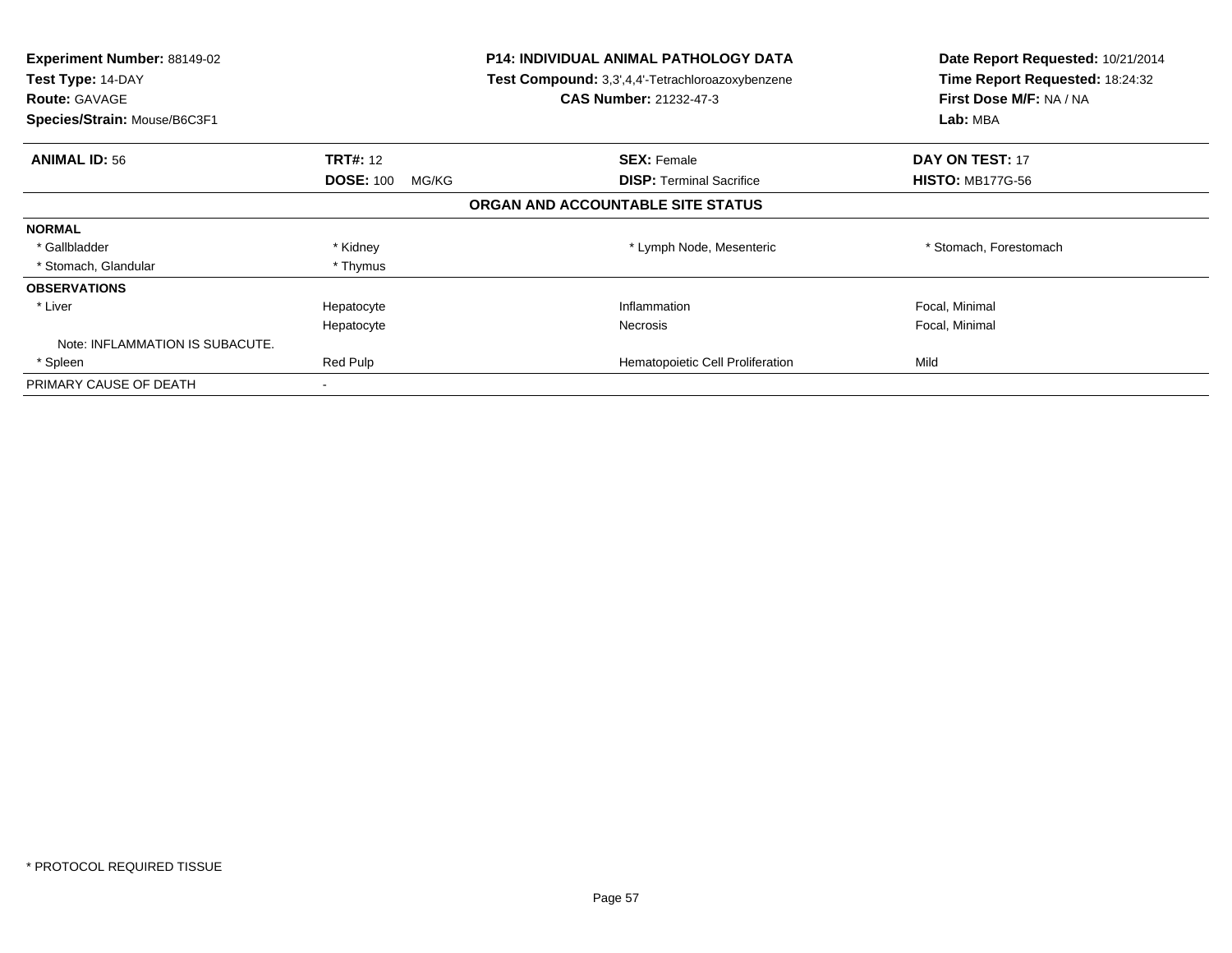| <b>Experiment Number: 88149-02</b><br>Test Type: 14-DAY<br><b>Route: GAVAGE</b><br>Species/Strain: Mouse/B6C3F1 |                           | <b>P14: INDIVIDUAL ANIMAL PATHOLOGY DATA</b><br>Test Compound: 3,3',4,4'-Tetrachloroazoxybenzene<br><b>CAS Number: 21232-47-3</b> | Date Report Requested: 10/21/2014<br>Time Report Requested: 18:24:32<br>First Dose M/F: NA / NA<br>Lab: MBA |
|-----------------------------------------------------------------------------------------------------------------|---------------------------|-----------------------------------------------------------------------------------------------------------------------------------|-------------------------------------------------------------------------------------------------------------|
| <b>ANIMAL ID: 57</b>                                                                                            | <b>TRT#: 12</b>           | <b>SEX: Female</b>                                                                                                                | DAY ON TEST: 17                                                                                             |
|                                                                                                                 | <b>DOSE: 100</b><br>MG/KG | <b>DISP:</b> Terminal Sacrifice                                                                                                   | <b>HISTO: MB177G-57</b>                                                                                     |
|                                                                                                                 |                           | ORGAN AND ACCOUNTABLE SITE STATUS                                                                                                 |                                                                                                             |
| <b>NORMAL</b>                                                                                                   |                           |                                                                                                                                   |                                                                                                             |
| * Gallbladder                                                                                                   | * Kidney                  | * Lymph Node, Mesenteric                                                                                                          | * Stomach, Forestomach                                                                                      |
| * Stomach, Glandular                                                                                            |                           |                                                                                                                                   |                                                                                                             |
| <b>OBSERVATIONS</b>                                                                                             |                           |                                                                                                                                   |                                                                                                             |
| * Liver                                                                                                         | Hepatocyte                | Inflammation                                                                                                                      | Focal, Mild                                                                                                 |
|                                                                                                                 | Hepatocyte                | <b>Necrosis</b>                                                                                                                   | Focal, Mild                                                                                                 |
| Note: INFLAMMATION IS SUBACUTE.                                                                                 |                           |                                                                                                                                   |                                                                                                             |
| * Spleen                                                                                                        | Red Pulp                  | Hematopoietic Cell Proliferation                                                                                                  | Minimal                                                                                                     |
| * Thymus                                                                                                        | Thymocyte                 | Atrophy                                                                                                                           | Diffuse, Minimal                                                                                            |
| PRIMARY CAUSE OF DEATH                                                                                          |                           |                                                                                                                                   |                                                                                                             |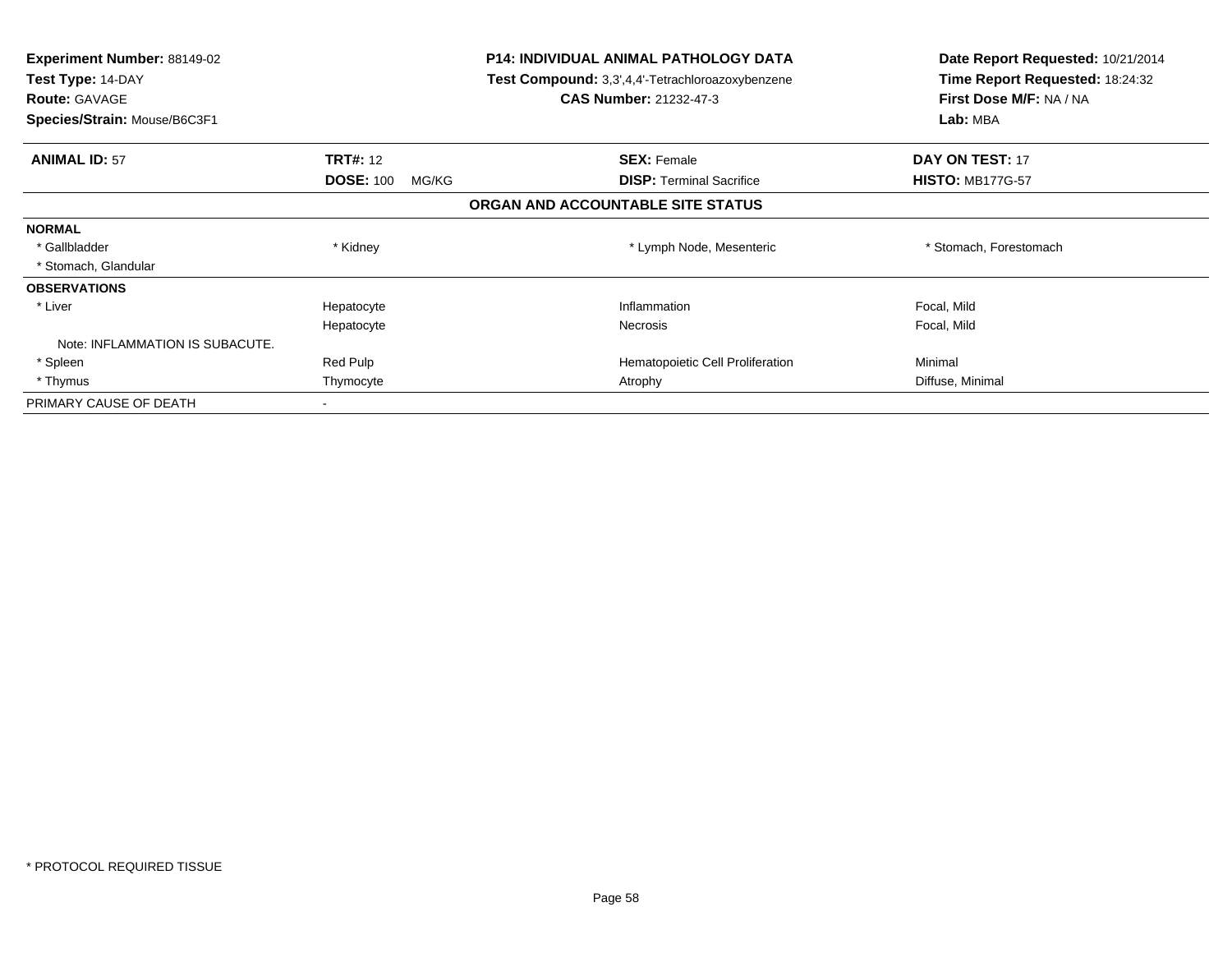| <b>Experiment Number: 88149-02</b><br>Test Type: 14-DAY<br><b>Route: GAVAGE</b><br>Species/Strain: Mouse/B6C3F1 | <b>P14: INDIVIDUAL ANIMAL PATHOLOGY DATA</b><br>Test Compound: 3,3',4,4'-Tetrachloroazoxybenzene<br><b>CAS Number: 21232-47-3</b> |                                   | Date Report Requested: 10/21/2014<br>Time Report Requested: 18:24:32<br>First Dose M/F: NA / NA<br>Lab: MBA |
|-----------------------------------------------------------------------------------------------------------------|-----------------------------------------------------------------------------------------------------------------------------------|-----------------------------------|-------------------------------------------------------------------------------------------------------------|
| <b>ANIMAL ID: 58</b>                                                                                            | <b>TRT#: 12</b>                                                                                                                   | <b>SEX: Female</b>                | <b>DAY ON TEST: 17</b>                                                                                      |
|                                                                                                                 | <b>DOSE: 100</b><br>MG/KG                                                                                                         | <b>DISP:</b> Terminal Sacrifice   | <b>HISTO: MB177G-58</b>                                                                                     |
|                                                                                                                 |                                                                                                                                   | ORGAN AND ACCOUNTABLE SITE STATUS |                                                                                                             |
| <b>NORMAL</b>                                                                                                   |                                                                                                                                   |                                   |                                                                                                             |
| * Gallbladder                                                                                                   | * Lymph Node, Mesenteric                                                                                                          | * Stomach, Forestomach            | * Stomach, Glandular                                                                                        |
| * Thymus                                                                                                        |                                                                                                                                   |                                   |                                                                                                             |
| <b>OBSERVATIONS</b>                                                                                             |                                                                                                                                   |                                   |                                                                                                             |
| * Kidney                                                                                                        | Cortex                                                                                                                            | Inflammation                      | Focal, Minimal                                                                                              |
| * Liver                                                                                                         | Hepatocyte                                                                                                                        | Inflammation                      | Focal, Mild                                                                                                 |
|                                                                                                                 | Hepatocyte                                                                                                                        | Necrosis                          | Focal, Mild                                                                                                 |
| Note: INFLAMMATION IS SUBACUTE.                                                                                 |                                                                                                                                   |                                   |                                                                                                             |
| * Spleen                                                                                                        | Red Pulp                                                                                                                          | Hematopoietic Cell Proliferation  | Mild                                                                                                        |
| PRIMARY CAUSE OF DEATH                                                                                          |                                                                                                                                   |                                   |                                                                                                             |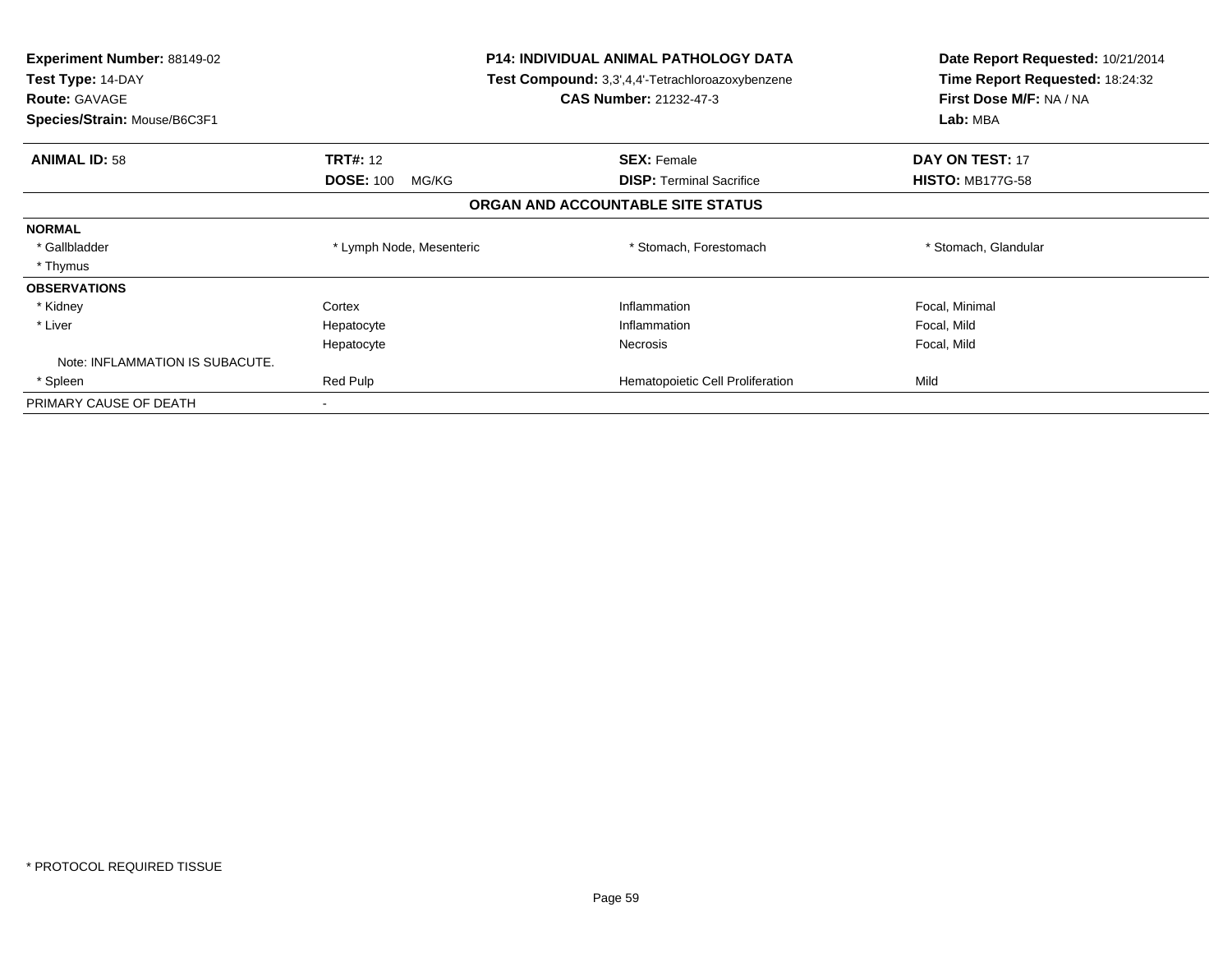| <b>Experiment Number: 88149-02</b><br>Test Type: 14-DAY<br><b>Route: GAVAGE</b><br>Species/Strain: Mouse/B6C3F1 |                           | <b>P14: INDIVIDUAL ANIMAL PATHOLOGY DATA</b><br>Test Compound: 3,3',4,4'-Tetrachloroazoxybenzene<br><b>CAS Number: 21232-47-3</b> | Date Report Requested: 10/21/2014<br>Time Report Requested: 18:24:32<br>First Dose M/F: NA / NA<br>Lab: MBA |
|-----------------------------------------------------------------------------------------------------------------|---------------------------|-----------------------------------------------------------------------------------------------------------------------------------|-------------------------------------------------------------------------------------------------------------|
| <b>ANIMAL ID: 59</b>                                                                                            | <b>TRT#: 12</b>           | <b>SEX: Female</b>                                                                                                                | DAY ON TEST: 17                                                                                             |
|                                                                                                                 | <b>DOSE: 100</b><br>MG/KG | <b>DISP:</b> Terminal Sacrifice                                                                                                   | <b>HISTO: MB177G-59</b>                                                                                     |
|                                                                                                                 |                           | ORGAN AND ACCOUNTABLE SITE STATUS                                                                                                 |                                                                                                             |
| <b>NORMAL</b>                                                                                                   |                           |                                                                                                                                   |                                                                                                             |
| * Gallbladder                                                                                                   | * Kidney                  | * Lymph Node, Mesenteric                                                                                                          | * Stomach, Forestomach                                                                                      |
| * Stomach, Glandular                                                                                            |                           |                                                                                                                                   |                                                                                                             |
| <b>OBSERVATIONS</b>                                                                                             |                           |                                                                                                                                   |                                                                                                             |
| * Liver                                                                                                         | Hepatocyte                | Inflammation                                                                                                                      | Focal, Mild                                                                                                 |
|                                                                                                                 | Hepatocyte                | <b>Necrosis</b>                                                                                                                   | Focal, Mild                                                                                                 |
| Note: INFLAMMATION IS SUBACUTE.                                                                                 |                           |                                                                                                                                   |                                                                                                             |
| * Spleen                                                                                                        | Red Pulp                  | Hematopoietic Cell Proliferation                                                                                                  | Minimal                                                                                                     |
| * Thymus                                                                                                        | Thymocyte                 | Atrophy                                                                                                                           | Diffuse, Mild                                                                                               |
| PRIMARY CAUSE OF DEATH                                                                                          |                           |                                                                                                                                   |                                                                                                             |